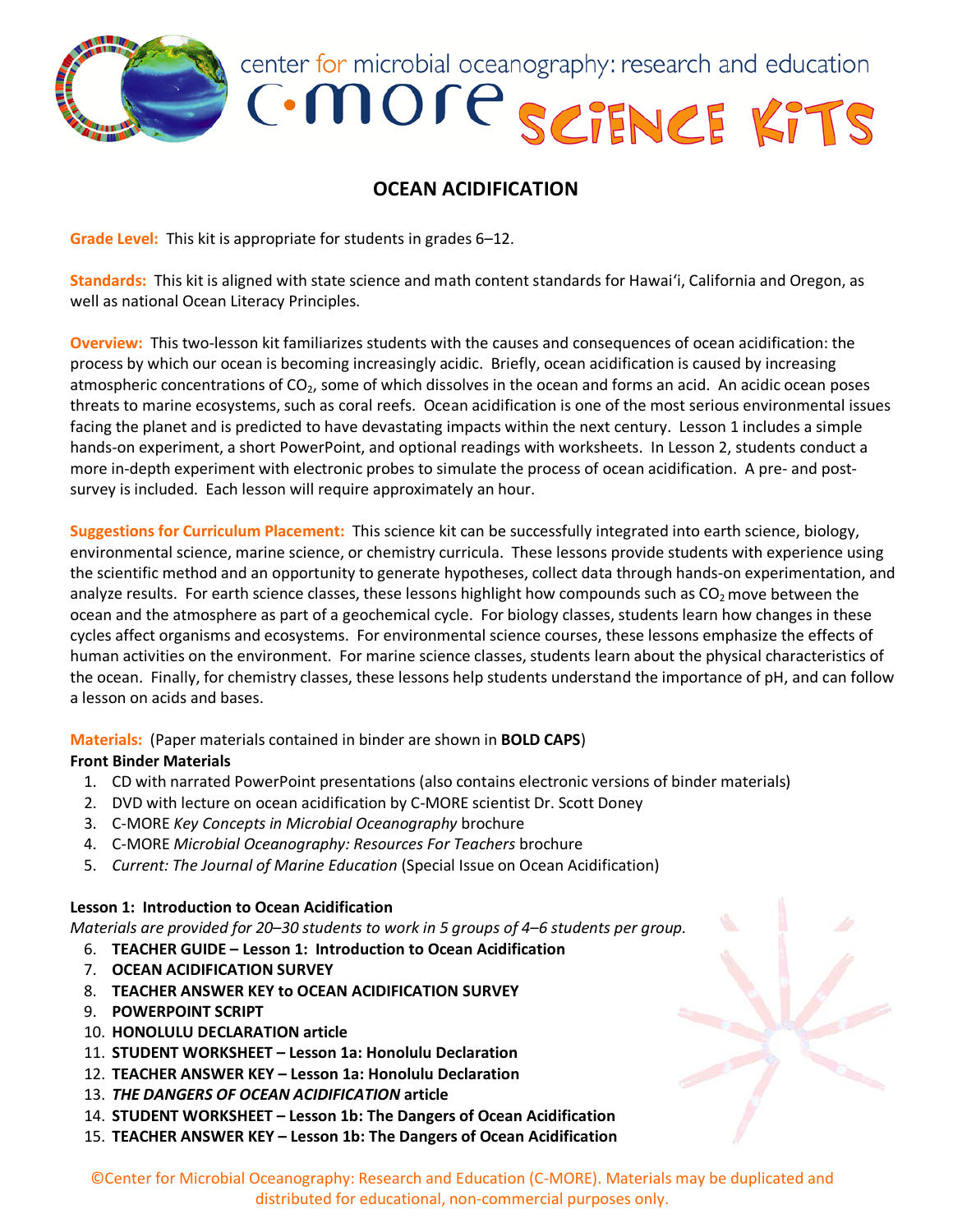- 16. 5 bottles of vinegar
- 17. 5 bags of coral (white) sand
- 18. 5 bags of basalt (black) sand
- 19. 5 Petri dishes (with lids)
- 20. 5 plastic droppers

#### **Lesson 2: Yeast Experiment**

*Materials are provided for 20*–*30 students to work in 5 groups of 4*–*6 students per group.* 

- 21. **TEACHER GUIDE – Lesson 2: Yeast Experiment**
- 22. **MATERIALS PHOTO GUIDE – Lesson 2: Yeast Experiment**
- 23. **ZIPLOC CONTENTS CHECKLIST – Lesson 2: Yeast Experiment**
- 24. **STUDENT INSTRUCTIONS (pH group) – Lesson 2: Yeast Experiment** (5 copies)
- 25. **STUDENT INSTRUCTIONS (CO<sub>2</sub> group) Lesson 2: Yeast Experiment (5 copies)**
- 26. **STUDENT WORKSHEET – Lesson 2: Yeast Experiment**
- 27. **TEACHER ANSWER KEY – Lesson 2: Yeast Experiment**
- 28. 5 Vernier LabQuest data recorders
- 29. Electric kettle
- 30. 5 large Ziploc bags, each containing:
	- 1 pH probe, stored in solution
		- $\bullet$  1 CO<sub>2</sub> probe
	- 2 round 500 ml bottles
	- 1 square 125 ml bottle
	- 1 BioChamber (bottle with hole in the side)
	- 1 funnel
	- 1 timer
	- 1 piece of rubber tubing connected with straight connectors to a small, black stopper (#6) at one end and a large, white stopper at the other (#8)
	- 1 piece of rubber tubing connected with a straight connector at one end to a large, white stopper (#8)
- 31. Bag of sugar and yeast packets
- 32. Scissors
- 33. Extra pH storage solution

## **Other materials**

- 34. **GLOSSARY**
- 35. **TEACHER EVALUATION**
- 36. **SUPPLY CHECKLIST**
- 37. Speakers
- 38. Manuals for electric kettle,  $pH$  probe, and  $CO<sub>2</sub>$  probe

#### **Materials Not Included in this Kit:**

- 39. Computer
- 40. Projector

**State Standards for Hawai'i, California and Oregon.** The following science and math standards and benchmarks can be addressed through this C-MORE science kit:

#### *Hawai*'*i Content & Performance Standards (HCPS III):*

Science Standard 1: The Scientific Process: SCIENTIFIC INVESTIGATION: Discover, invent, and investigate using the skills necessary to engage in the scientific process.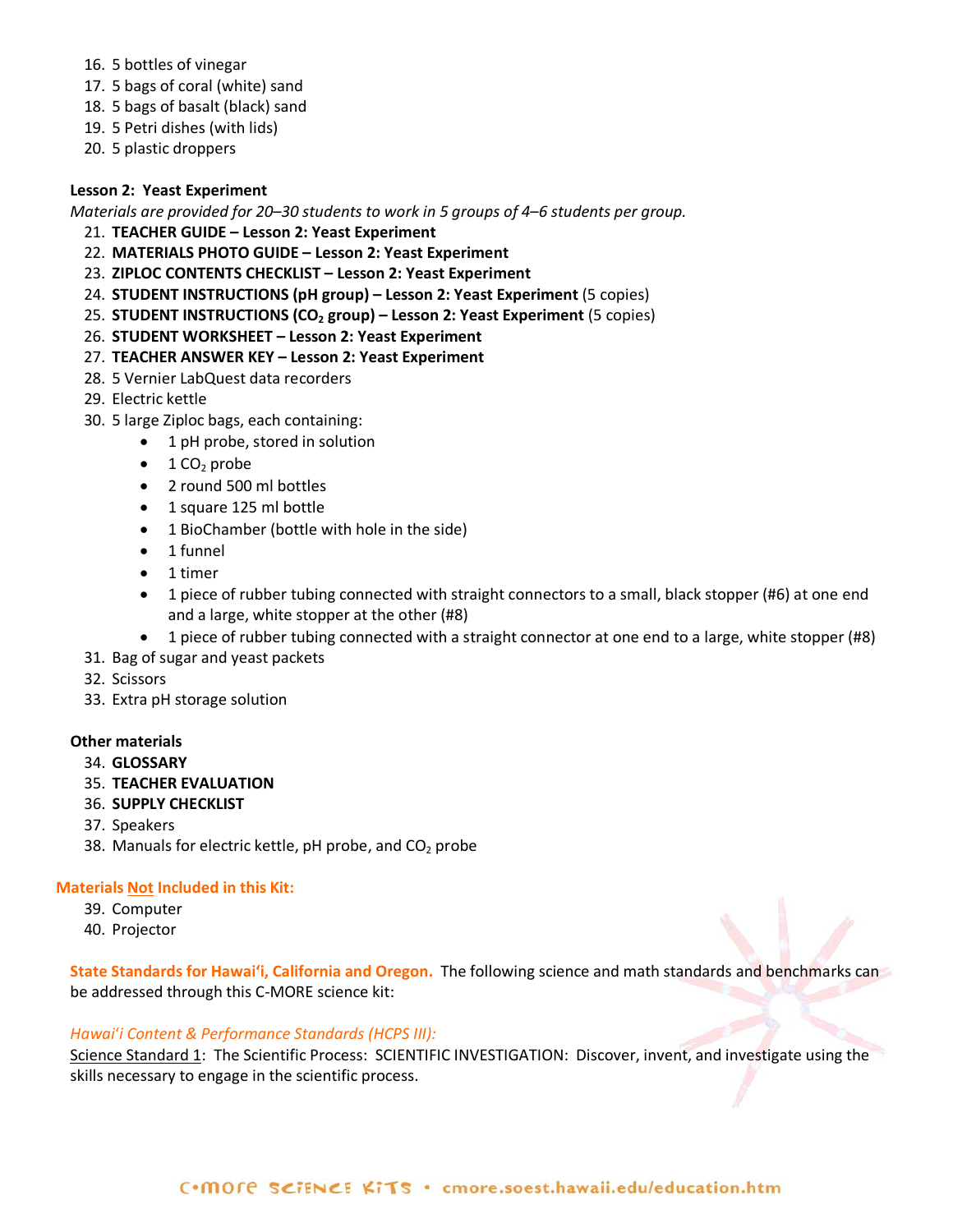*Grades 6–8 Benchmarks for Science:*

SC.6.1.1 Formulate a testable hypothesis that can be answered through a controlled experiment.

SC.6.1.2 Use appropriate tools, equipment, and techniques to safely collect, display, and analyze data.

SC.7.1.1 Design and safely conduct a scientific investigation to answer a question or test a hypothesis.

SC.8.1.1 Determine the link(s) between evidence and the conclusion(s) of an investigation.

SC.8.1.2 Communicate the significant components of the experimental design and results of a scientific investigation.

# *Grades 9–12 Benchmarks for Science:*

SC.PS/BS/ES.1.2 Design and safely implement an experiment, including the appropriate use of tools and techniques to organize, analyze, and validate data.

SC.PS/BS/ES.1.3 Defend and support conclusions, explanations, and arguments based on logic, scientific knowledge, and evidence from data.

SC.PS/BS/ES.1.4 Determine the connection(s) among hypotheses, scientific evidence, and conclusions.

Science Standard 2: The Scientific Process: NATURE OF SCIENCE: Understand that science, technology, and society are interrelated.

*Grades 6–8 Benchmarks for Science:*

SC.8.2.1 Describe significant relationships among society, science, and technology and how one impacts the other.

# *Grades 9–12 Benchmarks for Science:*

SC.ES.2.3 Explain the impact of humans on the Earth system.

SC.ES.2.4 Describe technologies used to collect information about the universe.

Science Standard 3: Life and Environmental Sciences: ORGANISMS AND THE ENVIRONMENT: Understand the unity, diversity, and interrelationships of organisms, including their relationship to cycles of matter and energy in the environment.

# *Grades 9–12 Benchmarks for Science:*

SC.BS.3.1 Describe biogeochemical cycles within ecosystems.

Science Standard 5: Life and Environmental Sciences: DIVERSITY, GENETICS, AND EVOLUTION: Understand genetics and biological evolution and their impact on the unity and diversity of organisms.

# *Grades 6–8 Benchmarks for Science:*

SC.8.5.1 Describe how changes in the physical environment affect the survival of organisms.

Science Standard 6: Physical, Earth, and Space Sciences: NATURE OF MATTER AND ENERGY: Understand the nature of matter and energy, forms of energy (including waves) and energy transformations, and their significance in understanding the structure of the universe.

## *Grades 6–8 Benchmarks for Science:*

SC.6.6.8 Recognize changes that indicate that a chemical reaction has taken place.

Science Standard 8: Physical, Earth, and Space Sciences: EARTH AND SPACE SCIENCE: Understand the Earth and its processes, the solar system, and the universe and its content.

# *Grades 6–8 Benchmarks for Science:*

SC.8.8.7 Describe the physical characteristics of oceans.

# *Grades 9–12 Benchmarks for Science:*

SC.ES.8.1 Describe how elements and water move through solid Earth, the oceans, atmosphere, and living things as part of geochemical cycles.

Math Standard 9: Patterns, Functions, and Algebra: PATTERNS AND FUNCTIONAL RELATIONSHIPS: Understand various types of patterns and functional relationships.

## C.MOre SCIENCE KITS . cmore.soest.hawaii.edu/education.htm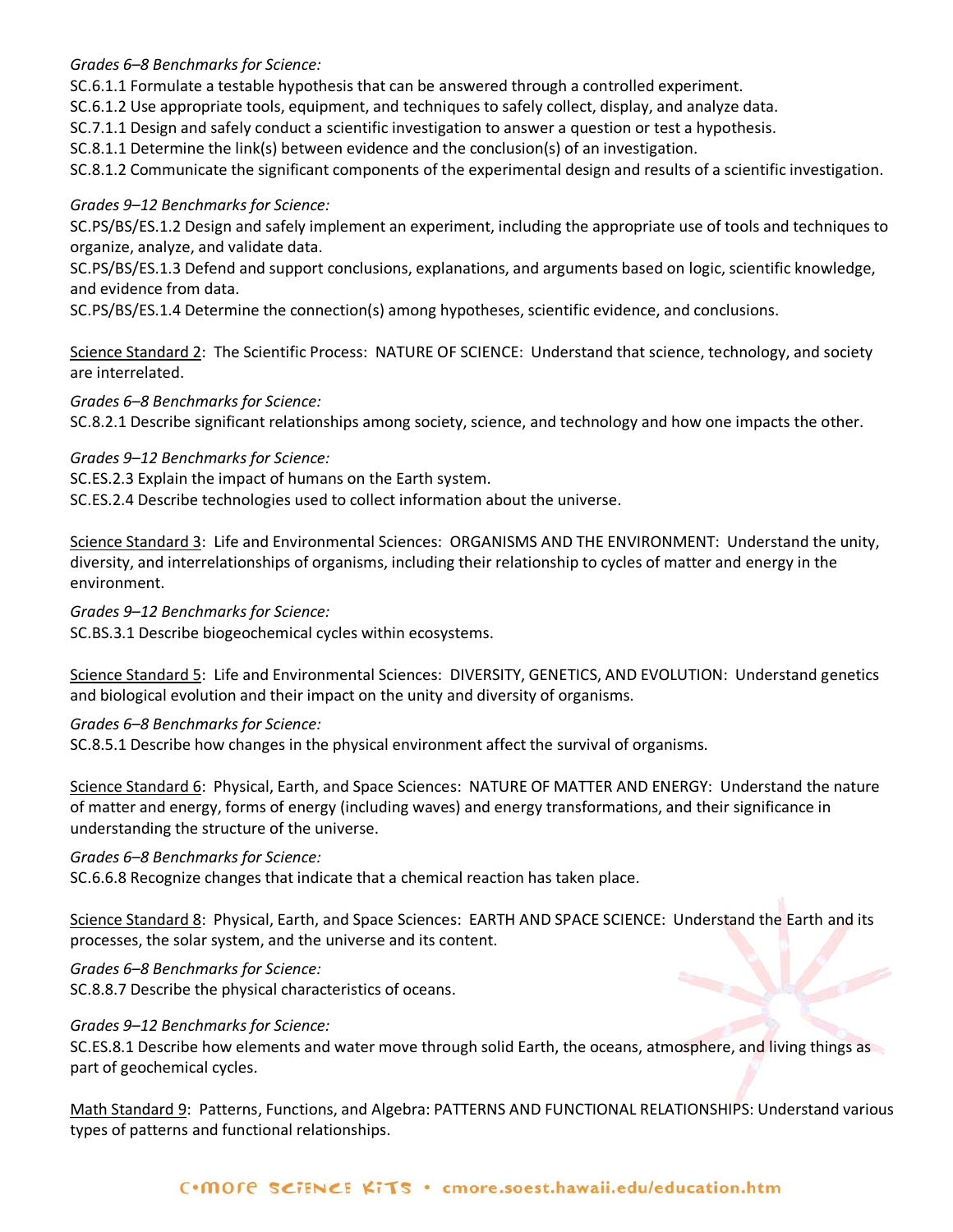*Grades 6–8 Benchmarks for Math:*

MA.6.9.1 Represent visual and numerical patterns with tables and graphs and generalize the "rule" using words and symbols.

Math Standard 11: Data Analysis, Statistics, and Probability: FLUENCY WITH DATA: Pose questions and collect, organize, and represent data to answer those questions.

*Grades 9–12 Benchmarks for Math:*

MA.S.11.1 Develop a hypothesis for an investigation or experiment.

Chemistry Standard 3: Chemistry: PROPERTIES OF MATTER: Understand different states of matter.

*Grades 9–12 Benchmarks for Chemistry:* SC.CH.3.2 Use the pH scale to characterize acid and base solutions.

# *Content Standards for California Public Schools:*

# Investigation and Experimentation

Grade 6 – Standard 7a. Develop a hypothesis.

Grade 6 – Standard 7e. Recognize whether evidence is consistent with a proposed explanation.

Grade 7 – Standard 7b. Use a variety of print and electronic resources (including the World Wide Web) to collect information and evidence as part of a research project.

Grade 7 – Standard 7c. Communicate the logical connection among hypotheses, science concepts, tests conducted, data collected, and conclusions drawn from the scientific evidence.

Grades 9–12 – Standard 1l. Analyze situations and solve problems that require combining and applying concepts from more than one area of science.

## Physical Sciences

Grade 8 – Standard 5a. Students know reactant atoms and molecules interact to form products with different chemical properties.

Grade 8 – Standard 5e. Students know how to determine whether a solution is acidic, basic, or neutral.

## **Chemistry**

Grades 9–12 – Standard 5d. Students know how to use the pH scale to characterize acid and base solutions. Grades 9–12 – Standard 6b. Students know how to analyze changes in an ecosystem resulting from changes in climate, human activity, introduction of nonnative species, or changes in population size.

Grades 9–12 – Standard 7b. Students know the global carbon cycle: the different physical and chemical forms of carbon in the atmosphere, oceans, biomass, fossil fuels, and the movement of carbon among these reservoirs.

## Mathematical Reasoning

Grade 7 – Standard 3.1. Evaluate the reasonableness of the solution in the context of the original situation.

Algebra I

Grades 8–12 – Standard 24.2. Students identify the hypothesis and conclusion in logical deduction.

# *State of Oregon Standards by Design:*

## Scientific Inquiry

- 6.3S.2 Organize and display relevant data, construct an evidence-based explanation of the results of an investigation, and communicate the conclusions.
- 8.3S.3 Explain how scientific explanations and theories evolve as new information becomes available.
- H.3S.1 Based on observations and science principles, formulate a question or hypothesis that can be investigated through the collection and analysis of relevant information.
- H.3S.5 Explain how technological problems and advances create a demand for new scientific knowledge and how new knowledge enables the creation of new technologies.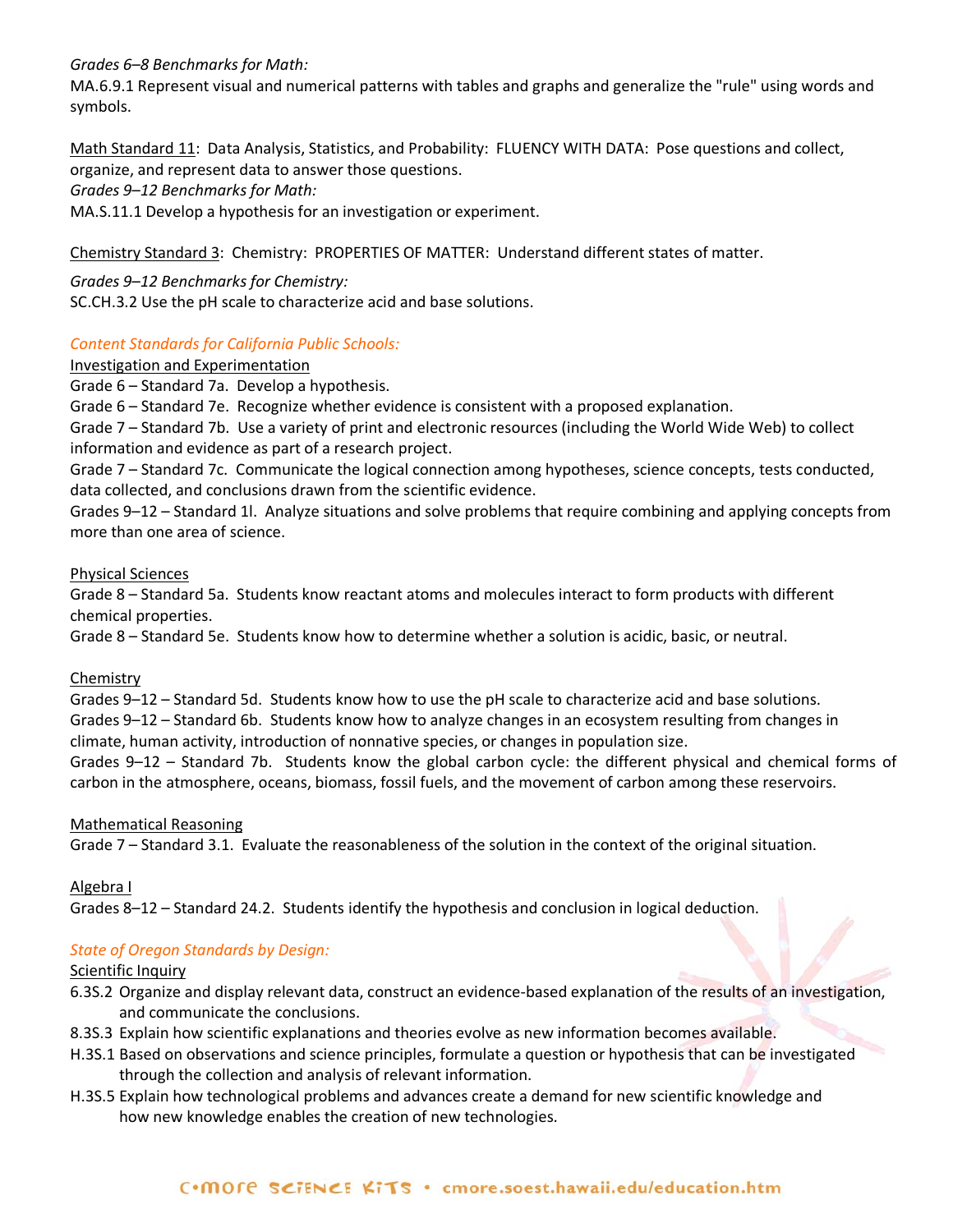## Interaction and Change

- 7.2E.3 Evaluate natural processes and human activities that affect global environmental change and suggest and evaluate possible solutions to problems.
- H.2L.1 Explain how energy and chemical elements pass through systems. Describe how chemical elements are combined and recombined in different ways as they cycle through the various levels of organization in biological systems.
- H.2L.2 Explain how ecosystems change in response to disturbances and interactions. Analyze the relationships among biotic and abiotic factors in ecosystems.
- H.2E.4 Evaluate the impact of human activities on environmental quality and the sustainability of Earth systems. Describe how environmental factors influence resource management.

# Algebra

6.3.5 Represent, analyze, and determine relationships and patterns using tables, graphs, words and when possible, symbols.

# Data Analysis and Algebra

8.2.1 Organize and display data (e.g., histograms, box-and-whisker plots, scatter plots) to pose and answer questions; and justify the reasonableness of the choice of display.

## Analysis

H.1S.3 Compare and draw conclusions about two or more data sets using graphical displays or central tendencies and range.

**Ocean Literacy Principles.** The following ocean literacy principles can be addressed through these lessons:

Ocean Literacy Principle 2: The ocean and life in the ocean shape the features of the Earth.

d. Sand consists of tiny bits of animals, plants, rocks and minerals. Most beach sand is eroded from land sources and carried to the coast by rivers, but sand is also eroded from coastal sources by surf. Sand is redistributed by waves and coastal currents seasonally.

Ocean Literacy Principle 3: The ocean is a major influence on weather and climate.

- a. The ocean controls weather and climate by dominating the Earth's energy, water and carbon systems.
- e. The ocean dominates the Earth's carbon cycle. Half the primary productivity on Earth takes place in the sunlit layers of the ocean and the ocean absorbs roughly half of all carbon dioxide added to the atmosphere.
- f. The ocean has had, and will continue to have, a significant influence on climate change by absorbing, storing, and moving heat, carbon and water.

Ocean Literacy Principle 6: The ocean and humans are inextricably interconnected.

- b. From the ocean we get foods, medicines, and mineral and energy resources. In addition, it provides jobs, supports our nation's economy, serves as a highway for transportation of goods and people, and plays a role in national security.
- c. The ocean is a source of inspiration, recreation, rejuvenation and discovery. It is also an important element in the heritage of many cultures.
- e. Humans affect the ocean in a variety of ways. Laws, regulations and resource management affect what is taken out and put into the ocean. Human development and activity leads to pollution (point source, non-point source, and noise pollution) and physical modifications (changes to beaches, shores and rivers). In addition, humans have removed most of the large vertebrates from the ocean.
- g. Everyone is responsible for caring for the ocean. The ocean sustains life on Earth and humans must live in ways that sustain the ocean. Individual and collective actions are needed to effectively manage ocean resources for all.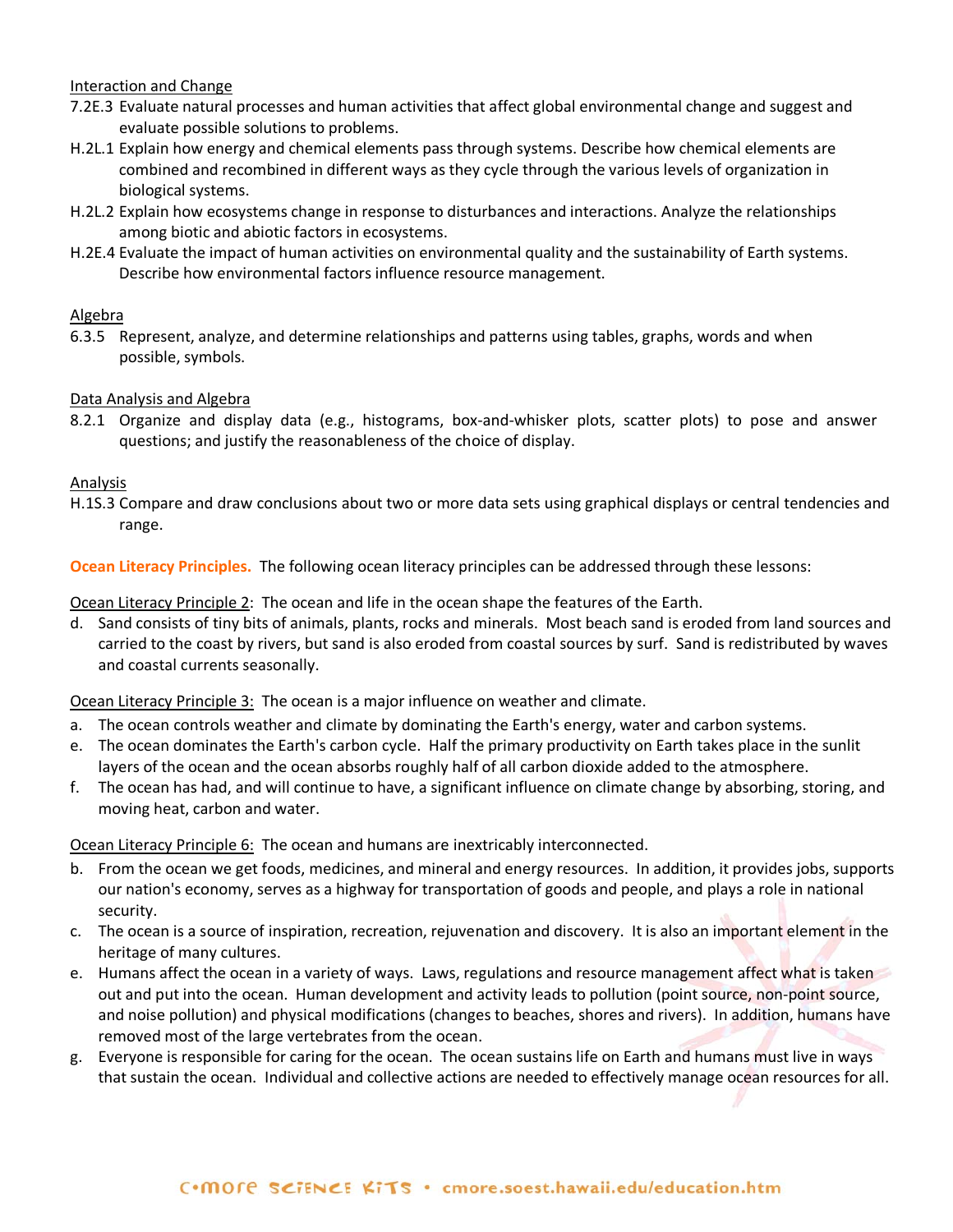#### **References:**

Doney, S.C. (2006) The Dangers of Ocean Acidification. *Scientific American*.March: 58-65

- Doney, S.C., V. Fabry, R.A. Feely, and J. Kleypas (2009) Ocean Acidification: The Other CO<sub>2</sub> problem. The Annual *Review of Marine Science*. 1: 169-192.
- Doney, S.C. and R.A. Feely (2009) Ocean Acidification. *Education in Chemistry (Royal Society of Chemistry).* 46(6): 182-187
- National Resources Defense Council (2009) ACID TEST: The Global Challenge of Ocean Acidification (documentary film available on [http://www.nrdc.org/oceans/acidification/aboutthefilm.asp\)](http://www.nrdc.org/oceans/acidification/aboutthefilm.asp)
- Special Issue: Ocean Acidification-from Ecological Impacts to Policy Opportunities. (2009) *Current: The Journal of Marine Education.* 25(1): 1-45.
- The Nature Conservancy. (2008) Scientists unveil "Honolulu Declaration" to address Ocean Acidification. Barcelona, Spain. Press Release, October 8, 2008.

<http://www.ocean-acidification.net/>

<http://oceanacidification.wordpress.com/>

<http://www.pmel.noaa.gov/co2/OA/>

A three-part interview with Dr. Richard Feely, NOAA lead scientist conducting research on ocean acidification (Flash video format):

Part I: What is ocean acidification?

<http://seagrant.oregonstate.edu/video/flash/acidification-1.html>

Part II: How are ocean animals affected?

<http://seagrant.oregonstate.edu/video/flash/acidification-2.html>

Part III: How will ocean ecosystems be affected?

<http://seagrant.oregonstate.edu/video/flash/acidification-3.html>

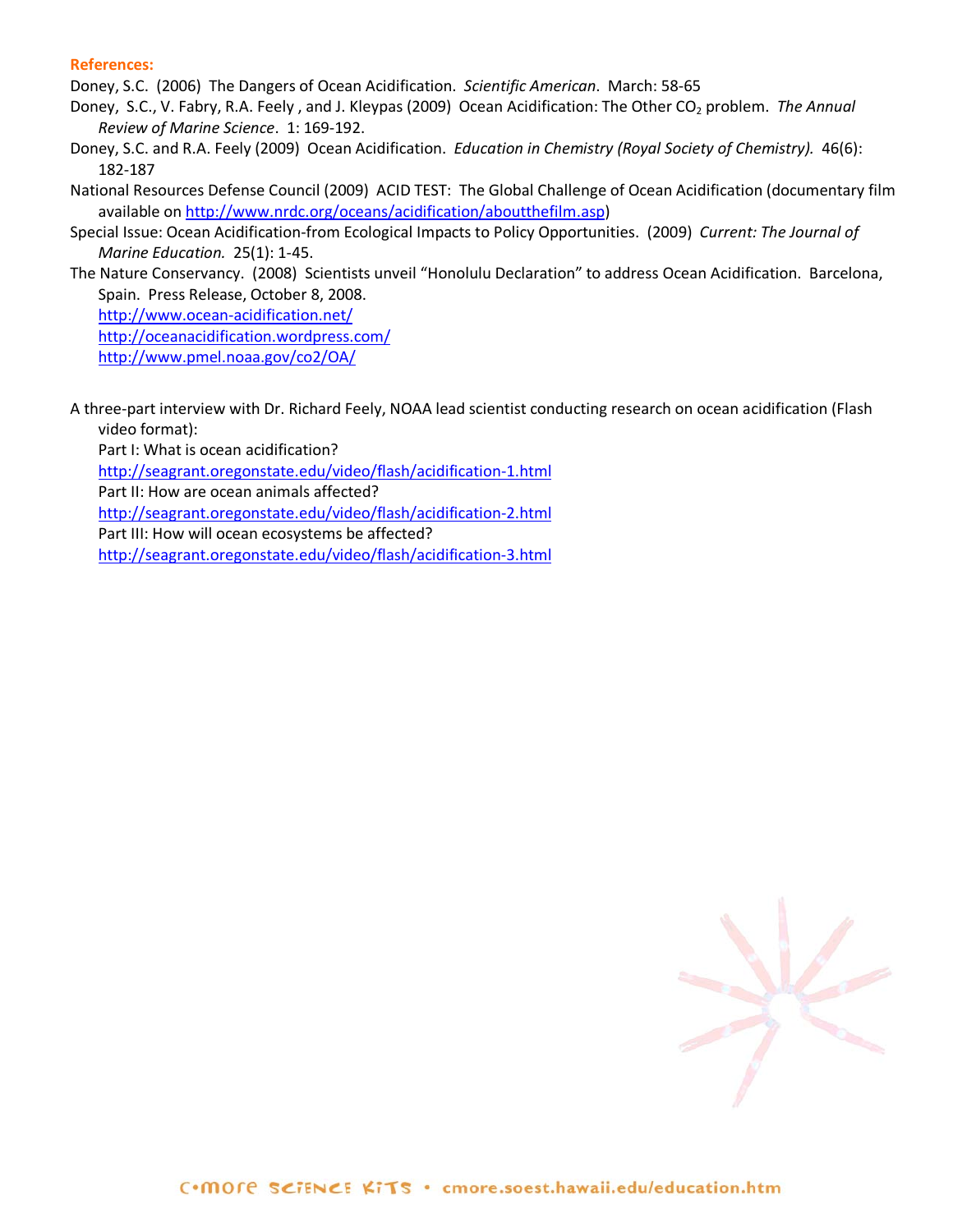## **TEACHER GUIDE**

#### **Lesson 1: Introduction to Ocean Acidification**

**Time Required**: 60 minutes. Advance preparation time will vary from 20 minutes to more than 1 hour, depending on which readings and background materials you choose to review.

**Structure**: This lesson familiarizes students with the causes and consequences of ocean acidification through a simple hands-on experiment and a narrated PowerPoint. Readings and accompanying worksheets may be begun in class or assigned for homework. For the experiment, we recommend students divide into small groups of 4–6 students. Materials are provided for five groups. A combined pre- and post- survey for Lessons 1 and 2 is included. The presurvey is given at the beginning of Lesson 1 and the post-survey is given at the end of Lesson 2.

## **Materials:** (Paper materials contained in binder are shown in **BOLD CAPS**)

*Materials are provided for 20*–*30 students to work in five groups of 4*–*6 students per group.* 

- 1. CD with narrated PowerPoint Presentation (also contains electronic versions of binder materials)
- 2. DVD with lecture on ocean acidification by C-MORE scientist Dr. Scott Doney
- 3. Speakers
- 4. *Current: The Journal of Marine Education* (Special Issue on Ocean Acidification)
- 5. **OCEAN ACIDIFICATION SURVEY**
- 6. **TEACHER ANSWER KEY to OCEAN ACIDIFICATION SURVEY**
- 7. **POWERPOINT SCRIPT**
- 8. **HONOLULU DECLARATION article**
- 9. **STUDENT WORKSHEET – Lesson 1a: Honolulu Declaration**
- 10. **TEACHER ANSWER KEY – Lesson 1a: Honolulu Declaration**
- 11. *THE DANGERS OF OCEAN ACIDIFICATION* **article**
- 12. **STUDENT WORKSHEET – Lesson 1b: The Dangers of Ocean Acidification**
- 13. **TEACHER ANSWER KEY – Lesson 1b: The Dangers of Ocean Acidification**
- 14. 5 bottles of vinegar
- 15. 5 bags of coral (white) sand
- 16. 5 bags of basalt (black) sand
- 17. 5 Petri dishes (with lids)
- 18. 5 plastic droppers

## **Materials Not Included in this Kit but Needed for Lesson 1:**

- 19. Computer
- 20. Projector

## **Advance Preparation:**

- 1. Familiarize yourself with the contents of this kit. The science kit contains a Ziploc bag labeled "Lesson 1". Make sure it contains 5 bottles of vinegar, 5 bags of coral (white) sand, 5 bags of basalt (black) sand, 5 Petri dishes (with lids) and 5 plastic droppers. The remaining supplies (such as electronic probes and data recorders) are for Lesson 2.
- 2. A short (7 minute), narrated PowerPoint entitled "Ocean Acidification: Will the reef survive?" can be found on the CD located in the binder. This presentation will be used to introduce your students to ocean acidification. Load the PowerPoint presentation onto your computer by dragging the file from the CD onto the computer desktop. Eject the CD and return it to the binder.
- 3. Speakers are included in the kit for playing the narrated presentation. Refer to the laminated manual attached to the speaker storage case for set-up instructions.
- 4. If you prefer to present the information yourself using the non-narrated version of the PowerPoint presentation, a **POWERPOINT SCRIPT** is included as a guide.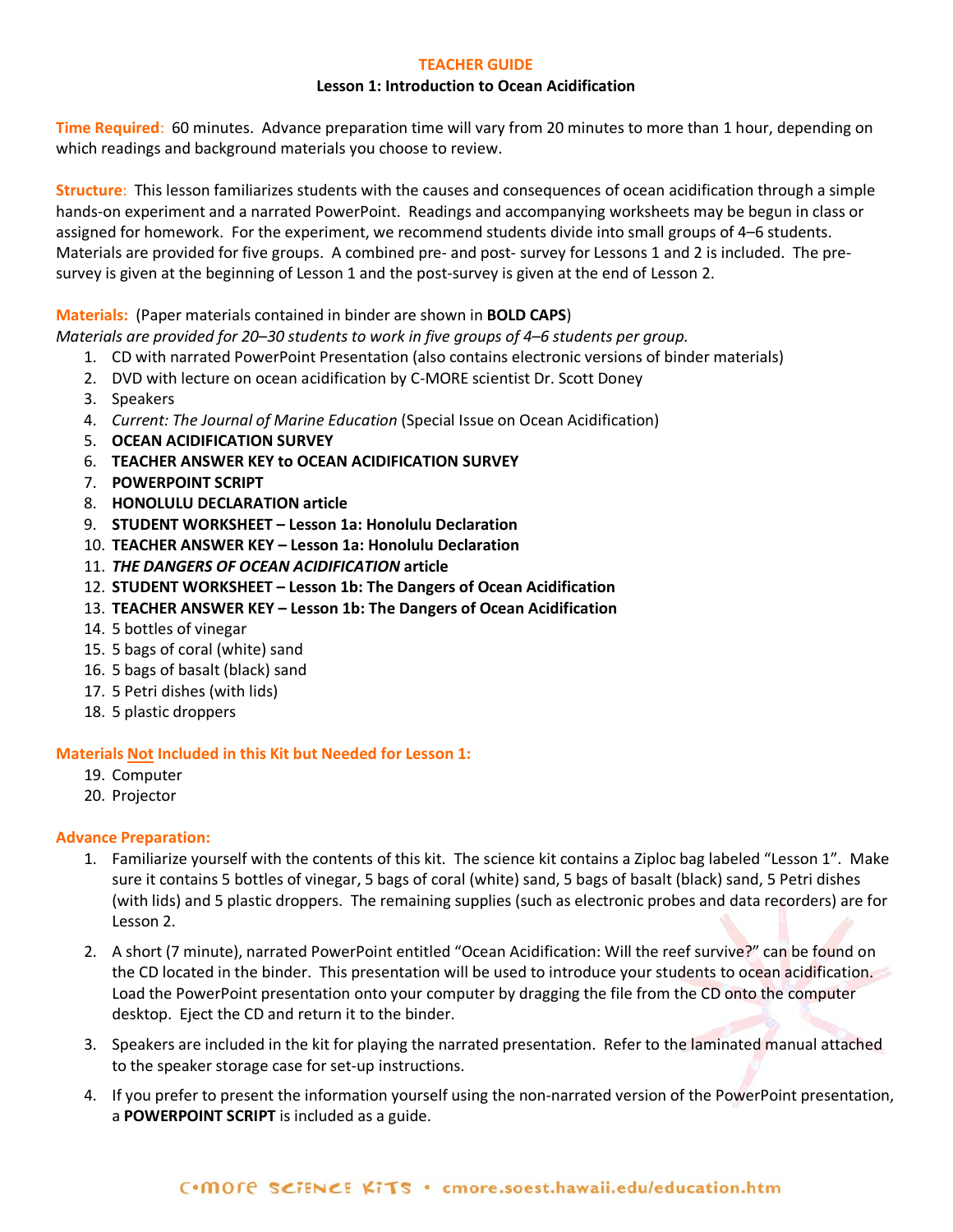- 5. Review the two student readings and corresponding worksheets:
	- a. A press release from The Nature Conservancy on the "Honolulu Declaration" (middle school level).
	- b. A Scientific American article entitled "The Dangers of Ocean Acidification" by Dr. Scott Doney, a C-MORE researcher and Senior Scientist at the Woods Hole Oceanographic Institution (high school level).
- 6. Select either or both readings to assign to your students. Photocopy or print the appropriate reading(s) and corresponding **STUDENT WORKSHEET**(s). Answers to the **STUDENT WORKSHEET – Lesson 1a: Honolulu Declaration** and **STUDENT WORKSHEET – Lesson 1b: The Dangers of Ocean Acidification** can be found on the accompanying **TEACHER ANSWER KEY – Lesson 1a: Honolulu Declaration** and **TEACHER ANSWER KEY –Lesson 1b: The Dangers of Ocean Acidification**.
- 7. Photocopy or print **OCEAN ACIDIFICATION SURVEY** (two per student). This is given as a pre-survey at the beginning of this lesson. It will also be given as a post-survey at the end of Lesson 2.
- 8. In addition to the lesson materials, the kit contains several resources that you may review to expand your understanding of ocean acidification. A one-hour DVD lecture by C-MORE scientist Dr. Scott Doney provides a thorough review of the causes and consequences of ocean acidification. This DVD is located in the kit binder. A special issue of *Current: The Journal Of Marine Education* on ocean acidification also provides useful information. A hard copy of this journal is in the kit binder, and a pdf version can be found on the CD.

## **Instructional Procedures:**

- 1. Pass out **OCEAN ACIDIFICATION SURVEY** (one per student).Have students check the pre-survey box and answer the questions (allow 5 minutes). After Lesson 2 is completed, the students will answer these same questions as a post-survey. A **TEACHER ANSWER KEY** is provided for your convenience.
- 2. Students will now conduct a simple hands-on experiment with sand and vinegar to examine how ocean acidification affects marine life. To perform the experiment, divide the class into 5 groups. Provide each group of students with a Petri dish and lid, a bottle of vinegar, a small bag of calcium carbonate (white) sand, a small bag of basalt (black) sand, and a plastic dropper. Have students from each group place a pinch of calcium carbonate sand in the Petri dish, and a pinch of basalt sand in the lid of their Petri dish. Instruct the students to use their plastic droppers to drop approximately 5 drops of acidic solution (vinegar) onto each of their sand samples.
- 3. Watch what happens! The calcium carbonate sand will begin to produce  $CO<sub>2</sub>$  bubbles as it dissolves in the acidic solution. Just as the calcium carbonate sand dissolves in the vinegar solution, the calcium carbonate shells of marine organisms will also dissolve in a more acidic ocean.
- 4. Keep in mind that vinegar is much more acidic than the ocean, so the biological effects of ocean acidification will not occur as rapidly as you observe in class. The basalt sand contains no calcium carbonate, and will not dissolve in the acidic solution.
- 5. Play the narrated PowerPoint presentation to familiarize your students with the causes and consequences of ocean acidification. The last few slides describe the yeast experiment to be performed in Lesson 2.
- 6. If class time remains, have your students begin to read the article(s) you selected and fill in the appropriate worksheet(s). Have students complete the reading(s) and worksheet(s) for homework.

*Clean-up:*

- 1. To clean up, have students scrape the sand from their dishes into a garbage can or waste container before washing them in the sink. Sand will clog the drain of a sink, so make sure the sand is removed before washing! Allow the Petri dishes to dry.
- 2. Have students return ALL supplies (including any unused sand). Inspect the supplies as students turn them in to make sure everything is accounted for and stored properly.

*Mahalo!*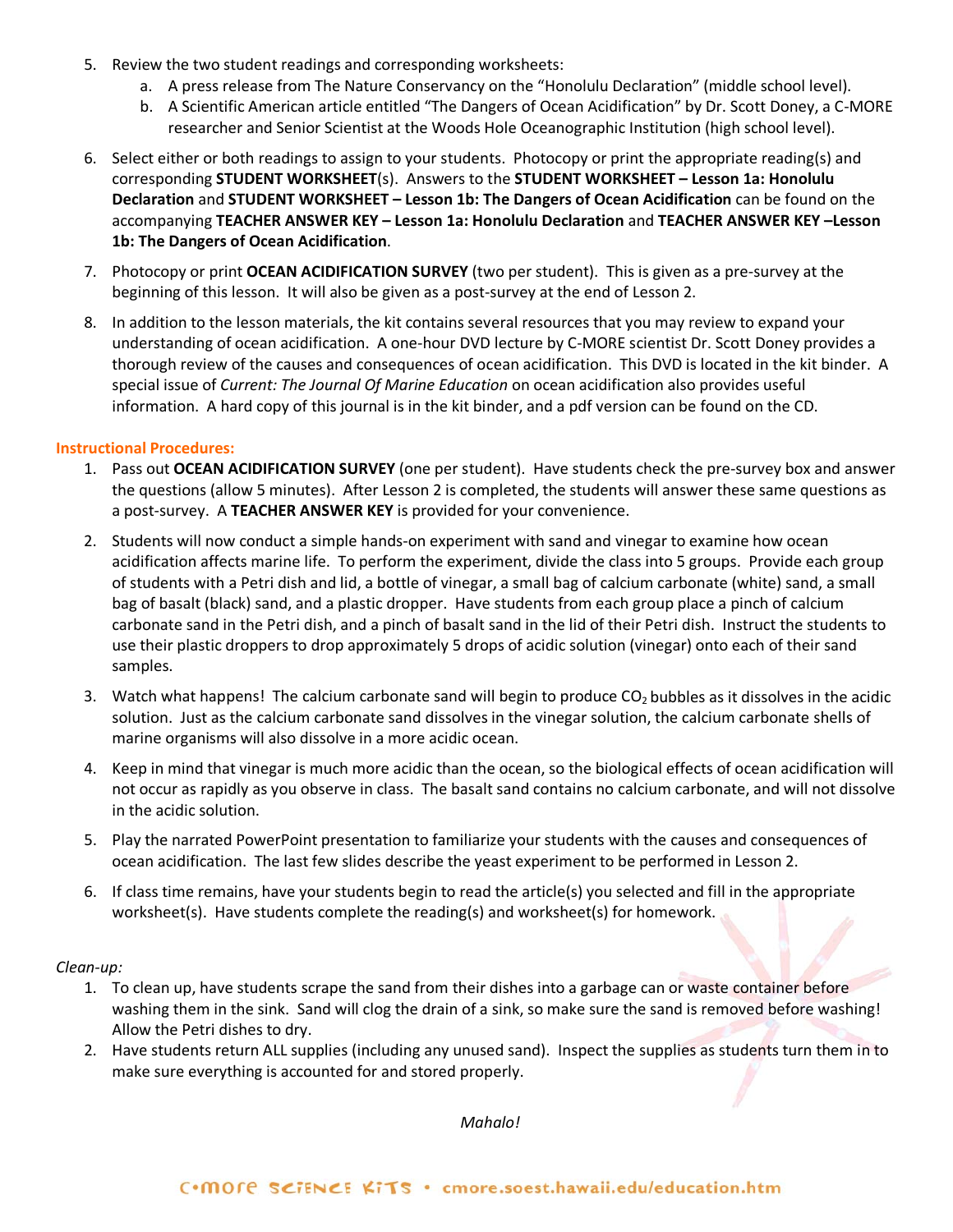#### **OCEAN ACIDIFICATION SURVEY**

#### **Check one:**

Pre-survey and the state of the state of the state of the Name: Post-survey

## Directions:

This survey is both a pre- and post- survey. Put a check mark at the top of this paper next to the survey you are doing (pre- or post- survey). Please answer each question to the best of your ability. Circle the most correct answer.

- 1. The average concentration of carbon dioxide  $(CO_2)$  in the atmosphere has \_\_\_\_\_\_\_\_\_\_\_\_\_\_\_\_in recent years.
	- a. increased
	- b. decreased
	- c. remained constant

2. When carbon dioxide dissolves in water, it forms  $a(n)$ 

- a. base
- b. acid
- c. precipitate
- d. metalloid

3. When carbon dioxide dissolves in water, the pH \_\_\_\_\_\_\_\_\_\_\_\_\_\_\_\_\_\_\_\_\_.

- a. increases
- b. decreases
- c. stays the same

4. Bread dough rises because yeast in the dough produces \_\_\_\_\_\_\_\_\_\_\_\_\_\_\_.

- a. hydrogen  $(H<sub>2</sub>)$
- b. carbon dioxide  $(CO<sub>2</sub>)$
- c. oxygen  $(O_2)$
- d. nitrogen  $(N_2)$
- 5. Increasing carbon dioxide  $(CO_2)$  in the ocean results in  $\frac{1}{\frac{1}{2} \cdot \frac{1}{2} \cdot \frac{1}{2} \cdot \frac{1}{2} \cdot \frac{1}{2} \cdot \frac{1}{2} \cdot \frac{1}{2} \cdot \frac{1}{2} \cdot \frac{1}{2} \cdot \frac{1}{2} \cdot \frac{1}{2} \cdot \frac{1}{2} \cdot \frac{1}{2} \cdot \frac{1}{2} \cdot \frac{1}{2} \cdot \frac{1}{2} \cdot \frac{1}{2} \cdot \$ 
	- a. higher salinity
	- b. lower salinity
	- c. benefits for reef-building corals
	- d. problems for reef-building corals
- 6. The pH scale ranges from 0 to 14 and is a measure of how acidic or basic a substance is. Pure water is \_\_\_\_\_\_with a pH of 7. Solutions with a pH less than 7 are \_\_\_\_\_\_\_\_\_\_\_\_ while solutions with a pH greater

than 7 are \_\_\_\_\_\_\_\_\_\_\_\_\_\_.

- a. neutral / basic / acidic
- b. acidic / basic / neutral
- c. basic / neutral / acidic
- d. neutral / acidic / basic
- e. acidic / neutral / basic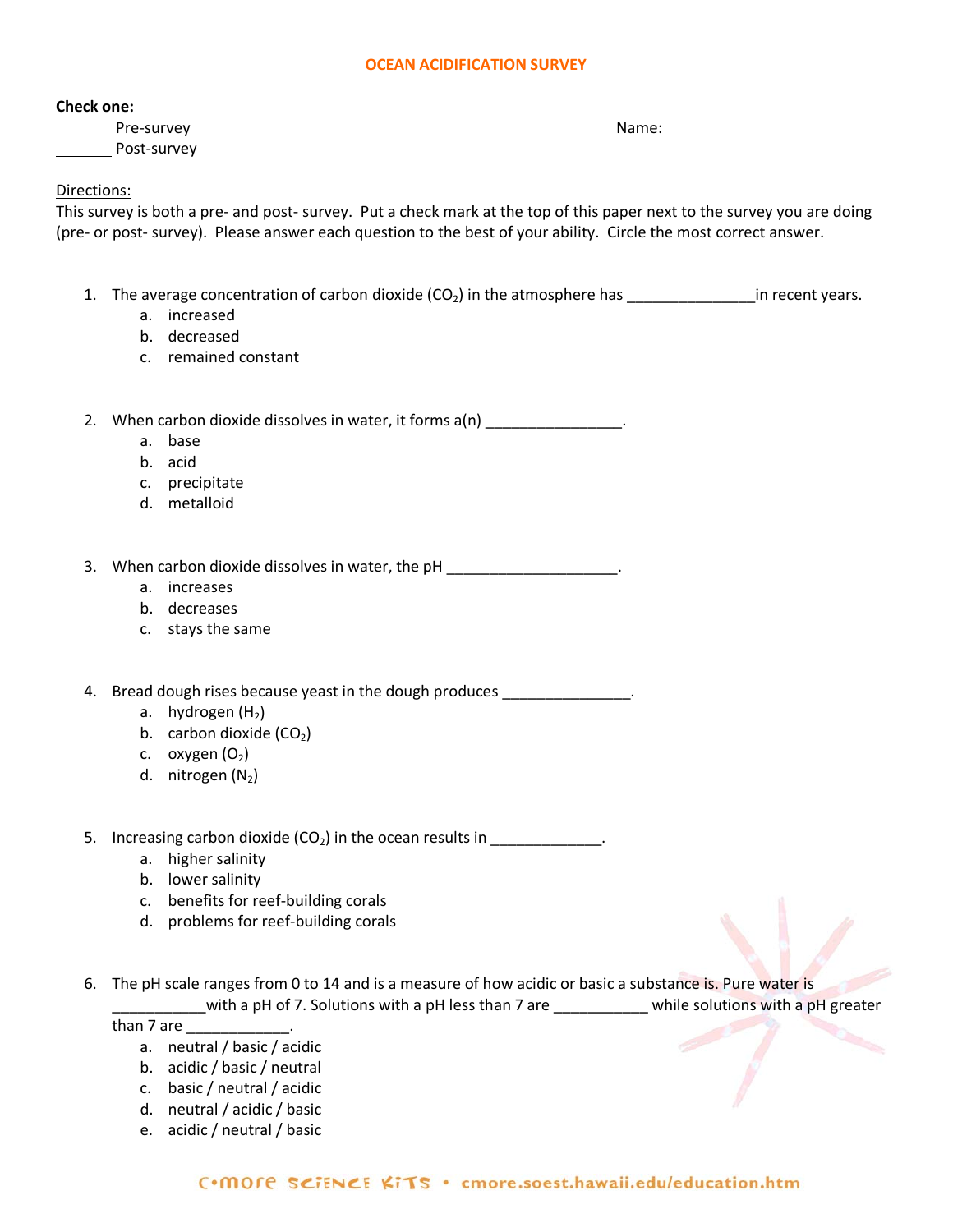7. If the pH of a solution changes from 2 to 3, there is a \_\_\_\_\_\_\_\_\_\_\_\_\_\_\_\_\_\_\_change in acidity.

- a. 1 x
- b.  $2x$
- c. 10x
- d. 20x
- 8. The salmon fishing industry is a multibillion dollar business that supplies food for a large population of the world. How could ocean acidification affect this industry?
	- a. It would not have any impact on the industry
	- b. It would increase fishing stocks
	- c. It would decrease fishing stocks
- 9. Please share your opinion and circle how you feel about the following statement (question not scored): Higher levels of carbon dioxide emissions have a negative effect on the ocean environment.

| <b>Strongly Disagree</b> | Disagree | Neutral | Agree | <b>Strongly Agree</b> |
|--------------------------|----------|---------|-------|-----------------------|
|                          |          |         |       |                       |

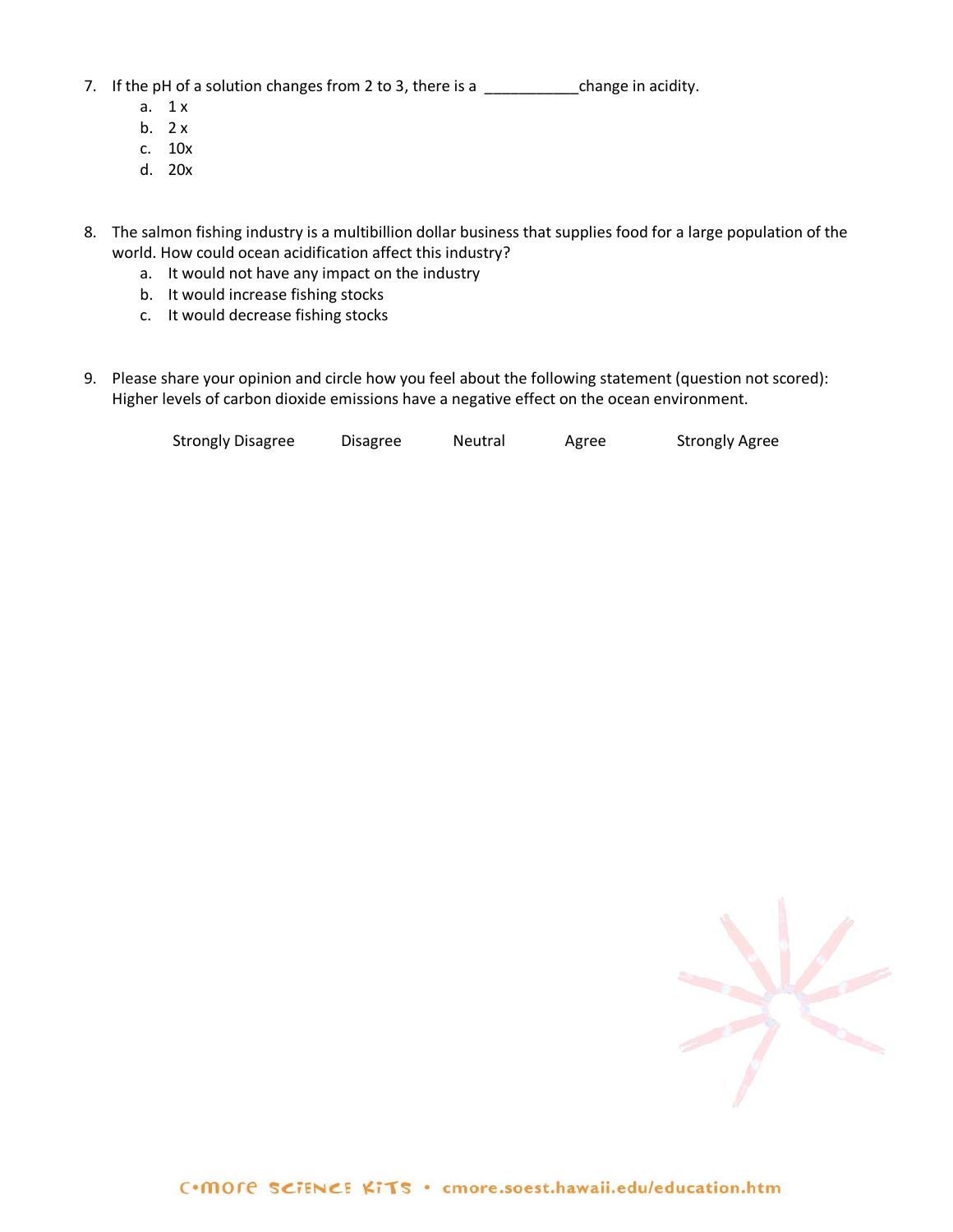# **TEACHER ANSWER KEY OCEAN ACIDIFICATION SURVEY**

| <b>Check one:</b> |
|-------------------|
|                   |
|                   |

Post-survey

Pre-survey **Exercise 2** include name, school and grade(s) taught in Name: Email [kits@soest.hawaii.edu](mailto:kits@soest.hawaii.edu) to request a completed teacher answer key. Please your request. Mahalo!

# Directions:

This survey is both a pre- and post- survey. Put a check mark at the top of this paper next to the survey you are doing (pre- or post- survey). Please answer each question to the best of your ability. Circle the most correct answer.

- 1. The average concentration of carbon dioxide  $(CO_2)$  in the atmosphere has \_\_\_\_\_\_\_\_\_\_\_\_\_\_\_\_\_in recent years.
	- a. increased
	- b. decreased
	- c. remained constant

2. When carbon dioxide dissolves in water, it forms a(n) \_\_\_\_\_\_\_\_\_\_\_\_\_\_\_\_.

- a. base
- b. acid
- c. precipitate
- d. metalloid

3. When carbon dioxide dissolves in water, the pH \_\_\_\_\_\_\_\_\_\_\_\_\_\_\_\_\_\_\_\_\_\_\_\_\_\_\_\_\_\_

- a. increases
- b. decreases
- c. stays the same

4. Bread dough rises because yeast in the dough produces

- a. hydrogen  $(H<sub>2</sub>)$
- b. carbon dioxide  $(CO<sub>2</sub>)$
- c.  $oxygen (O<sub>2</sub>)$
- d. nitrogen  $(N_2)$
- 5. Increasing carbon dioxide  $(CO_2)$  in the ocean results in  $\frac{1}{\sqrt{1-\frac{1}{2}}}\frac{1}{\sqrt{1-\frac{1}{2}}}\frac{1}{\sqrt{1-\frac{1}{2}}}\frac{1}{\sqrt{1-\frac{1}{2}}}\frac{1}{\sqrt{1-\frac{1}{2}}}\frac{1}{\sqrt{1-\frac{1}{2}}}\frac{1}{\sqrt{1-\frac{1}{2}}}\frac{1}{\sqrt{1-\frac{1}{2}}}\frac{1}{\sqrt{1-\frac{1}{2}}}\frac{1}{\sqrt{1-\frac{1}{2$ 
	- a. higher salinity
	- b. lower salinity
	- c. benefits for reef-building corals
	- d. problems for reef-building corals
- 6. The pH scale ranges from 0 to 14 and is a measure of how acidic or basic a substance is. Pure water is \_\_\_\_\_\_\_\_\_\_\_with a pH of 7. Solutions with a pH less than 7 are \_\_\_\_\_\_\_\_\_\_\_ while solutions with a pH greater

than 7 are \_\_\_\_\_\_\_\_\_\_\_\_\_\_\_.

- a. neutral / basic / acidic
- b. acidic / basic / neutral
- c. basic / neutral / acidic
- d. neutral / acidic / basic
- e. acidic / neutral / basic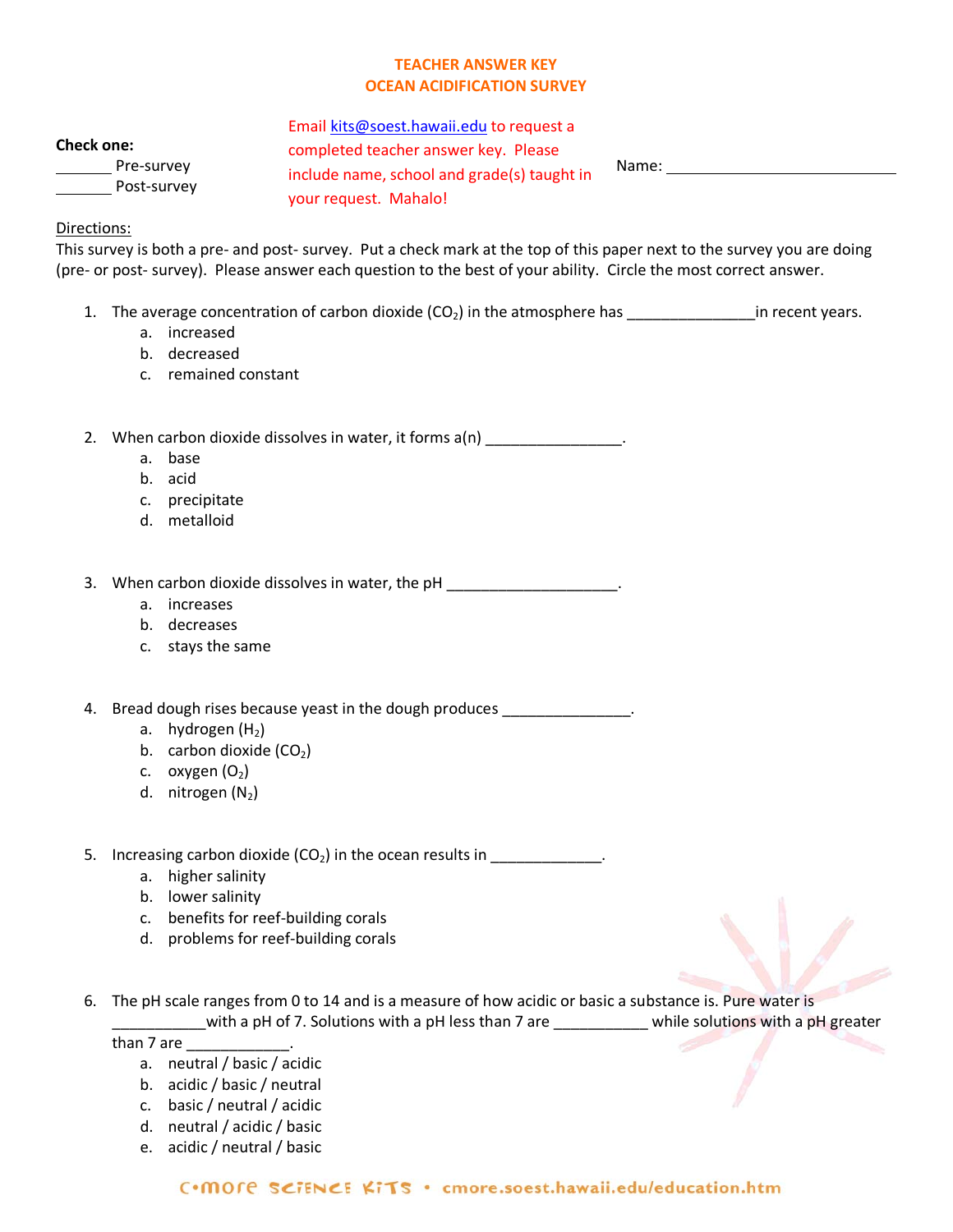- 7. If the pH of a solution changes from 2 to 3, there is a \_\_\_\_\_\_\_\_\_\_\_\_\_\_\_\_\_\_change in acidity.
	- a.  $1 x$
	- b.  $2x$
	- c. 10x
	- d. 20x
- 8. The salmon fishing industry is a multibillion dollar business that supplies food for a large population of the world. How could ocean acidification affect this industry?
	- a. It would not have any impact on the industry
	- b. It would increase fishing stocks
	- c. It would decrease fishing stocks
- 9. Please share your opinion and circle how you feel about the following statement (question not scored): Higher levels of carbon dioxide emissions have a negative effect on the ocean environment.

your request. Mahalo!

| <b>Strongly Disagree</b> | <b>Disagree</b>                                                                  | <b>Neutral</b> | Agree | <b>Strongly Agree</b> |
|--------------------------|----------------------------------------------------------------------------------|----------------|-------|-----------------------|
|                          | For information only, do not grade question 9.                                   |                |       |                       |
|                          | Email kits@soest.hawaii.edu to request a<br>completed teacher answer key. Please |                |       |                       |
|                          | include name, school and grade(s) taught in                                      |                |       |                       |

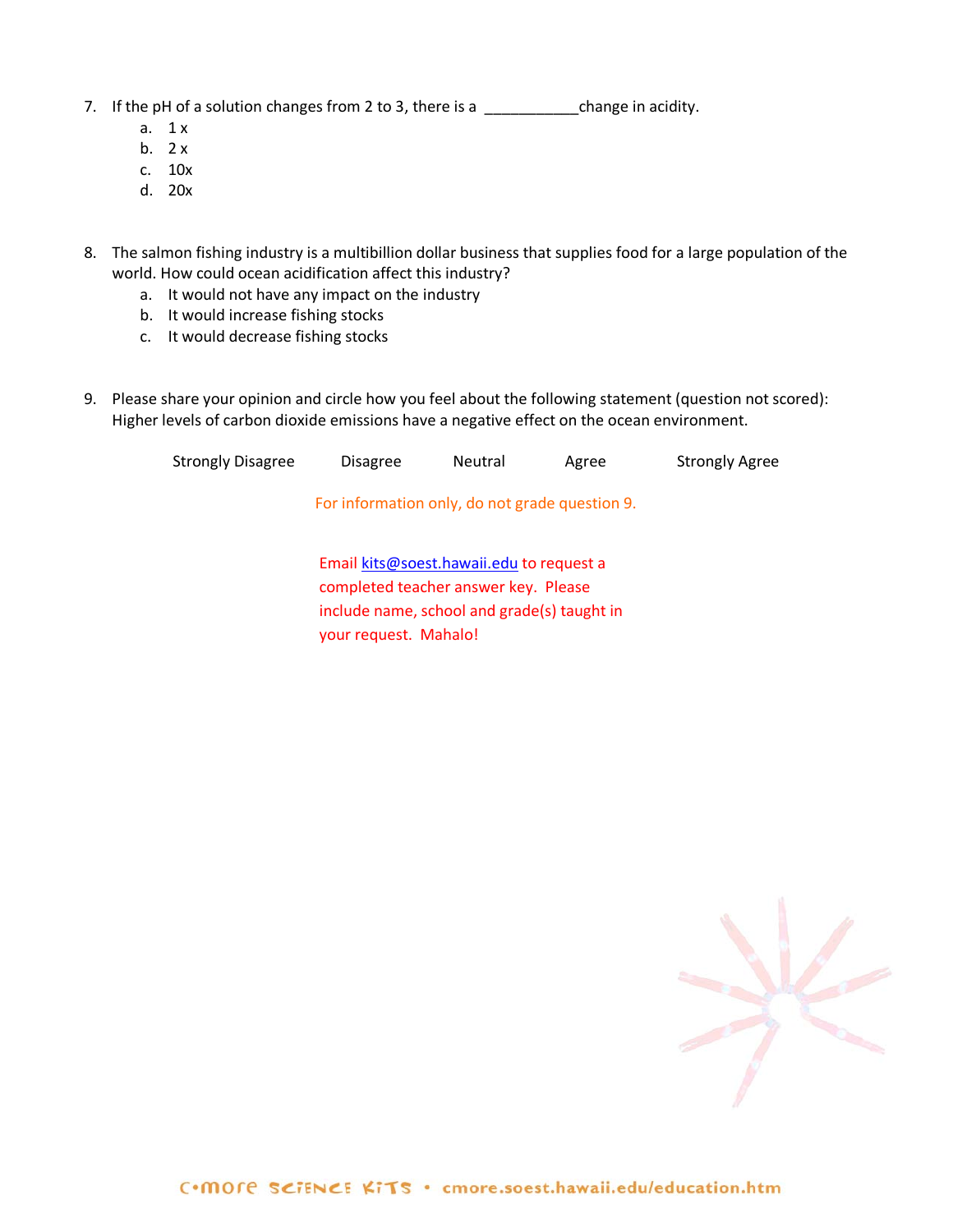#### **POWERPOINT SCRIPT**

Slide 1 (Title slide): Ocean Acidification: Will the reef survive?

#### Slide 2:

The worldwide consumption of fossil fuels such as coal, oil, and natural gas releases 11 billion tons of carbon dioxide into the atmosphere every year.

#### Slide 3:

Because of this, the concentration of carbon dioxide in the atmosphere is increasing at an alarming rate. This graph shows the concentration of carbon dioxide in the atmosphere from 1700 to the present. Starting at about 1950 (click), when people started burning lots of fossil fuels, the slope of this line starts rising very steeply, showing that the amount of carbon dioxide in the atmosphere is rapidly increasing.

#### Slide 4:

Some of this carbon dioxide remains in the atmosphere, where it contributes to global warming. About one-third of it, however, gets dissolved in the ocean, causing a potentially more serious problem: ocean acidification.

#### Slide 5:

Ocean acidification poses a threat to shell-forming organisms like corals and calcifying plankton, because in a more acidic ocean, these creatures will not be able to create their shells and grow. To understand why this is the case, we need to review a bit of chemistry.

#### Slide 6:

First, the pH scale, which ranges from 0 to 14, is a measure of how acidic or basic a substance is. Pure water is neutral with a pH of 7. Solutions with a pH less than 7 are acidic and those with a pH greater than 7 are basic. The pH scale is logarithmic, meaning a difference of one pH unit is equal to a ten-fold change in acidity, which is determined by the concentration of hydrogen ions in a substance. As seen on this scale, grapefruit (click), which has a pH of 3, is ten times more acidic than tomato juice (click), which has a pH of 4. Vinegar (click), which has a pH of 2, is 100 times more acidic than tomato juice (click). Because the pH scale is logarithmic, even small changes in the pH of the ocean can have significant effects on marine organisms.

#### Slide 7:

So how does carbon dioxide affect ocean chemistry? When carbon dioxide dissolves in water (click), it forms carbonic acid (click), which lowers the pH of the water (click). The carbon dioxide also reacts with other carbon containing compounds, such as carbonate ions (click), which are naturally dissolved in seawater. Carbonate ions are important because they combine with calcium to form calcium carbonate, which is what marine organisms use to make their shells. However, in the presence of carbon dioxide, the carbonate ions react (click) and form bicarbonate ions. Thus, (click) the concentration of carbonate ions in the ocean decreases. Unfortunately, organisms cannot use bicarbonate ions to build their shells.

So, to recap, an increase in carbon dioxide in the atmosphere threatens calcifying organisms in two ways. First, a decreased pH makes the water more corrosive. This can actually cause shells to dissolve. Second, a reduction in the concentration of carbonate ions means there is not enough calcium carbonate for organisms such as corals and calcifying plankton to make new shells and grow.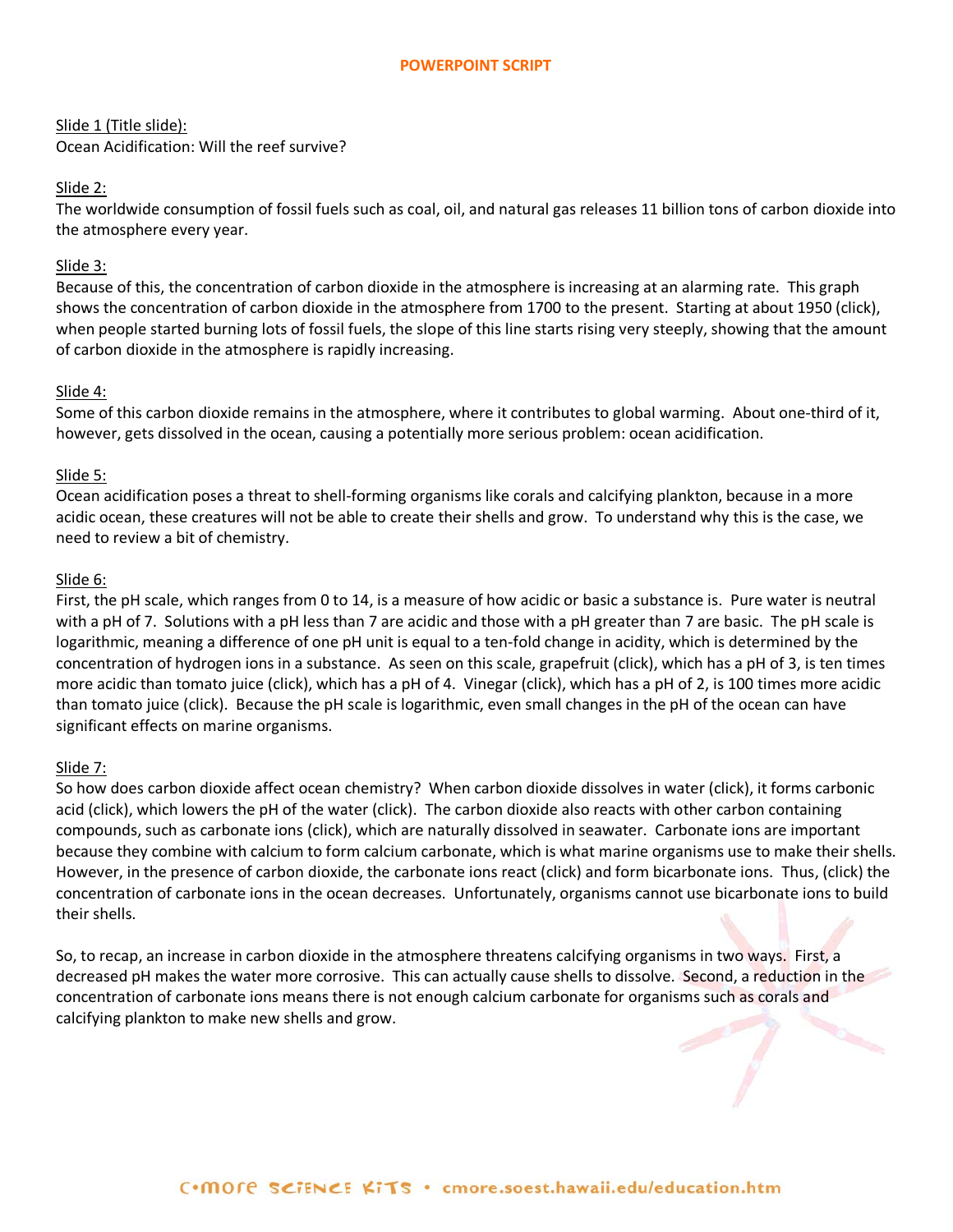#### Slide 8:

Pteropods and coccolithophores, shown here (click), are two types of calcifying plankton that are being impacted by ocean acidification. These planktonic organisms are microorganisms: they can only be seen with the aid of a microscope. The pteropod is a kind of zooplankton, meaning it is a planktonic animal. It is actually a tiny marine snail. The coccolithophore is a microscopic algae, and is a type of phytoplankton. All phytoplankton undergo photosynthesis and generate oxygen, but the calcium carbonate plates that surround coccolithophores make them unique. Despite their small size, these organisms are very important to the survival of our marine ecosystems, because they form the base of the marine food web.

#### Slide 9:

Zooplankton, such as pteropods, feast on the tiny coccolithophores (click). In turn, the pteropods are critical food sources for larger marine animals like fish (click) and whales (click). If coccolithophores and pteropods become less abundant due to ocean acidification, there will be less food for animals higher up the food chain (click).

#### Slide 10:

Similarly, ocean acidification is predicted to dramatically alter coral reefs, as shown here. The photo on the left (click) shows a relatively healthy reef, with a carbon dioxide concentration of 375 ppm. As you move from left to right, the concentration of carbon dioxide in the water increases, meaning that the pH decreases. In the photo on the right (click), where the carbon dioxide concentration is greater than 500ppm, we can see that the reef is severely degraded, and very few corals survive. Many organisms live on coral reefs, and if corals disappear, they won't be able to find food or shelter. Ocean acidification therefore represents a serious threat to the survival of many marine ecosystems.

Because ocean acidification is so important, it's a good idea to learn as much about it as we can. To do so, you're going to do an experiment in which you simulate ocean acidification, using yeast to generate carbon dioxide. The carbon dioxide released by the yeast will mimic the carbon dioxide humans release into the environment through the burning of fossil fuels.

## Slide 11:

Yeast are tiny, eukaryotic organisms, shown here. Humans use yeast for many purposes, such as baking bread. When you purchase yeast at the store, it looks like this (click), and is in a dormant state. When given food, such as sugar (click), the yeast become active, and use the sugar to produce energy. In the process, the yeast release carbon dioxide as a waste product. These carbon dioxide bubbles are what make your bread fluffy, and they are what we'll be using to simulate ocean acidification.

## Slide 12:

The class will divide into groups. Within each group, half of the students will be measuring the amount of carbon dioxide the yeast generate over time, while the other half will be measuring how this carbon dioxide affects the pH of water. To make these measurements, each group will be given a LabQuest, which records this data when connected to a carbon dioxide probe and a pH probe.

#### Slide 13:

To activate the yeast, and cause them to respire, they will be dissolved in water and given food in the form of sugar. This will cause the yeast to produce carbon dioxide gas.

#### Slide 14:

The carbon dioxide gas will then be directed through rubber tubing to one of two places: a chamber of air, where carbon dioxide is measured, as seen on the left, or a bottle of water, where we can measure how this change in carbon dioxide concentration affects the pH of water, as seen on the right. You will be given a handout that details how to set up the experiment. But before you start, make a prediction. After the yeast is activated, what will happen to the pH and  $CO<sub>2</sub>$  levels over time?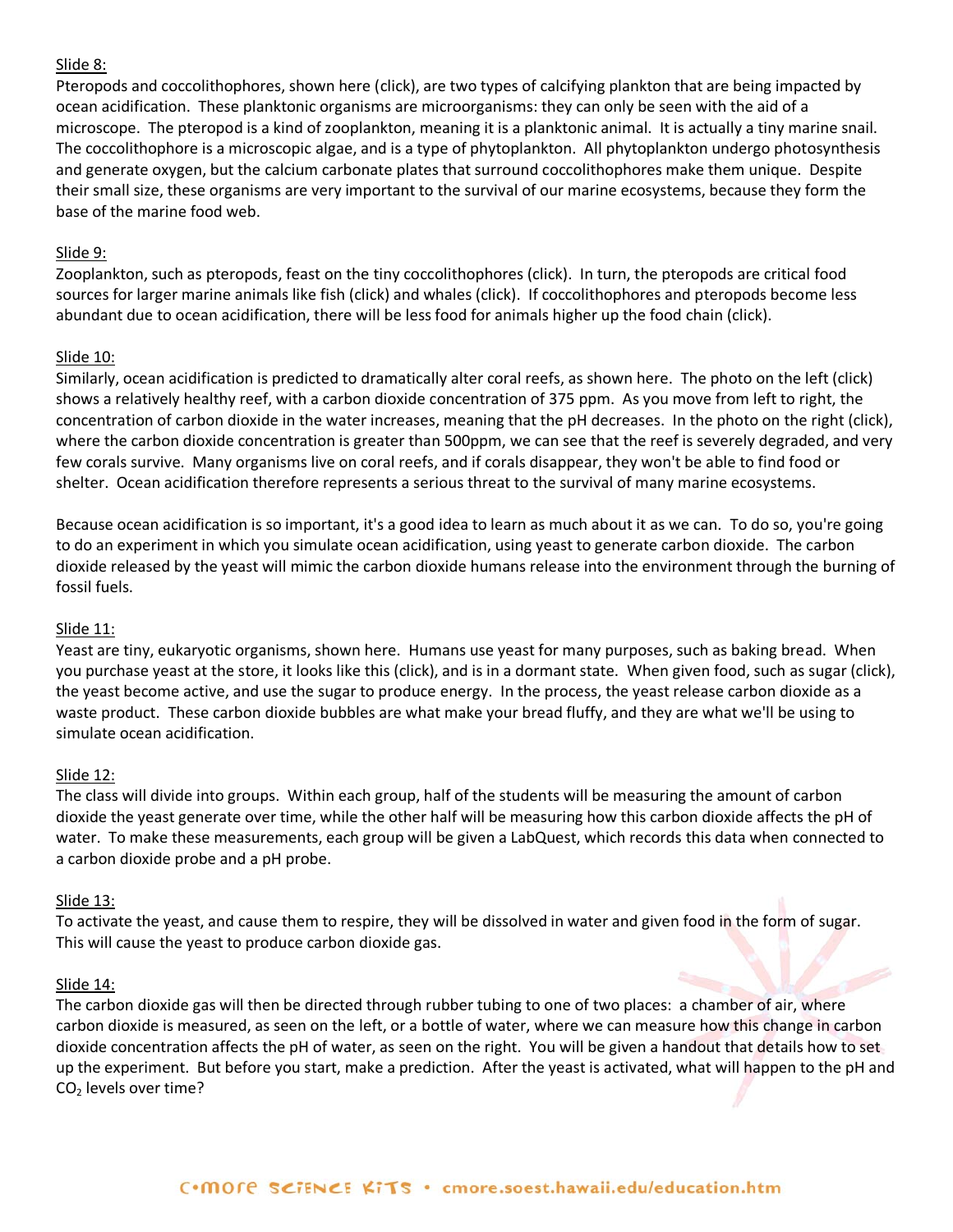#### **STUDENT WORKSHEET**

#### **Lesson 1a: Honolulu Declaration**

1. What did scientists in Florida declare as "the largest and most significant threat that oceans face today"?

2. In your own words, what does the "Honolulu Declaration on Ocean Acidification and Reef Management" hope to accomplish?

- 3. In your own words, the two major strategies supported by the declaration are:
	- a.
	- b.
- 4. What are two actions you could take to help support these strategies?

5. If coral reefs in Hawai'i are unable to survive due to ocean acidification, what effects would this have on your life? List three examples.

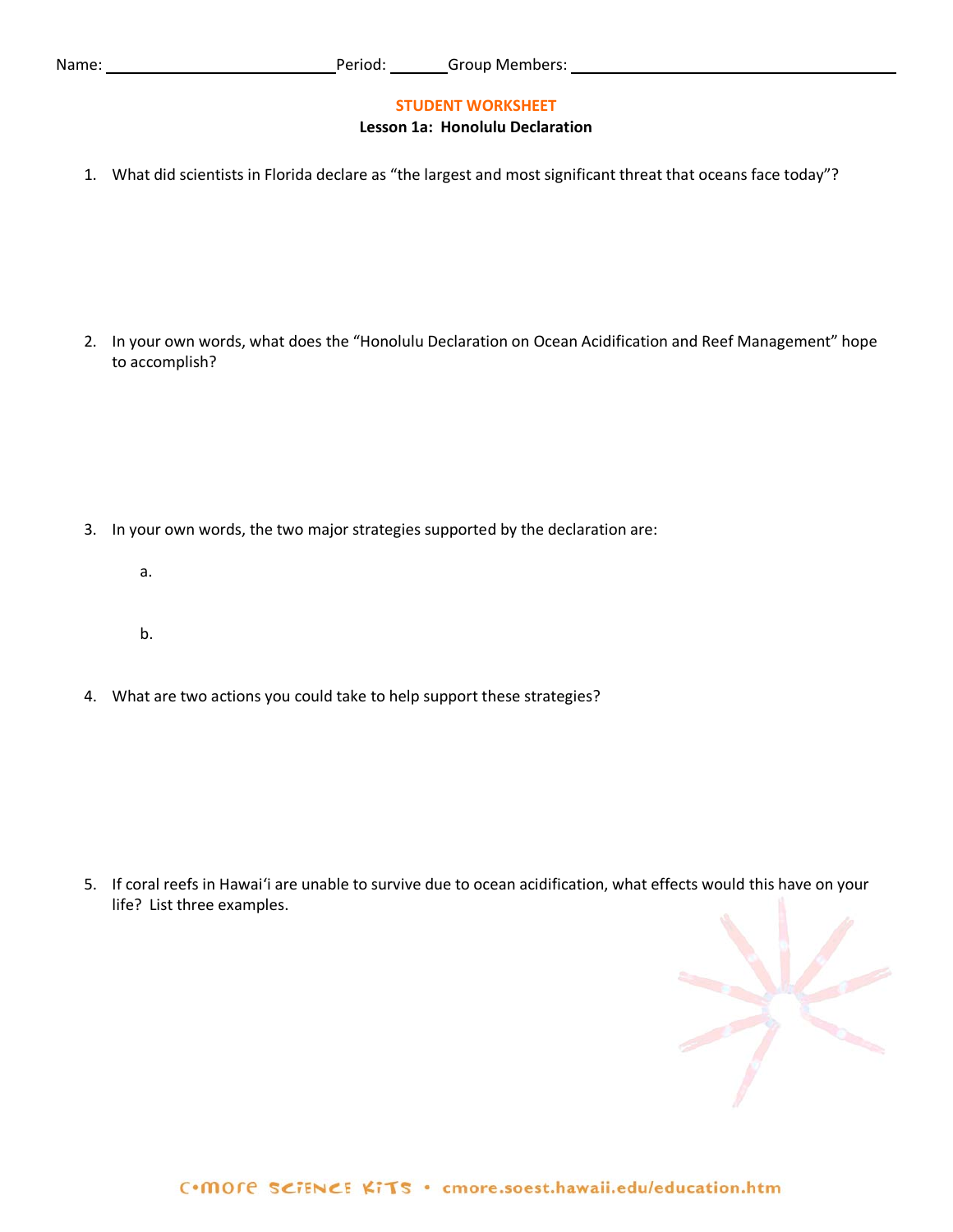#### **TEACHER ANSWER KEY**

#### **Lesson 1a: Honolulu Declaration**

1. What did scientists in Florida declare as "the largest and most significant threat that oceans face today"?

Email [kits@soest.hawaii.edu](mailto:kits@soest.hawaii.edu) to request a completed teacher answer key. Please include name, school and grade(s) taught in your request. Mahalo!

2. In your own words, what does the "Honolulu Declaration on Ocean Acidification and Reef Management" hope to accomplish?

3. The two major strategies supported by the declaration are:

4. What are two actions you could take to help support these strategies?

5. If coral reefs in Hawai'i are unable to survive due to ocean acidification, what effects would this have on your life? List three examples.

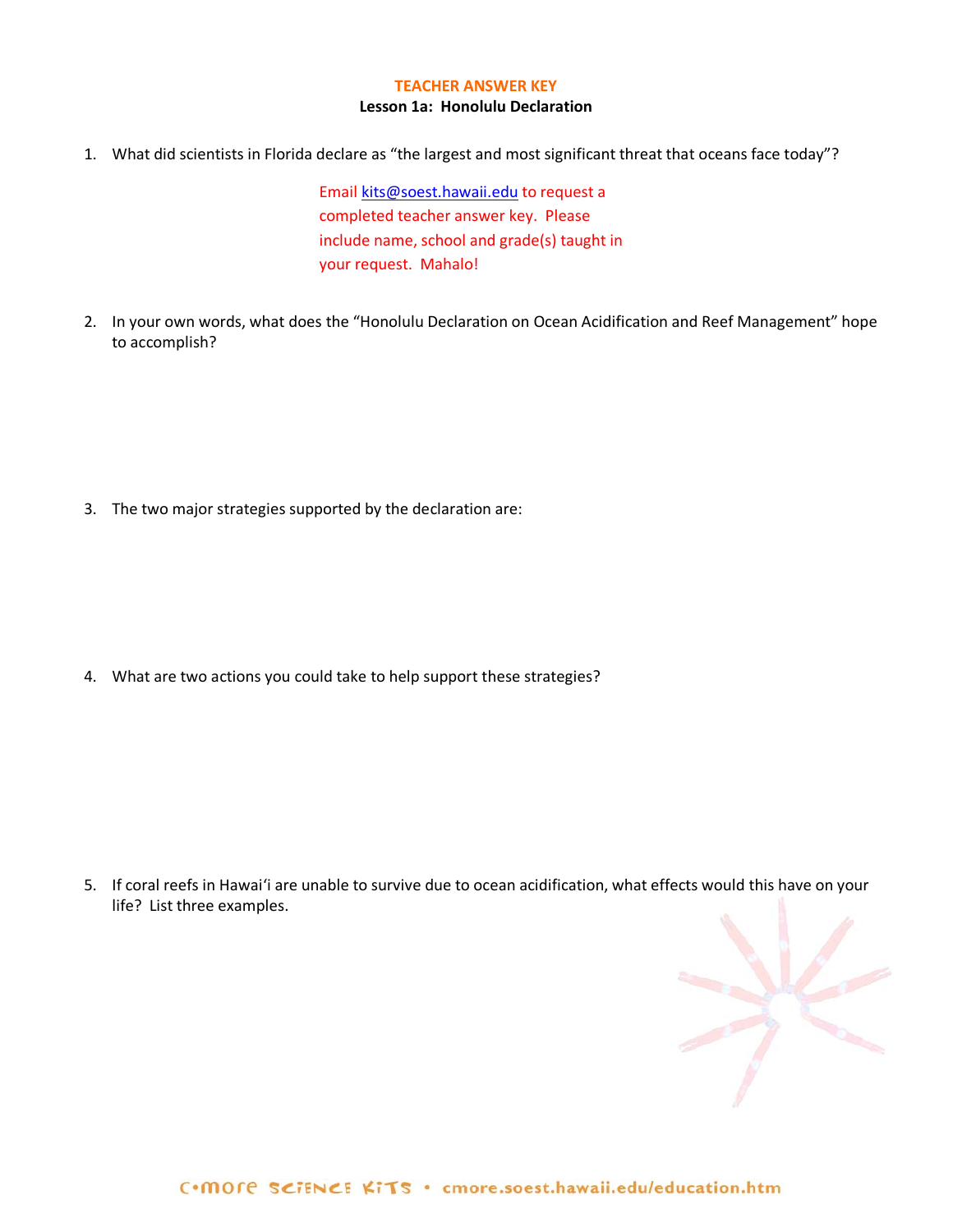#### **STUDENT WORKSHEET**

#### **Lesson 1b: The Dangers of Ocean Acidification**

- 1. Why was Mauna Loa chosen as a location to measure  $CO<sub>2</sub>$  concentrations in the atmosphere?
- 2. Why are carbon dioxide levels in the atmosphere increasing?
- 3. How does carbon dioxide cause the pH of the ocean to decrease?
- 4. What types of organisms are threatened by ocean acidification? Why?
- 5. Are cold water or warm water ecosystems more susceptible to ocean acidification? Why?
- 6. What is one type of experiment the author suggests that scientists could perform to gain a better understanding of the threat that ocean acidification poses to marine environments?
- 7. If the geologic record shows that  $CO<sub>2</sub>$  levels have been higher in the past than they are today, why are current changes in  $CO<sub>2</sub>$  levels such a concern?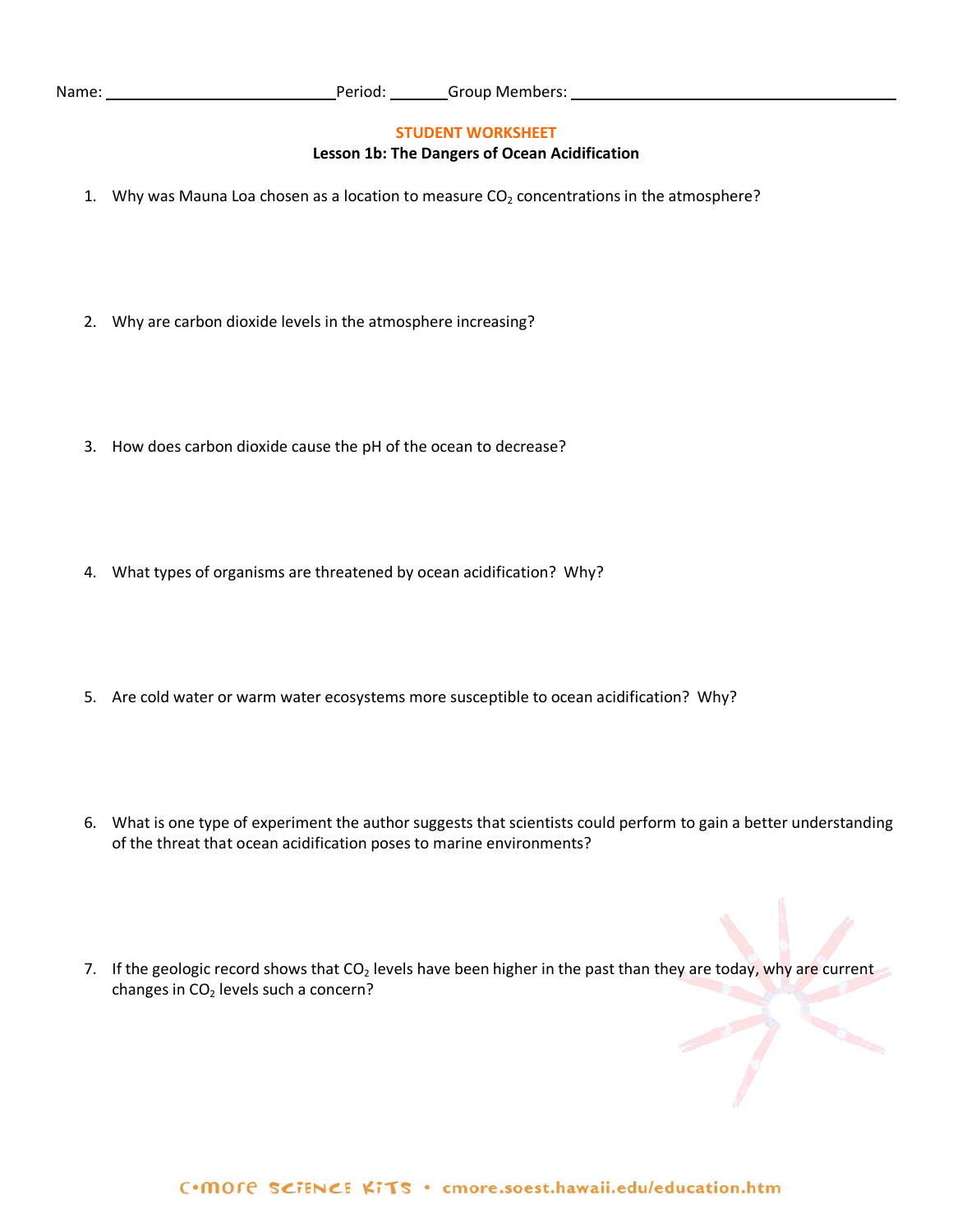#### **TEACHER ANSWER KEY**

#### **Lesson 1b: The Dangers of Ocean Acidification**

1. Why was Mauna Loa chosen as a location to measure  $CO<sub>2</sub>$  concentrations in the atmosphere?

Email [kits@soest.hawaii.edu](mailto:kits@soest.hawaii.edu) to request a completed teacher answer key. Please include name, school and grade(s) taught in your request. Mahalo!

- 2. Why are carbon dioxide levels in the atmosphere increasing?
- 3. How does carbon dioxide cause the pH of the ocean to decrease?

4. What types of organisms are directly threatened by ocean acidification? Why?

- 5. Are cold water or warm water ecosystems more susceptible to ocean acidification? Why?
- 6. What is one type of experiment the author suggests that scientists could perform to gain a better understanding of the threat that ocean acidification poses to marine environments?
- 7. If the geologic record shows that  $CO<sub>2</sub>$  levels have been higher in the past than they are today, why are current changes in  $CO<sub>2</sub>$  levels such a concern?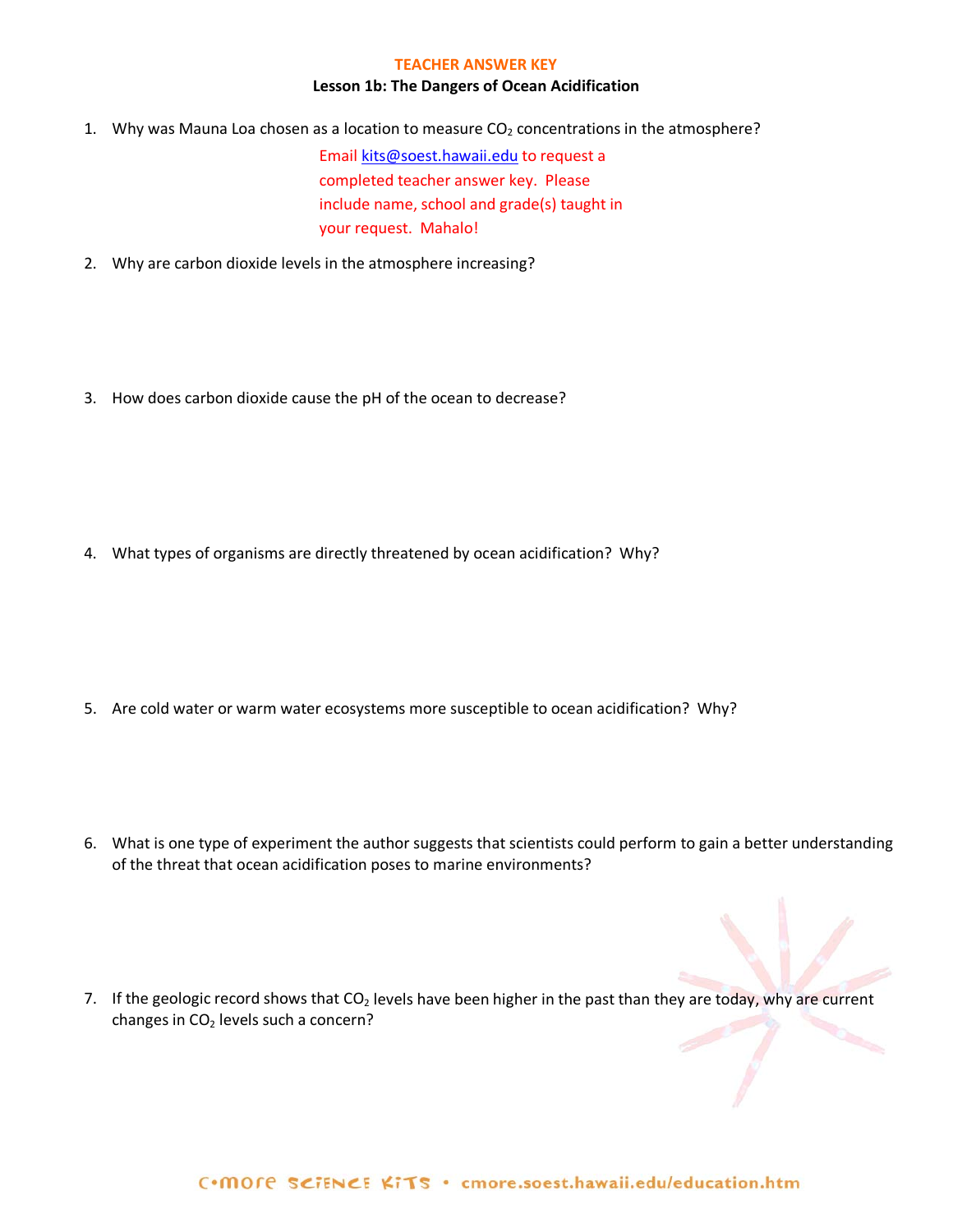# **TEACHER GUIDE**

## **Lesson 2: Yeast Experiment**

**Time Required**: 60 minutes. Advance preparation time is approximately 60 minutes, excluding the ~8 hours required to charge the LabQuests.

**Structure:** This lesson provides an in-depth experiment that simulates the process of ocean acidification. Students will work in groups of 4–6 students. Materials are provided for five groups. A post-survey is given at the end of this lesson; the pre-survey was given at the beginning of Lesson 1.

**Materials:** (Paper materials contained in binder are shown in **BOLD CAPS**) *Materials are provided for 20*–*30 students to work in five groups of 4*–*6 students per group.* 

- 1. **MATERIALS PHOTO GUIDE – Lesson 2: Yeast Experiment**
- 2. **ZIPLOC CONTENTS CHECKLIST – Lesson 2: Yeast Experiment**
- 3. **STUDENT INSTRUCTIONS (pH group) – Lesson 2: Yeast Experiment** (5 copies)
- 4. **STUDENT INSTRUCTIONS (CO2 group) – Lesson 2: Yeast Experiment** (5 copies)
- 5. **STUDENT WORKSHEET – Lesson 2: Yeast Experiment**
- 6. **TEACHER ANSWER KEY – Lesson 2: Yeast Experiment**
- 7. Manuals For LabQuest,  $pH$  probe, and  $CO<sub>2</sub>$  probe
- 8. 5 Vernier LabQuest data recorders
- 9. Electric kettle
- 10. 5 large Ziploc bags, each containing:
	- 1 pH probe, stored in solution
	- $\bullet$  1 CO<sub>2</sub> probe
	- 2 round 500 ml bottles
	- 1 square 125 ml bottle
	- 1 BioChamber (bottle with hole in the side)
	- 1 funnel
	- 1 timer
	- 1 piece of rubber tubing connected with straight connectors to a small, black stopper (#6) at one end and a large, white stopper at the other (#8)
	- 1 piece of rubber tubing connected with a straight connector at one end to a large, white stopper (#8)
- 11. Bag of sugar and yeast packets
- 12. Extra pH storage solution

**Materials Not Included in this Kit but may be Optionally Used for Lesson 2:**

- 13. Computer
- 14. Projector

**Advance Preparation** (assuming students will be divided into 5 groups)**:** 

- 1. Photocopy or print the **STUDENT WORKSHEET – Lesson 2: Yeast Experiment** (one per student) and the **ZIPLOC CONTENTS CHECKLIST – Lesson 2: Yeast Experiment** (3 copies). Cut each **ZIPLOC CONTENTS CHECKLIST** in two.
- 2. Photocopy or print the **TEACHER EVALUATION** and the **SUPPLY CHECKLIST**.
- 3. Locate the photocopies of the **OCEAN ACIDIFICATION SURVEY** (one per student) that you printed as part of your Advance Preparation for Lesson 1. (You printed two copies per student but only administered one as a presurvey).
- 4. Familiarize yourself with the sensors and LabQuest. These are expensive pieces of equipment, with each set-up costing approximately \$750. Please take care of them! Make sure the LabQuests are fully charged before class (they take 8 hours to fully charge). It is not necessary to calibrate the equipment.
- 5. Organize the materials for the experiment. See the **MATERIALS PHOTO GUIDE – Lesson 2: Yeast Experiment** for photos of each item. Experiment materials are divided into 5 Ziploc bags (contents of each bag are listed in the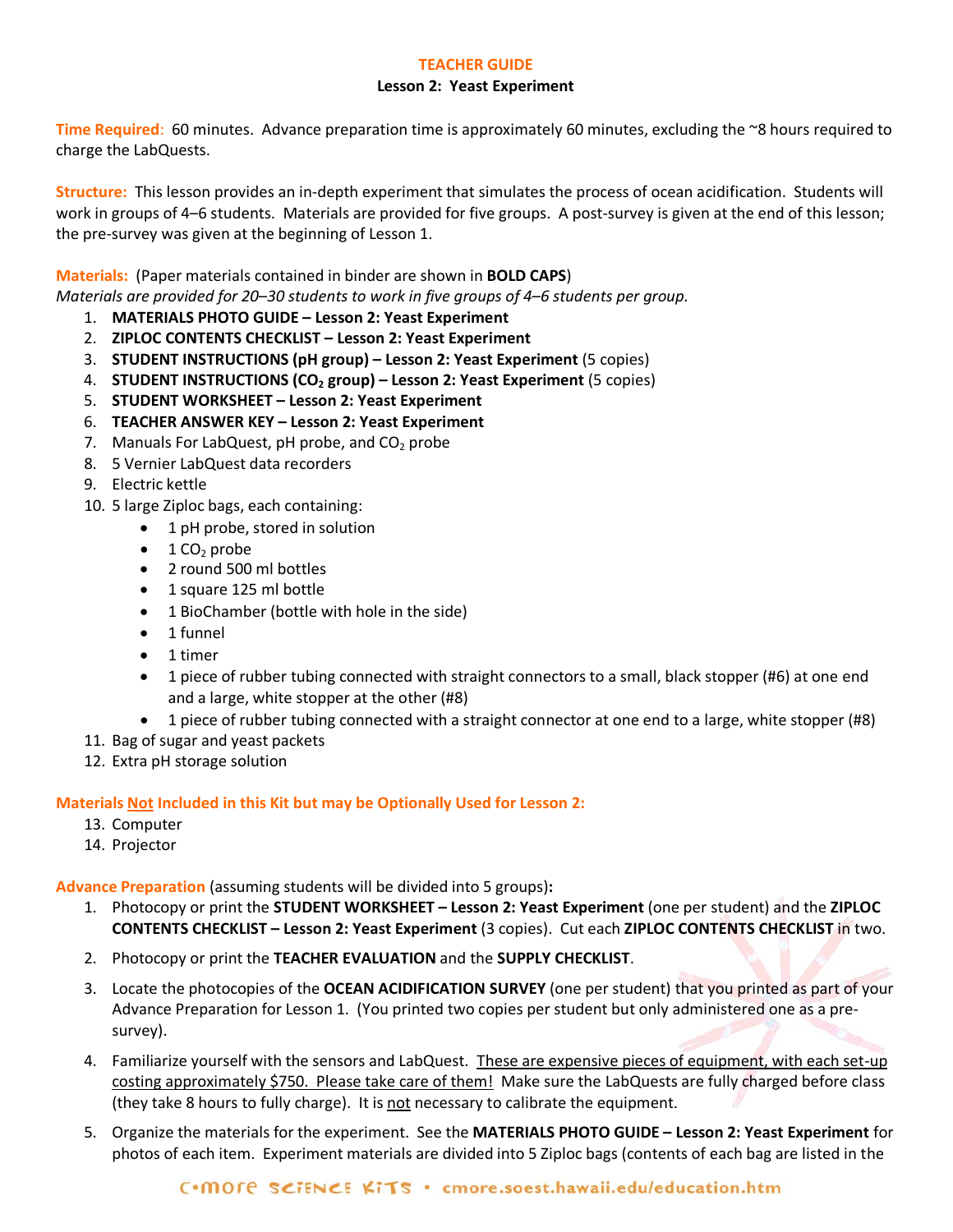table below). Place 2 yeast packets, 6 sugar packets and a copy of the **ZIPLOC CONTENTS CHECKLIST – Lesson 2: Yeast Experiment** in each of the 5 Ziploc bags. Scissors are provided to cut the yeast packets.

- 6. In addition to the materials in the Ziploc bag, each group will need a LabQuest data recorder, a copy of the **STUDENT INSTRUCTIONS (CO2 group) – Lesson 2: Yeast Experiment** and a copy of **STUDENT INSTRUCTIONS (pH group) – Lesson 2: Yeast Experiment**. Five laminated copies of each of these instruction sheets are in the kit binder.
- 7. Prepare at least 20 cups of hot water (about 100°F) just before the start of the experiment. If hot tap water isn't available, use the electric kettle to boil a small amount water to mix with cold tap water. This hot water will be used to activate the yeast. Have a supply (at least 10 cups) of room temperature water available for the pH measurements.
- 8. If you feel your students need a refresher on how to set up the experiment, set up your computer and projector and replay the last four slides of the Lesson 1 PowerPoint, entitled "Ocean Acidification: Will the reef survive?"

| YEAST EXPERIMENT: ZIPLOC BAG CONTENTS* |                                                                                                               |  |  |  |  |  |
|----------------------------------------|---------------------------------------------------------------------------------------------------------------|--|--|--|--|--|
| 1 pH probe                             | 1 funnel                                                                                                      |  |  |  |  |  |
| $1 \text{CO}_2$ probe                  | 1 piece of rubber tubing connected with straight connectors to a                                              |  |  |  |  |  |
| 2 round 500 ml bottles                 | small, black stopper (#6) at one end and a large, white stopper at  <br>the other (#8)                        |  |  |  |  |  |
| 1 square 125 ml bottle                 |                                                                                                               |  |  |  |  |  |
| 1 BioChamber                           | 1 piece of rubber tubing connected with a straight connector at                                               |  |  |  |  |  |
| 1 timer                                | one end to a large, white stopper (#8)                                                                        |  |  |  |  |  |
|                                        | * The teacher will add 2 yeast packets, 6 sugar packets and one copy of ZIPLOC CONTENTS CHECKLIST - Lesson 2: |  |  |  |  |  |
| Yeast Experiment to each Ziploc bag.   |                                                                                                               |  |  |  |  |  |

#### **Instructional Procedures:**

*Introduction*

- 1. Explain to the students that they will work in small groups to conduct a hands-on experiment to simulate ocean acidification. Remind them that human activities such as burning fossil fuels put excess  $CO<sub>2</sub>$  in the air, and some of this CO<sub>2</sub> dissolves in the ocean where it gets converted to carbonic acid. In this experiment, students will activate yeast by adding warm water and sugar, causing the yeast to produce  $CO<sub>2</sub>$  gas. Half of the students will direct the CO<sub>2</sub> gas into a chamber that contains air, and will measure the increase in gaseous CO<sub>2</sub> concentration in this chamber over time. The other half of the students will direct the  $CO<sub>2</sub>$  gas into a chamber that contains tap water, and will measure the resulting decrease in pH of the water over time.
- 2. If desired, replay the last four slides of Lesson 1 PowerPoint to show students how to set up the equipment.
- 3. Before beginning the experiment, have the students predict what will happen to the pH and  $CO<sub>2</sub>$  levels over the duration of the experiment. Pass out the **STUDENT WORKSHEET – Lesson 2: Yeast Experiment**, and have students record their hypotheses.
- 4. Divide the class into 5 groups of 4–6 students. Explain that each group will split into two sub-groups: one subgroup will collect pH data; the other will collect CO<sub>2</sub> data. At the end of the experiment, these sub-groups will share their data with each other.
- 5. Give each group one set of materials as listed above under **Advance Preparation.**
- 6. **Let the students know that the equipment they are using is very expensive (~\$750 per set-up). It is essential to treat the equipment with care! Inform students that the CO2 probe cannot get wet. MAKE SURE IT STAYS DRY! Also, tell students that only the tip (the blue part) of the pH probe can get wet. The rest of it must remain dry! In order to remove the pH probe from the storage bottle, the cap of the bottle first needs to be unscrewed, then the probe can be pulled out of the top. The probe might be damaged if you remove it from the bottle without first unscrewing the top, as this creates suction.**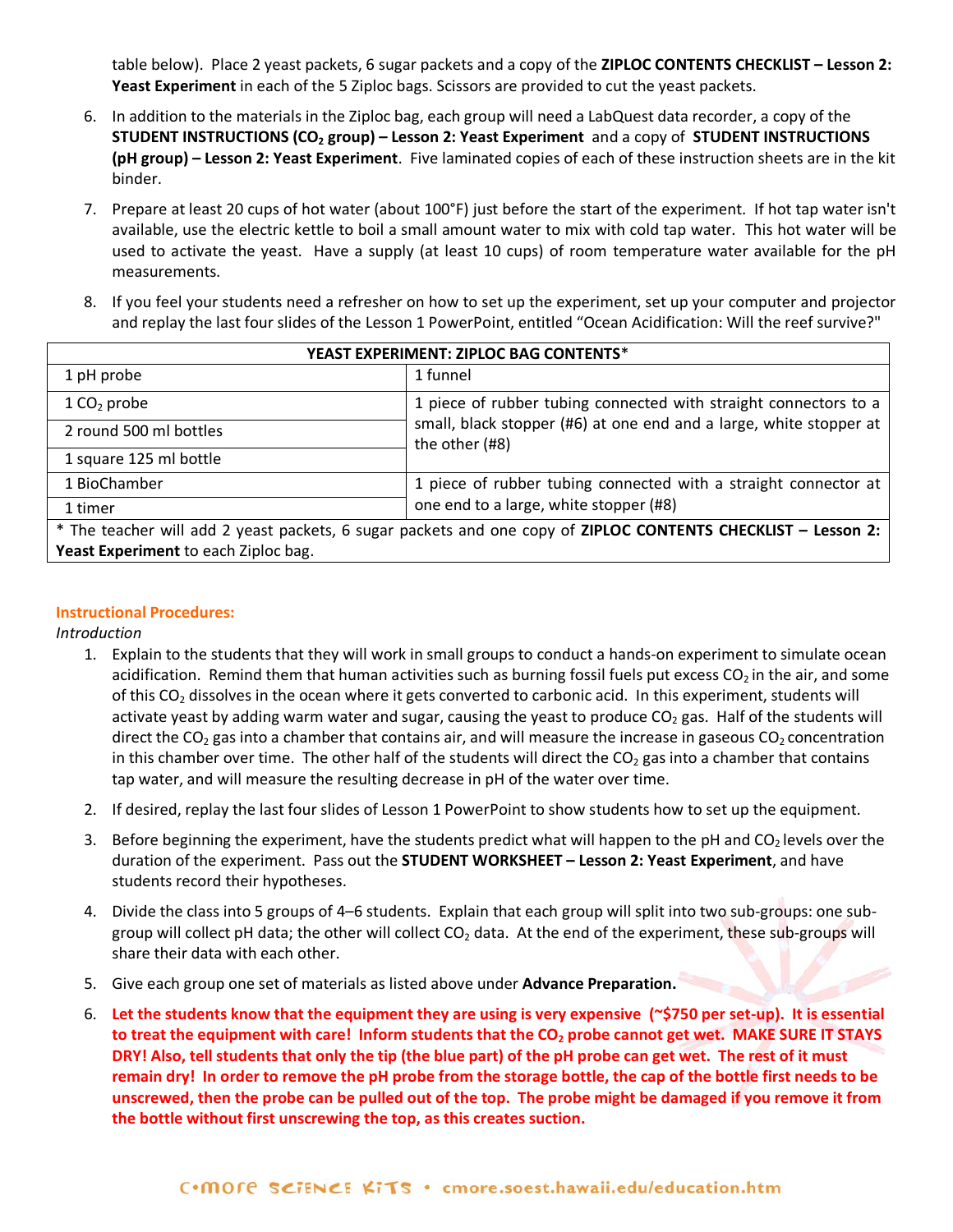7. Have each group double-check that they have all materials listed on the **STUDENT INSTRUCTIONS – Lesson 2: Yeast Experiment** handouts.

# *Data Collection*

- 1. Instruct the student groups to divide into their two sub-groups.
- 2. Have each sub-group set up their equipment by following the directions on the **STUDENT INSTRUCTIONS (CO**<sub>2</sub> **group) – Lesson 2: Yeast Experiment** and **STUDENT INSTRUCTIONS (pH group) – Lesson 2: Yeast Experiment** handouts. The pH group will need room temperature water at this time.
- 3. For the pH group, it is VERY IMPORTANT that the students allow sufficient time for their pH sensor to equilibrate before starting the experiment. If the sensor is not equilibrated, students may actually observe an increase in the pH value (and incorrectly surmise that the water is becoming more basic) during the experiment. As they are waiting for the sensors to calibrate, students should make a prediction about what will happen to the pH and CO2 levels during the course of the experiment, and record their answers on the **STUDENT WORKSHEET.**
- 4. The students are now ready to begin the experiment. You will need to provide students with hot water to activate the yeast. An electric kettle is provided if hot tap water is not available. Have the pH and  $CO<sub>2</sub>$  subgroups begin the experiment at the same time. If you prefer, the entire class can begin the experiment at the same time. Measurements should be recorded every 3 minutes, using the 3-minute hourglass timer.
- 5. When students activate the yeast, they only need to stir the solution for about 5 seconds. This is the only time that the solution needs to be stirred! Do not overmix, as this will affect the rate of the reaction.
- 6. Students may ask why they can't direct the  $CO<sub>2</sub>$  gas from a single bottle of activated yeast into both the  $CO<sub>2</sub>$ chamber and the water sample for pH. Explain to them that one bottle of yeast does not produce enough pressure to travel through both tubes, so it is necessary for the pH and the  $CO<sub>2</sub>$  groups to activate yeast in separate bottles.
- 7. During the experiment, each student will individually record their data on their **STUDENT WORKSHEET – Lesson 2: Yeast Experiment**. Because observations are only recorded every 3 minutes, there may be some down-time during the 24 minute experiment. If you think your students might get restless, you can have them read the **HONOLULU DECLARATION article** and to complete **STUDENT WORKSHEET – Lesson 1a: Honolulu Declaration**, if they have not done so already**.** However, make sure this does not interfere with the experiment itself.
- 8. At the end of the experiment, instruct the sub-groups to share data so that each student has both  $CO_2$  and pH data.
- 9. Have students complete the graphing exercise and answer all questions on the **STUDENT WORKSHEET – Lesson 2: Yeast Experiment.** In order to make the change in pH evident in a graph of the pH data, students need to scale the y-axis appropriately. The scale should not run from 0–14; it should just cover the range of pH observed in the experiment (see example on **TEACHER ANSWER KEY – Lesson 2: Yeast Experiment**, where answers to all of the worksheet questions can be found).

# *Trouble-shooting*

- 1. If the yeast doesn't bubble up, the water may have been too hot or the students may have overmixed it. Water should not be so hot as to cause burning. Try again with a new yeast packet and new sugar packets.
- 2. If the yeast bubbles up but the  $CO_2$  reading doesn't increase, check your seals on the  $CO_2$  set-up (the gas may be escaping).
- 3. If the yeast bubbles up but the pH isn't decreasing, check your seals on the pH set-up. Also check that the tube from the yeast bottle is submerged in the water in the square bottle (you should see bubbles coming out of the water). If the pH is increasing, the pH probe may not have had sufficient time to equilibrate.
- 4. If your data recorder isn't displaying the sensor values, check that the probes are connected properly. Alternatively, the battery may need charging.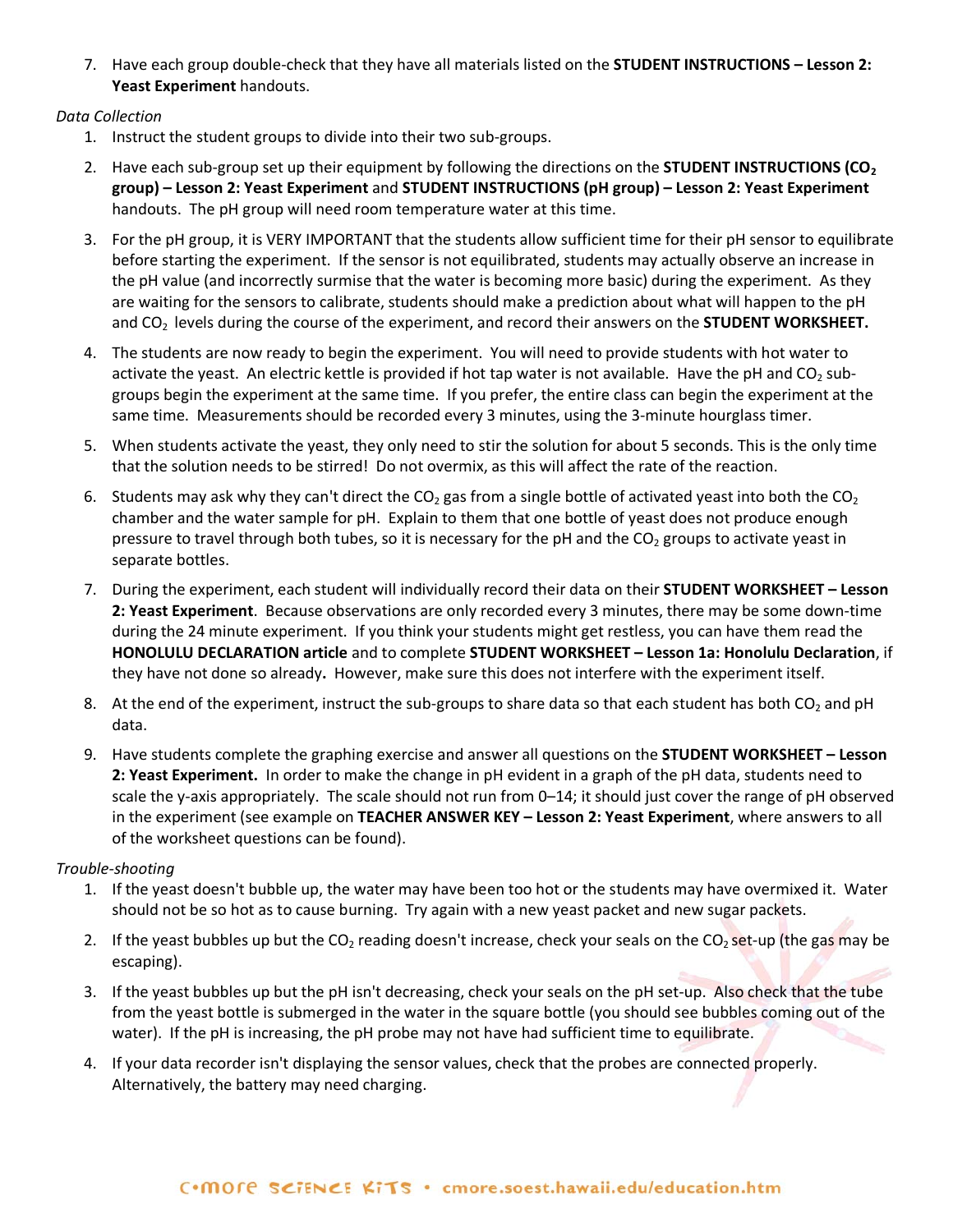*Assessment and Clean-up:*

- 1. Pass out **OCEAN ACIDIFICATION SURVEY** (one per student).Have students check the post-survey box and answer the questions (allow 5 minutes). A **TEACHER ANSWER KEY** is provided in Lesson 1.
- 2. As the students are completing their surveys, we would be grateful if you would complete the **TEACHER EVALUATION** in this kit. All comments, corrections, and suggestions are very welcome. If you prefer, you can complete the evaluation online (see **TEACHER EVALUATION** for website address).
- 3. Have students discard their empty yeast and sugar packets. Students need to rinse and dry the 500 ml bottles that contained the yeast, the funnel, as well as the 125 ml bottles that were used in the pH experiment. **Please make sure students DO NOT wash either of the probes during clean-up. When storing the pH probes, remind students that the top should be removed from the storage bottle, then the probe can be inserted through the top, and finally the top can be screwed back on to the storage bottle. There is extra pH storage solution (which goes in the storage bottles) in the kit in case of any spills. Please make sure that the tips of the pH probes are immersed in storage solution in each of the storage bottles. To prevent damage to the tips, they should not touch the bottom of the storage bottles.**
- 4. Have students repack their supplies and complete the **ZIPLOC CONTENTS CHECKLIST.** Inspect the supplies as the students turn them in to make sure everything is accounted for and stored properly.
- 5. Re-pack the kit for return to C-MORE. Double check that all the items are included by completing the **SUPPLY CHECKLIST**. Please make a note of missing, broken, or damaged items so that they can be replaced. Please pack the kit so that the materials are stored as they were when you received them. Please also include a copy of the students' pre- and post-surveys.

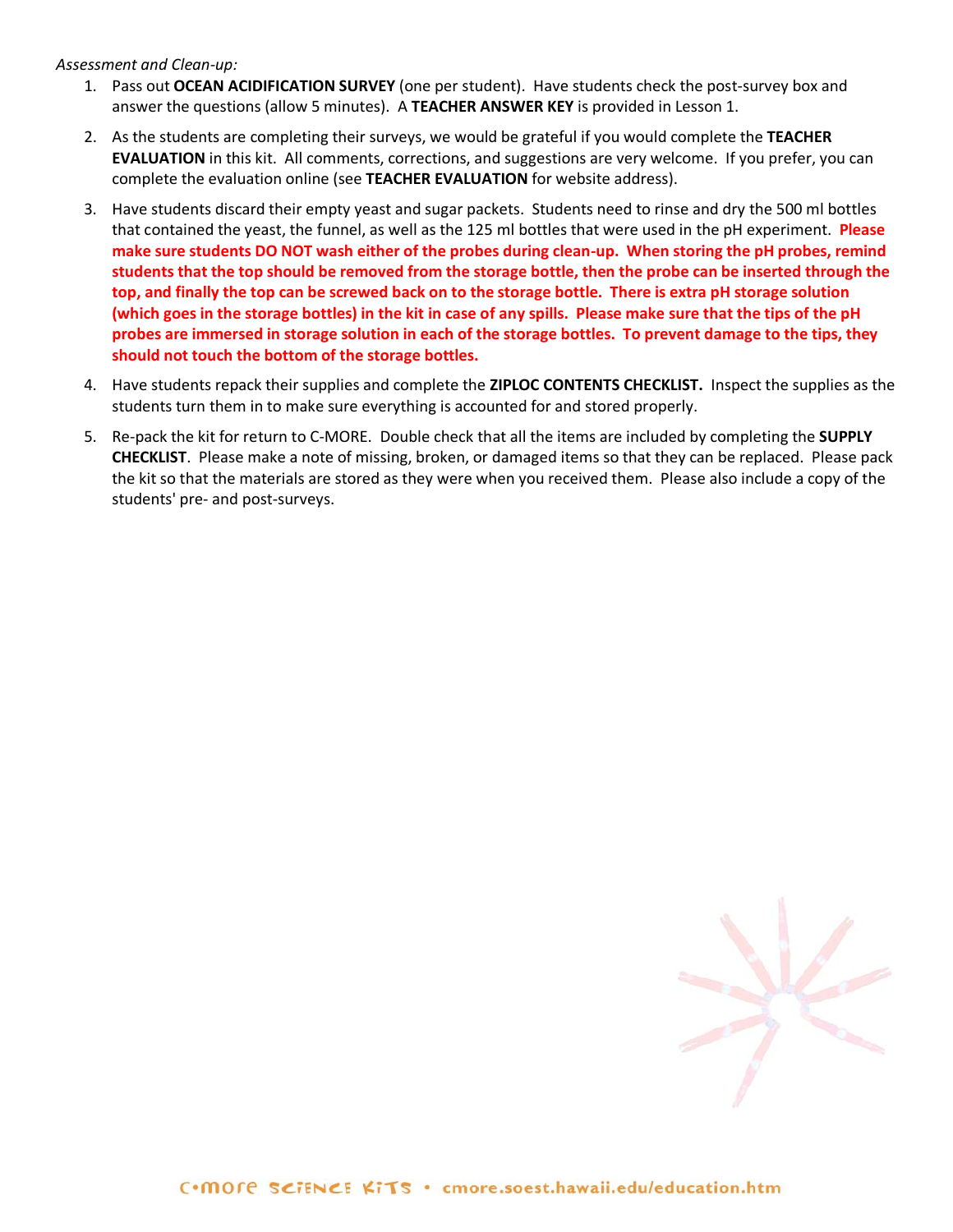# **MATERIALS PHOTO GUIDE**

# **Lesson 2: Yeast Experiment**

| <b>5 LabQuests</b>                    | 5 pH probes                                                                                                      | 5 CO <sub>2</sub> probes                                                                                                                                                                                                             |
|---------------------------------------|------------------------------------------------------------------------------------------------------------------|--------------------------------------------------------------------------------------------------------------------------------------------------------------------------------------------------------------------------------------|
| 10 round 500ml bottles<br>(for yeast) | 5 square 125ml bottles<br>(for pH probe)                                                                         | <b>5 BioChambers</b><br>(for CO <sub>2</sub> probe)                                                                                                                                                                                  |
| 5 funnels                             | 5 pieces of rubber tubing<br>connected with a straight<br>connector at one end to a large,<br>white stopper (#8) | 5 pieces of rubber tubing<br>connected with straight connectors<br>to a small, black stopper (#6) at one<br>end and a large, white stopper at<br>the other (#8)                                                                      |
| 5 timers                              | Yeast & sugar packets                                                                                            | pH storage solution<br>The tip of each pH probe is<br>$\bullet$<br>stored in a small bottle filled<br>with storage solution. In case<br>any of the solution spills, an<br>extra bottle of pH sensor<br>storage solution is included. |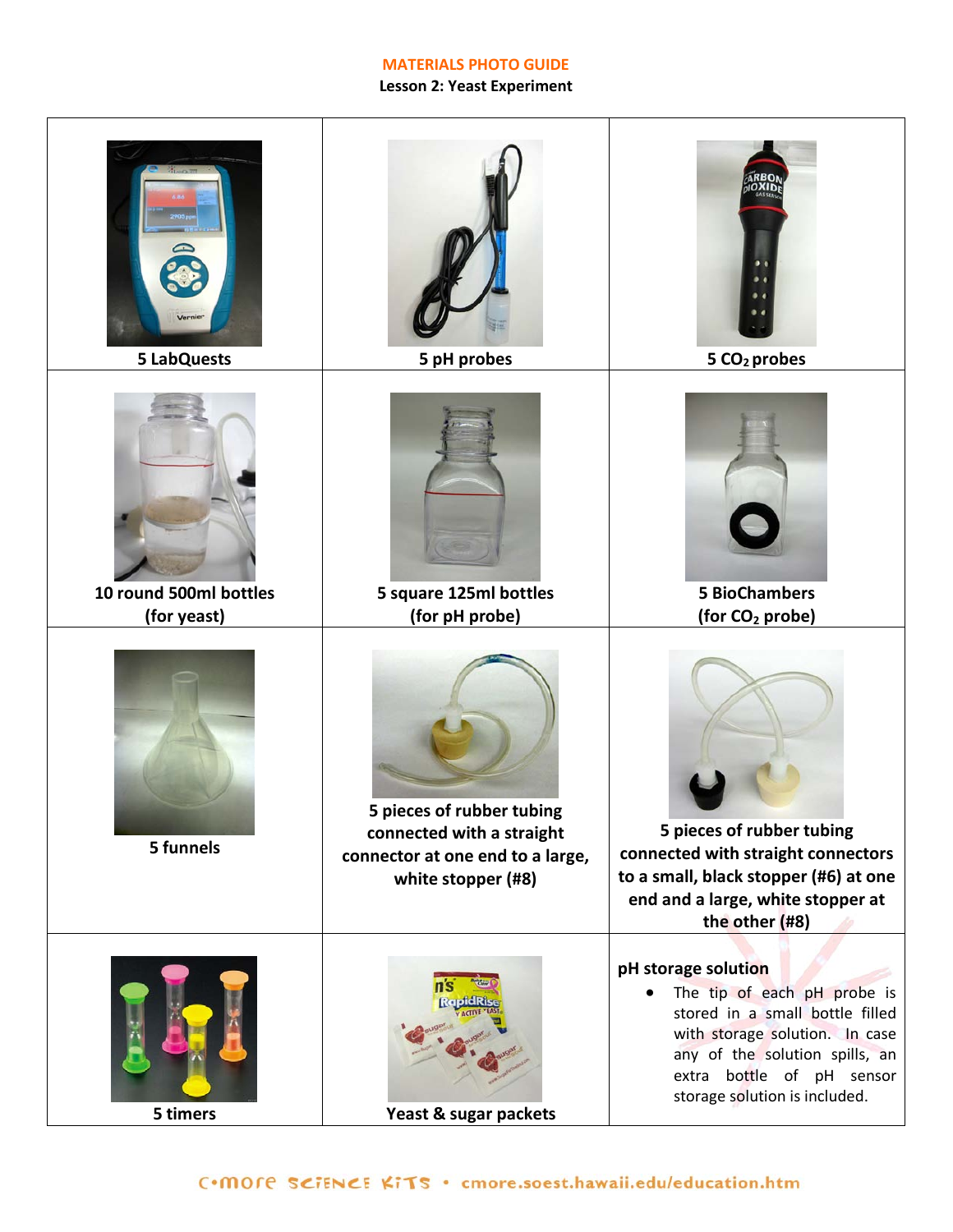#### **ZIPLOC CONTENTS CHECKLIST**

#### **Lesson 2: Yeast Experiment**

**When finished with the experiment, please check off each item on this list as you return it to the Ziploc bag. Return the bag to your teacher along with the LabQuest.** 

| Item                           | <b>Returned?</b> |
|--------------------------------|------------------|
| 1 pH probe                     |                  |
| $1 CO2$ probe                  |                  |
| 2 round 500 ml bottles         |                  |
| 1 square 125 ml bottle         |                  |
| 1 BioChamber                   |                  |
| 1 funnel                       |                  |
| 1 timer                        |                  |
| 1 plastic tube with 2 stoppers |                  |
| 1 plastic tube with 1 stopper  |                  |

#### **ZIPLOC CONTENTS CHECKLIST**

**Lesson 2: Yeast Experiment**

**When finished with the experiment, please check off each item on this list as you return it to the Ziploc bag. Return the bag to your teacher along with the LabQuest.** 

| Item                           | Returned? |
|--------------------------------|-----------|
| 1 pH probe                     |           |
| 1 CO <sub>2</sub> probe        |           |
| 2 round 500 ml bottles         |           |
| 1 square 125 ml bottle         |           |
| 1 BioChamber                   |           |
| 1 funnel                       |           |
| 1 timer                        |           |
| 1 plastic tube with 2 stoppers |           |
| 1 plastic tube with 1 stopper  |           |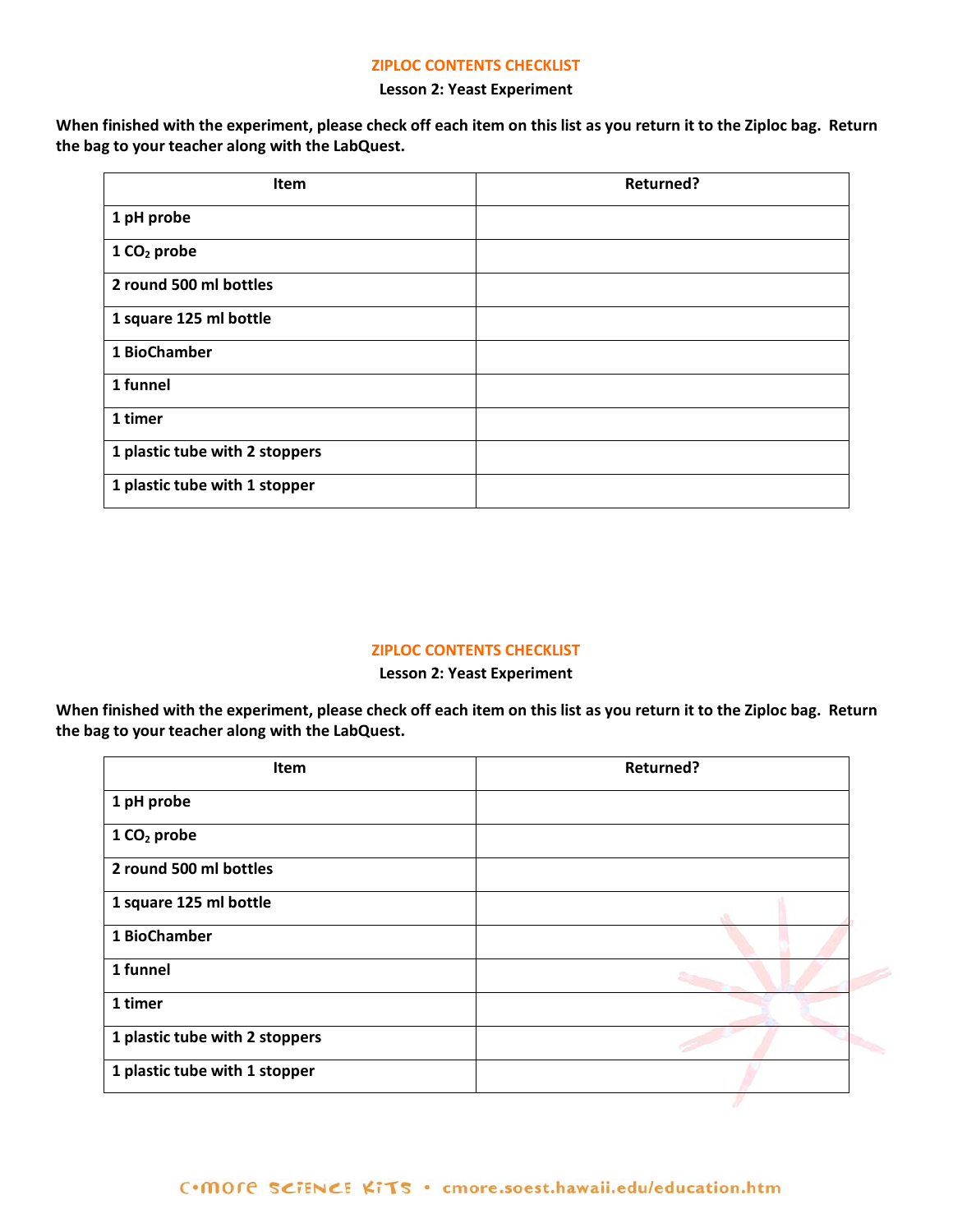# **STUDENT INSTRUCTIONS (pH group)**

**Lesson 2: Yeast Experiment**

In this experiment, you will be activating yeast, which creates carbon dioxide (CO<sub>2</sub>). The CO<sub>2</sub> gas will be bubbled into a sample of water, where you will measure how the pH of the water changes over time. The other members of your group will be doing the same experiment, but they will measure the change in  $CO<sub>2</sub>$  concentration over time in an air sample. At the end of the experiment, you will exchange data with the other members of your group.

# **Set up the LabQuest**

1. The equipment you will use in this experiment is very expensive. Each set-up costs approximately \$750, so make sure to treat the equipment with care. A **LabQuest** (photo at right), a **funnel,** and a **timer** will be shared with all members of your group, including those measuring  $CO<sub>2</sub>$ .



2. For your half of the experiment, gather **1 packet of yeast, 3 packets of sugar**, and the following items:







**pH probe 1 round 500 ml bottle 1 square 125 ml bottle**



**1 piece of rubber tubing connected with a straight connector at one end to a large, white stopper**

- 3. Fill the square 125ml bottle to the red line with room temperature water. **To remove the pH probe from its storage container, UNSCREW THE LID FIRST and then gently pull the sensor out of the top.** Be careful not to spill the storage solution. Insert the sensor into the square bottle as in the photo to the right. The tip (blue end) of the probe should be submerged in the water. **The rest of the probe should remain dry! It is NOT waterproof!**
- 4. Connect the pH probe to the port labeled *CH1* on the back of the LabQuest.



- 5. When the CO<sub>2</sub> group is ready, turn on the LabQuest by pressing the silver button in the upper left corner. A box should appear on the screen labeled *CH 1: pH*. The sensor will need to equilibrate before beginning the experiment. **GENTLY** swirl the probe in the water for 3 minutes; during this time the pH should rise. After 3 minutes, stop swirling. Watch the readings on the LabQuest, and wait for the pH reading to settle. The pH reading should be stable for approximately 1 minute before beginning the experiment. **It is very important that the sensor equilibrate, so be patient!** The sensor should give a pH of approximately 6–8. The pH of pure water is 7, but tap water often contains harmless, dissolved minerals that can affect its pH.
- 6. As you are waiting for the sensors to equilibrate, make a prediction as to what will happen to the pH and  $CO<sub>2</sub>$ levels during the course of the experiment (question 1 on the **STUDENT WORKSHEET**).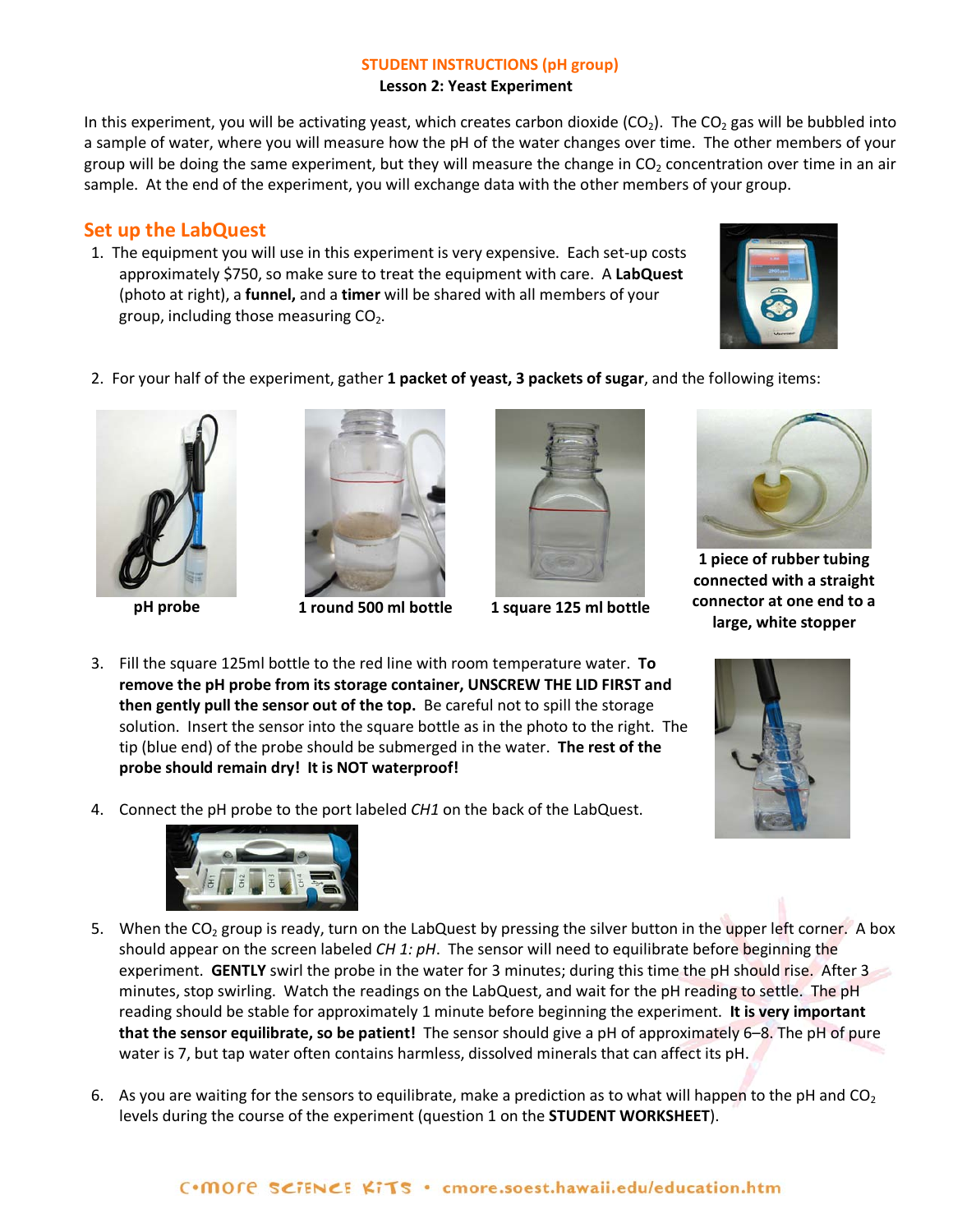# **Activate the Yeast**

- 7. You will start your experiment at the same time as the  $CO<sub>2</sub>$  group. When both groups have their equipment set up, fill your round 500 ml bottle up to the white line with water that is hot to the touch. Your set-up should look like the picture to the right.
- 8. At the same time as the  $CO<sub>2</sub>$  group, use the funnel to add 3 packets of sugar to the hot water, and then add 1 packet of yeast. Stir by swirling the bottle for 5 seconds (**This is the only time you need to stir the solution. Do not overmix!**), then QUICKLY insert the white, rubber stopper into the top of the bottle. Make sure the seal is tight. Place the attached rubber tubing into the room-temperature water with your pH sensor.

# **Data Collection**

- 9. Start your timer (which runs for 3 minutes) and record your initial pH reading in the table on your **STUDENT WORKSHEET**. (The CO<sub>2</sub> group should be recording measurements at the same time as you.) The yeast solution should begin to foam as in the picture below. In a few minutes, the gas being produced by the yeast should travel through the rubber tubing, producing bubbles in the water where pH is being measured. If you do not observe bubbles after the yeast solution has started to foam, you probably have a leak in your bottle or tubing. Check your rubber stopper seal.
- 10. Follow the instructions on your **STUDENT WORKSHEET** for collecting your data. You will be making observations and recording the pH every 3 minutes.
- 11. When the foam reaches the red line on the bottle (or after 24 minutes whichever comes first), stop the experiment by removing the stopper from your bottle and unplug your probe from the LabQuest. **Do not let the foam pass the red line.**



Don't let the foam rise above the

red line, as shown here!

- 12. Make sure the  $CO<sub>2</sub>$  group is done, and then turn off the LabQuest by pressing the silver button in the upper left corner. Rinse and dry the round 500ml bottle that had the yeast in it, the funnel, and the 125 ml bottle that had the water in it. **DO NOT rinse the pH probe! To store the pH probe, make sure the cap of the storage bottle is unscrewed before inserting the probe through the cap, then tighten the cap back onto the storage bottle.** The tip of the sensor should be immersed in the storage solution, but should not touch the bottom of the container. Throw away your empty yeast and sugar packets.
- 13. Return all supplies to your teacher for inspection. Double check that all items are included by completing the **ZIPLOC CONTENTS CHECKLIST**. Please tell your teacher if there are any missing, broken, or damaged items so that they can be replaced.



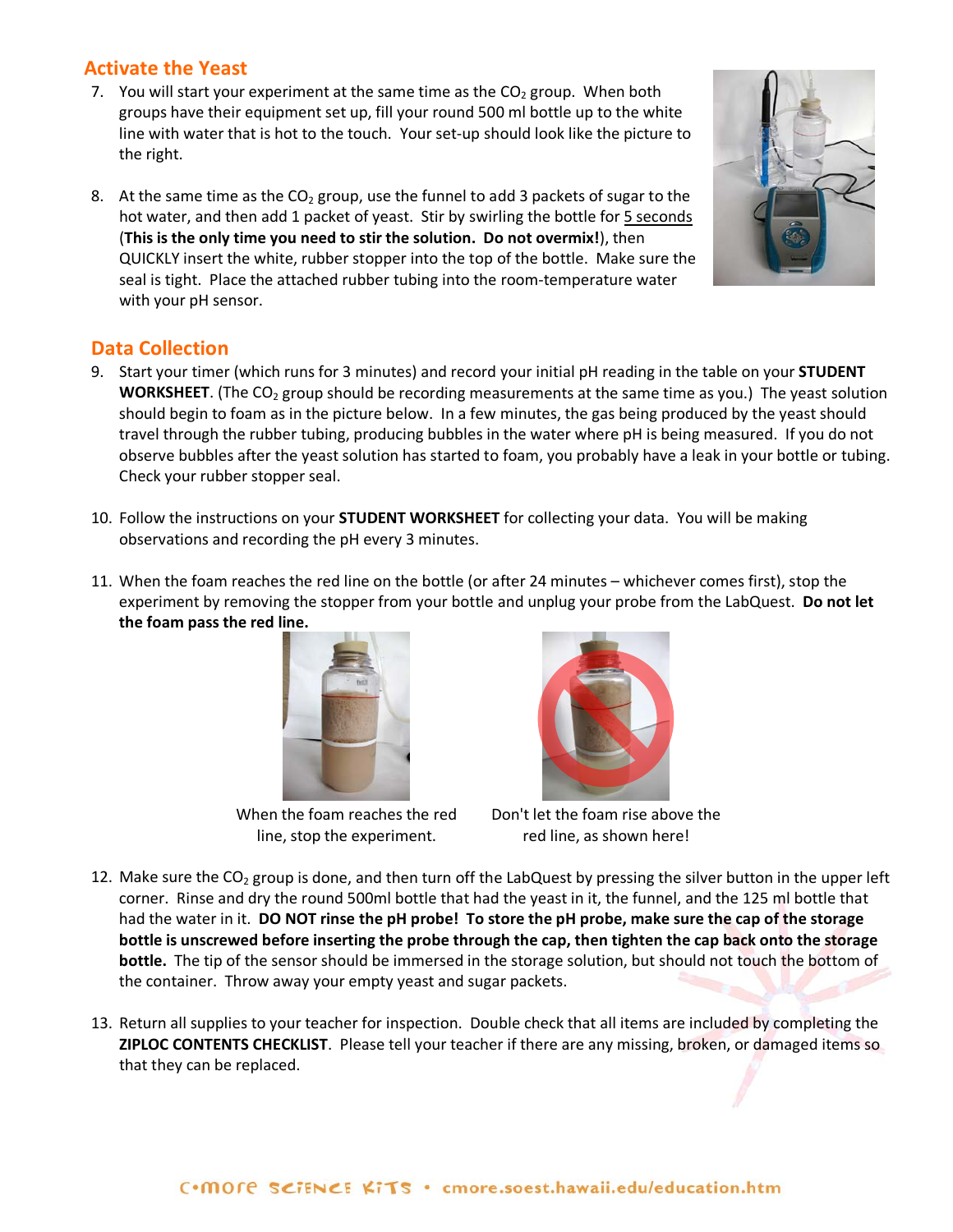#### **STUDENT INSTRUCTIONS (CO<sub>2</sub> group) Lesson 2: Yeast Experiment**

In this experiment, you will be activating yeast, which creates carbon dioxide  $(CO<sub>2</sub>)$ . The carbon dioxide will be directed into a chamber of air so that you can measure how much  $CO<sub>2</sub>$  is generated over time. The other members of your group will be doing the same experiment, but they will measure how the  $CO<sub>2</sub>$  generated affects the pH of water over time. At the end of the experiment, you will exchange data with the other members of your group.

# **Set up the LabQuest**

1. The equipment you will use in this experiment is very expensive. Each set-up costs approximately \$750, so make sure to treat the equipment with care. A **LabQuest** (photo at right), a **funnel,** and a **timer** will be shared with all members of your group, including those measuring pH.



2. For your half of the experiment, gather **1 packet of yeast, 3 packets of sugar and the following items**:





**CO2 probe 1 round 500 ml bottle 1 BioChamber**





**1 piece of rubber tubing connected with straight connectors to a small, black stopper at one end and a large, white stopper at the other end**

3. Connect the CO<sub>2</sub> probe to the port labeled *CH2* on the back of the LabQuest.



4. Make sure the CO2 probe is set to *high* (switch is at the top of the probe). Place the  $CO<sub>2</sub>$  probe horizontally in the BioChamber. The bottle will be on its side, and the probe will enter the bottle through the bottle top, as in the photo at right. The CO<sub>2</sub> probe cannot get wet. Make sure it stays dry!



- 5. Collect your piece of rubber tubing with the stoppers at both ends. Place the small black stopper in the hole in the side of the BioChamber, as in the photo at right. Make sure the seal is tight.
- 6. When the pH group is ready, turn on the LabQuest by pressing the silver button in the upper left corner. A box should appear on the screen labeled *CH 2: CO2*. Let the sensor equilibrate for a few minutes. The sensor should give a  $CO<sub>2</sub>$  concentration somewhere between 300–600 ppm (higher if the ventilation in your classroom is poor). Allow a few minutes for the sensor to produce a stable value.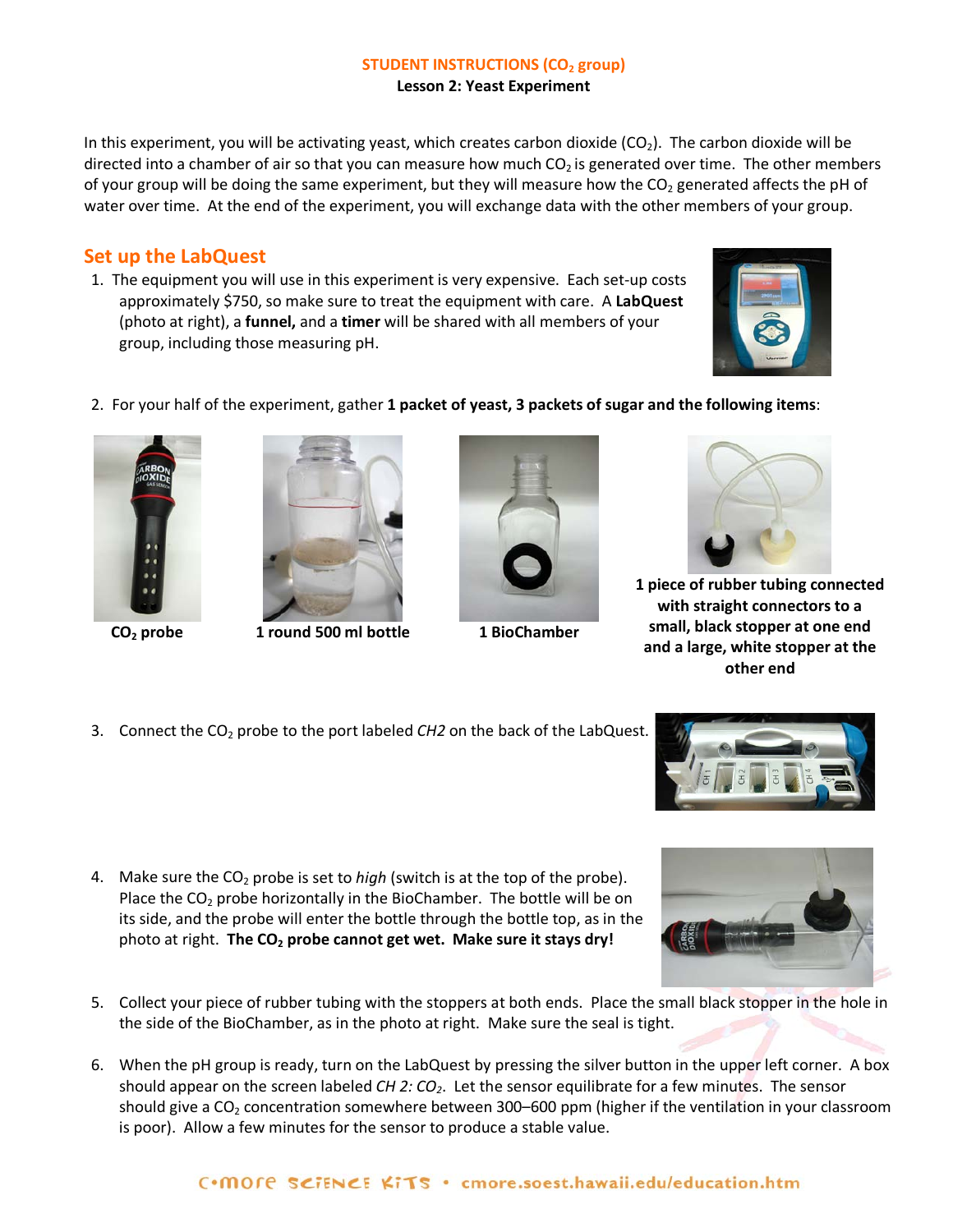7. As you are waiting for the sensors to equilibrate, make a prediction as to what will happen to the pH and  $CO<sub>2</sub>$ levels during the course of the experiment (question 1 on the **STUDENT WORKSHEET**).

# **Activate the Yeast**

- 8. You will start your experiment at the same time as the pH group. When both groups have their equipment set up, fill your round 500 ml bottle up to the white line with water that is hot to the touch. Your set-up should look like the picture to the right.
- 9. Use the funnel to add 3 packets of sugar to the hot water, and then add 1 packet of yeast. Stir gently by swirling the bottle for approximately 5 seconds (**This is the only time you need to stir the solution. Do not overmix!**), then QUICKLY insert the white rubber stopper into the top of the bottle. Make sure this stopper is sealed.



# **Data Collection**

- 10. Start your timer (which runs for 3 minutes) and record your initial CO<sub>2</sub> reading in the table on your **STUDENT WORKSHEET** (The pH group should be recording measurements at the same time as you.). The yeast solution should begin to foam as in the picture below. The gas produced by the yeast will travel through the rubber tubing into the chamber where you are measuring  $CO<sub>2</sub>$  concentration.
- 11. Follow the instructions on your **STUDENT WORKSHEET** for collecting your data. You will be making observations and recording the  $CO<sub>2</sub>$  concentration every 3 minutes.
- 12. When the foam reaches the red line on the bottle (or after 24 minutes whichever comes first), stop the experiment by removing both stoppers from your bottles and unplug your probe from the LabQuest. **Do not let the foam pass the red line.**



When the foam reaches the red line, stop the experiment!



Don't let the foam rise above the red line, as shown here!

- 13. Make sure the pH group is done, and then turn off the LabQuest by pressing the silver button in the upper left corner. Rinse and dry the round 500ml bottle that had the yeast in it and the funnel. **DO NOT rinse the CO2 sensor or BioChamber!** Place the CO<sub>2</sub> sensor in its box. Throw away your empty yeast and sugar packets.
- 14. Repack your Ziploc, and return all supplies to your teacher for inspection. Double check that all items are included by completing the **ZIPLOC CONTENTS CHECKLIST**. Please tell your teacher if there are any missing, broken, or damaged items so that they can be replaced.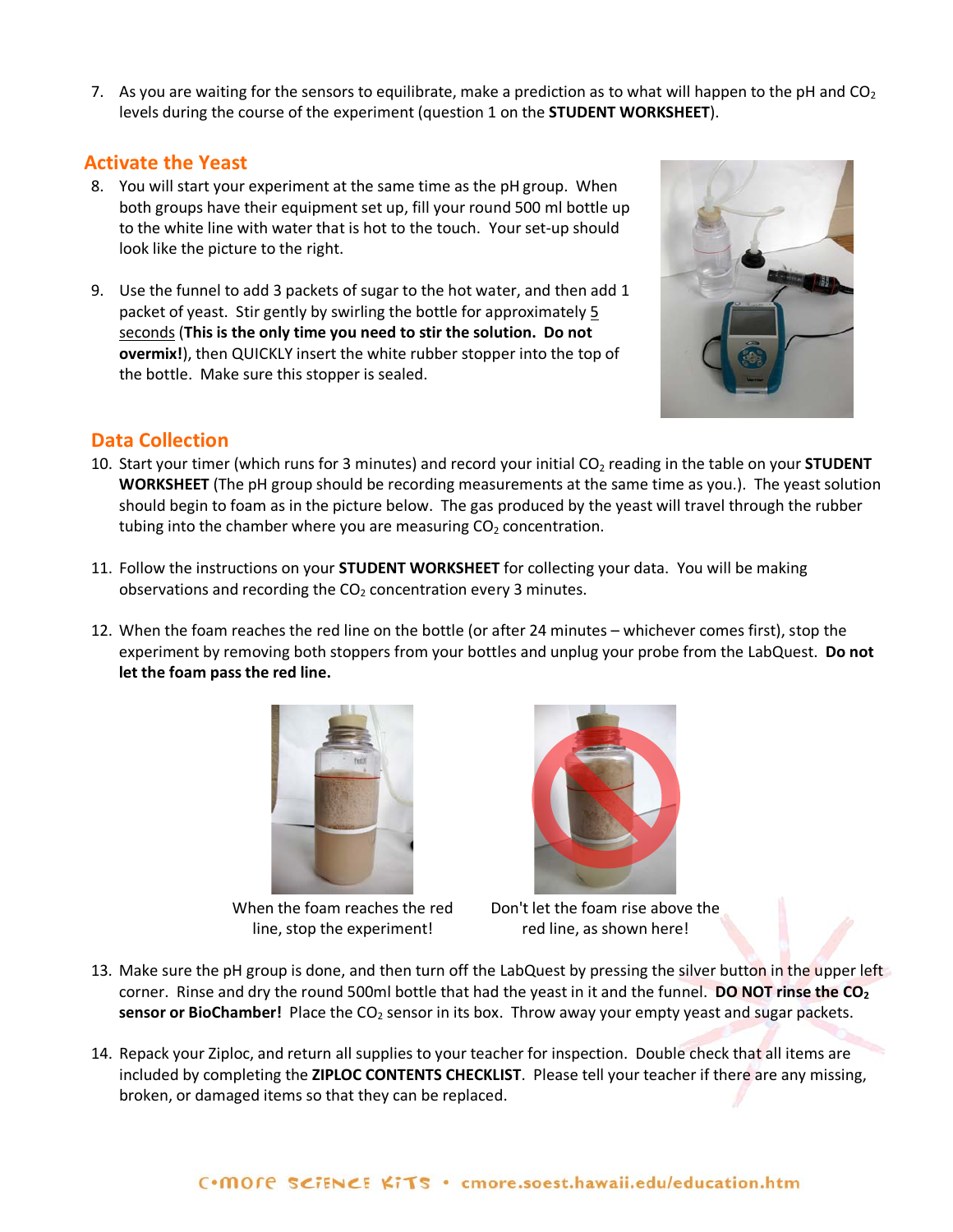#### **STUDENT WORKSHEET**

#### **Lesson 2: Yeast Experiment**

- 1. Make a prediction! After the yeast is activated, what will happen to the pH and  $CO<sub>2</sub>$  levels over time? Record your hypothesis here:
- 2. Record the readings from your sensor in the following table. Record a reading every 3 minutes. The value may jump around on the LabQuest, so watch it for 5 seconds, and record the highest value it gives you. You will be recording pH OR CO<sub>2</sub> concentration. After the experiment, get the data for the other measurement from the other members of your group. Record any observations for each time period.

| <b>Time</b><br>(minutes) | pH | $CO2$ (ppm) | <b>Observations</b> |
|--------------------------|----|-------------|---------------------|
| $\pmb{0}$                |    |             |                     |
| $\overline{\mathbf{3}}$  |    |             |                     |
| $\boldsymbol{6}$         |    |             |                     |
| $\boldsymbol{9}$         |    |             |                     |
| 12                       |    |             |                     |
| 15                       |    |             |                     |
| 18                       |    |             |                     |
| 21                       |    |             |                     |
| 24                       |    |             |                     |

3. What gas is the yeast producing?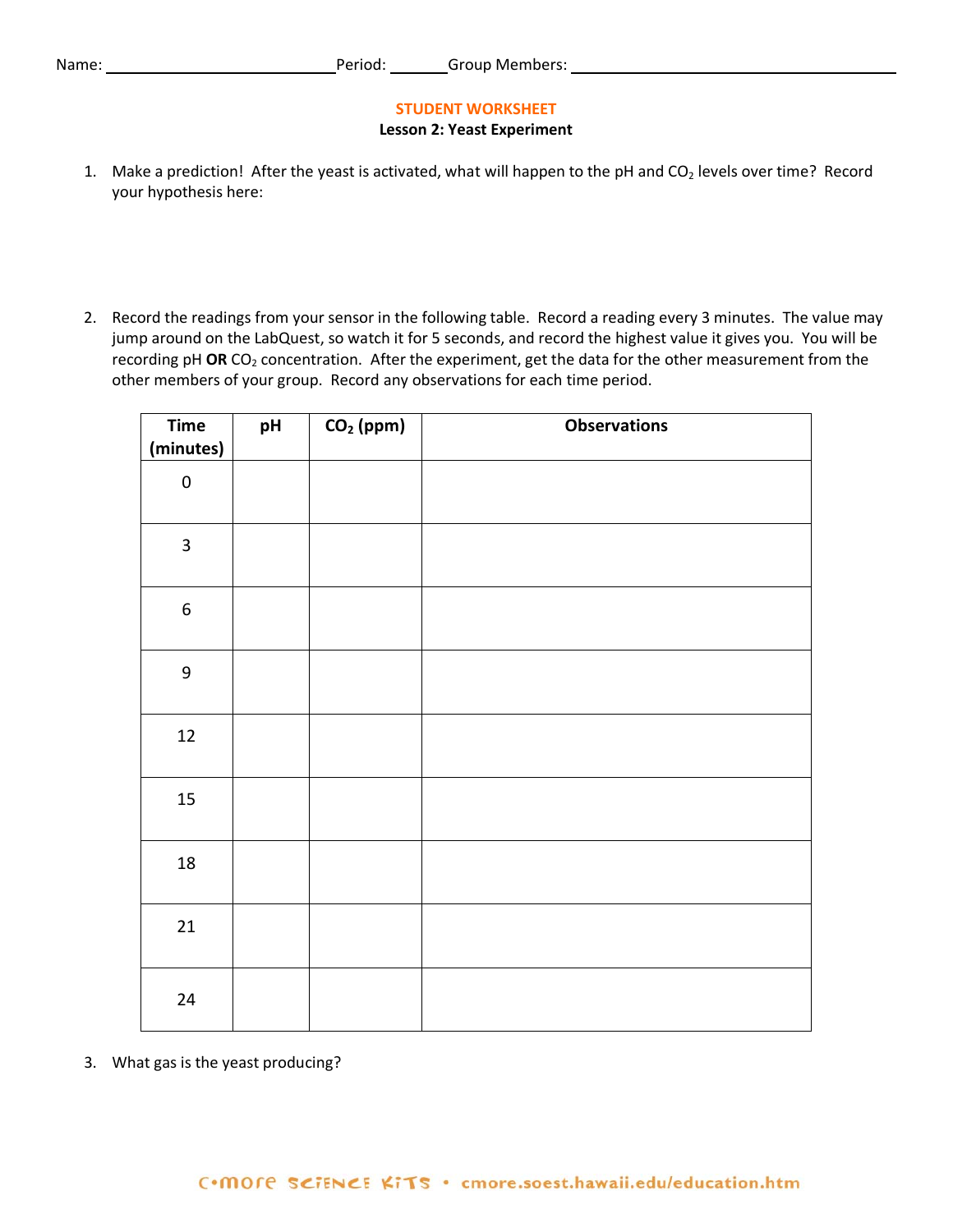4. Create a graph of the change in pH or  $CO<sub>2</sub>$  concentration (depending on which data you collected) over time using the grid below. Label your axes, and include units. Time (in minutes) will be on the x-axis.

5. Examine your graph and the graph created by the other members of your group. Interpret the graphs. Did the CO2 concentration increase or decrease? What about the pH?

6. What is the relationship between  $CO<sub>2</sub>$  and pH? Explain.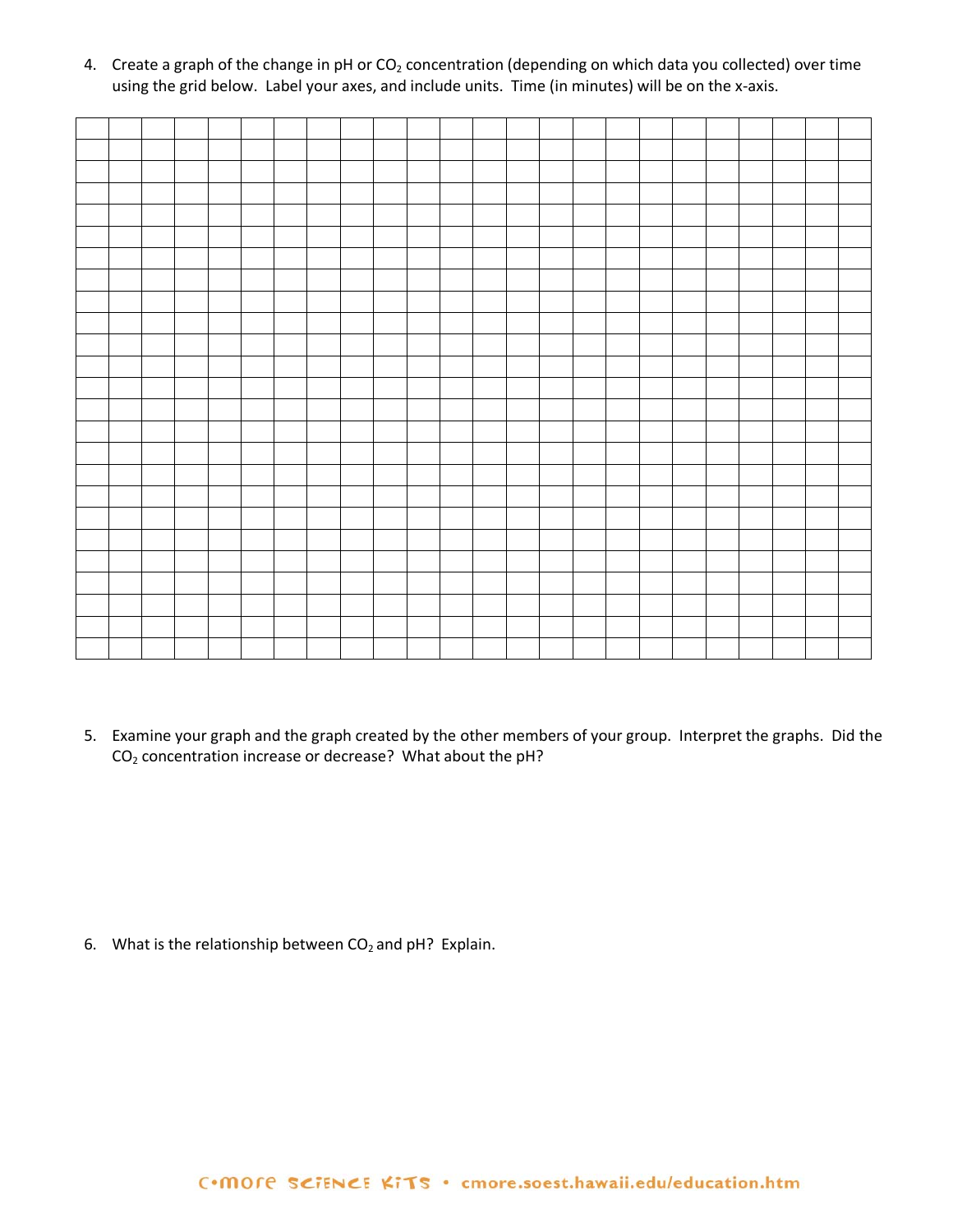7. The following graphs show changes in the levels of atmospheric and oceanic carbon dioxide over the past 20 years, as well as a corresponding change in ocean pH. The x-axis measures time in years, from October 1988 until December 2007. The y-axis of the top graph measures  $CO<sub>2</sub>$  concentration. This top graph shows how the  $CO<sub>2</sub>$  concentration in both the atmosphere (red line) and ocean (blue line) change with time. The actual data collected are shown with dots, and each line is the "best fit" to the data. The y-axis of the bottom graph measures pH of the ocean. Use the graphs to answer the following questions.



c. What was the pH of the ocean in 1988? Case 2007? 2007?



Data from the Hawai'i Ocean Time Series (HOT) and the Mauna Loa Observatory.

8. How do the data in these graphs compare to the data you collected?

9. According to these data and the data you collected, how do you think increasing atmospheric  $CO<sub>2</sub>$  will affect marine organisms?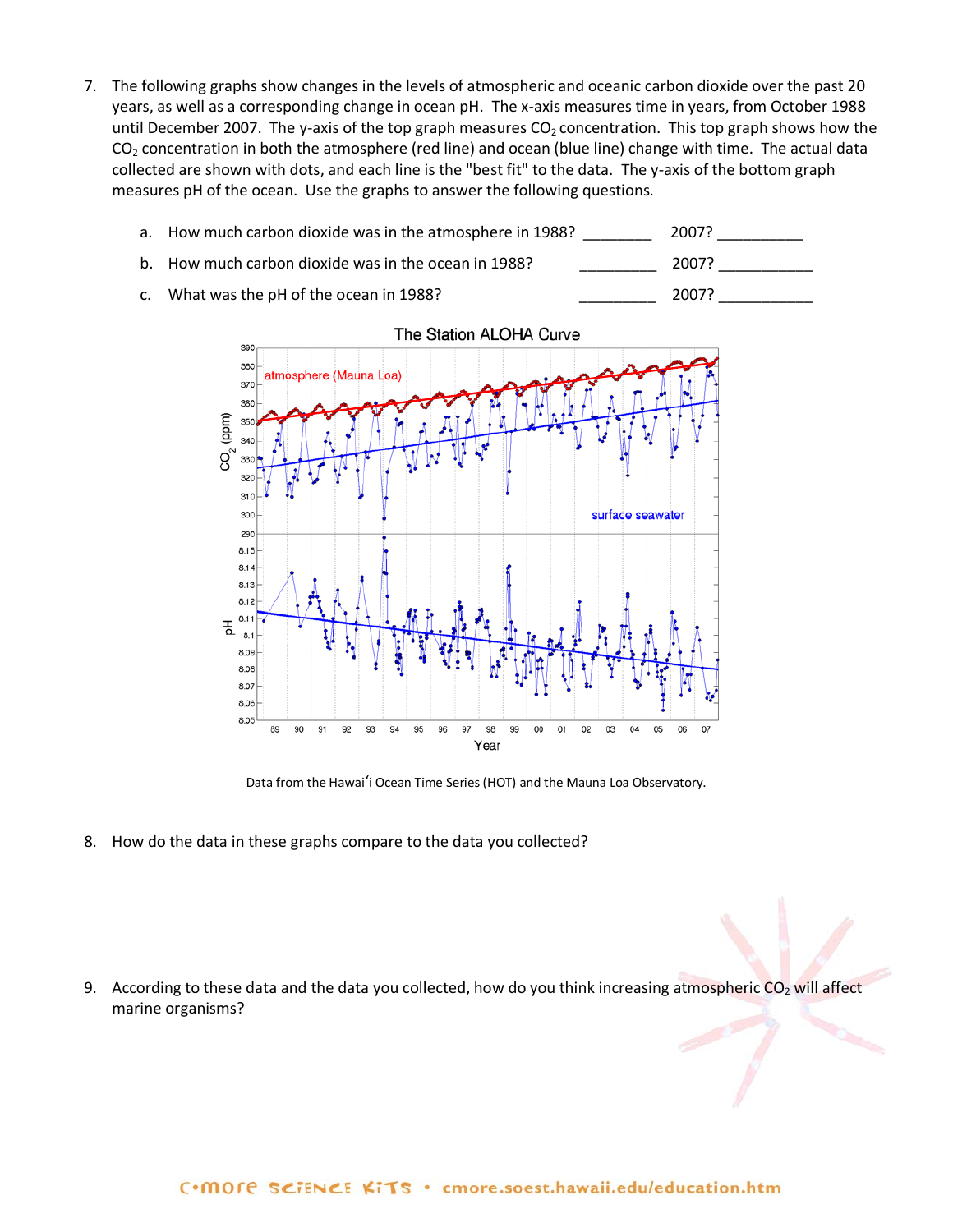#### **TEACHER ANSWER KEY**

#### **Lesson 2: Yeast Experiment**

1. Make a prediction! After the yeast is activated, what will happen to the pH and CO<sub>2</sub> levels over time? Record your hypothesis here: Email [kits@soest.hawaii.edu](mailto:kits@soest.hawaii.edu) to request a

completed teacher answer key. Please include name, school and grade(s) taught in your request. Mahalo!

2. Record the readings from your sensor in the following table. Record a reading every 3 minutes. The value may be jumping around on the LabQuest Handheld, so watch it for 5 seconds, and record the highest value it gives you. You will be recording pH OR CO<sub>2</sub> concentration. After the experiment, get the data for the other measurement from the other members of your group. Record any observations for each time period.

| Time (minutes)   | pH | $CO2$ (ppm) | <b>Observations</b> |
|------------------|----|-------------|---------------------|
| $\pmb{0}$        |    |             |                     |
| $\mathsf 3$      |    |             |                     |
| $\boldsymbol{6}$ |    |             |                     |
| $\boldsymbol{9}$ |    |             |                     |
| $12\,$           |    |             |                     |
| $15\,$           |    |             |                     |
| $18\,$           |    |             |                     |
| $21\,$           |    |             |                     |
| 24               |    |             |                     |

3. What gas is the yeast producing?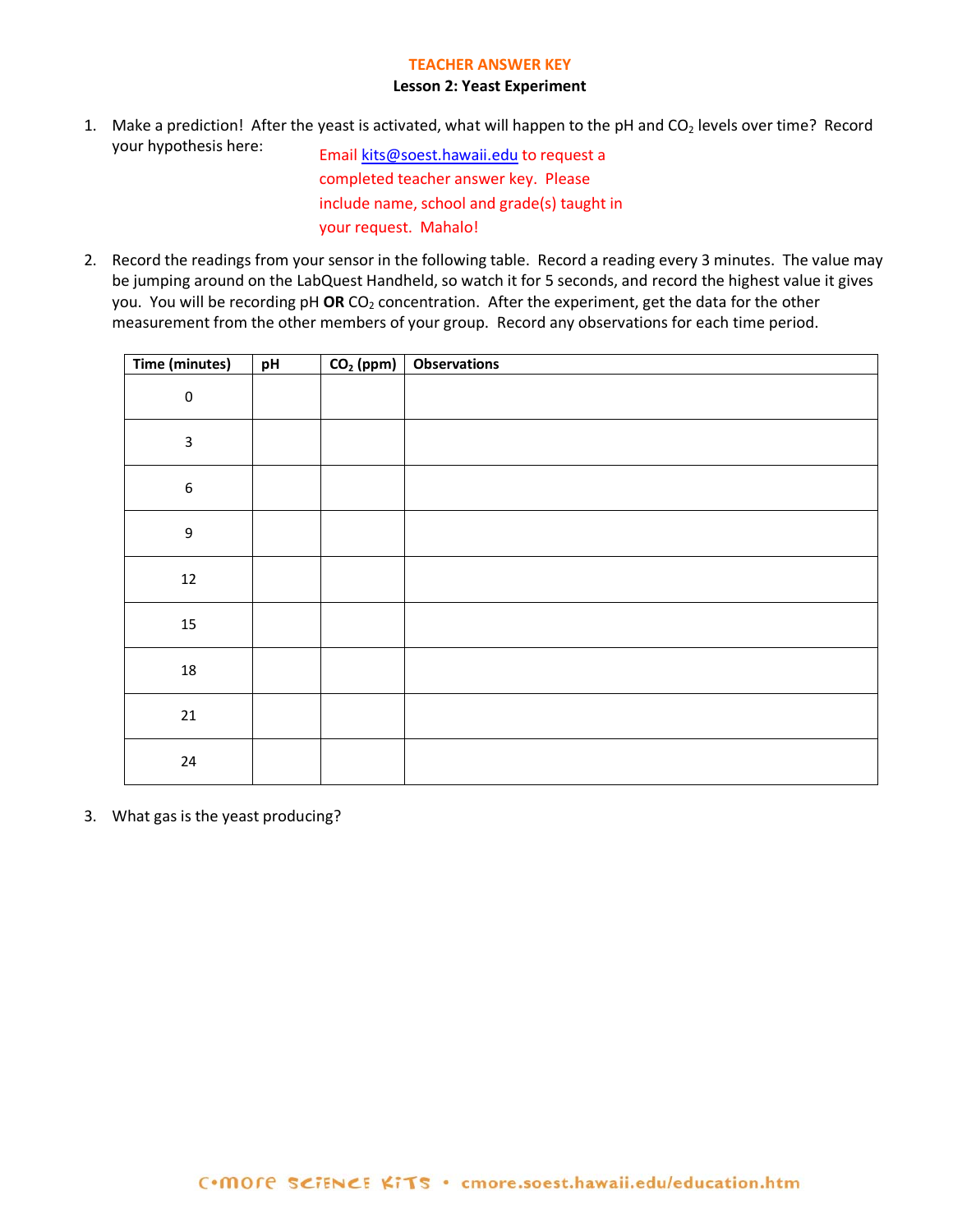4. Create a graph of the change in pH or  $CO<sub>2</sub>$  concentration (depending on which data you collected) over time using the grid below. Label your axes, and include units. Time (in minutes) will be on the x-axis.

|  |  |  |  |  | <del>╎┈╎┈╎┈╎┈╎┈╎┈</del> ┼┈                  |  |  |    |  |  |  |  |
|--|--|--|--|--|---------------------------------------------|--|--|----|--|--|--|--|
|  |  |  |  |  |                                             |  |  | ╼┽ |  |  |  |  |
|  |  |  |  |  | Email kits@soest.hawaii.edu to request a    |  |  |    |  |  |  |  |
|  |  |  |  |  | completed teacher answer key. Please        |  |  |    |  |  |  |  |
|  |  |  |  |  | include name, school and grade(s) taught in |  |  |    |  |  |  |  |
|  |  |  |  |  | your request. Mahalo!                       |  |  |    |  |  |  |  |
|  |  |  |  |  |                                             |  |  |    |  |  |  |  |
|  |  |  |  |  |                                             |  |  |    |  |  |  |  |
|  |  |  |  |  |                                             |  |  |    |  |  |  |  |
|  |  |  |  |  |                                             |  |  |    |  |  |  |  |
|  |  |  |  |  |                                             |  |  |    |  |  |  |  |
|  |  |  |  |  |                                             |  |  |    |  |  |  |  |
|  |  |  |  |  |                                             |  |  |    |  |  |  |  |
|  |  |  |  |  |                                             |  |  |    |  |  |  |  |
|  |  |  |  |  |                                             |  |  |    |  |  |  |  |
|  |  |  |  |  |                                             |  |  |    |  |  |  |  |
|  |  |  |  |  |                                             |  |  |    |  |  |  |  |
|  |  |  |  |  |                                             |  |  |    |  |  |  |  |
|  |  |  |  |  |                                             |  |  |    |  |  |  |  |
|  |  |  |  |  |                                             |  |  |    |  |  |  |  |
|  |  |  |  |  |                                             |  |  |    |  |  |  |  |
|  |  |  |  |  |                                             |  |  |    |  |  |  |  |
|  |  |  |  |  |                                             |  |  |    |  |  |  |  |
|  |  |  |  |  |                                             |  |  |    |  |  |  |  |
|  |  |  |  |  |                                             |  |  |    |  |  |  |  |
|  |  |  |  |  |                                             |  |  |    |  |  |  |  |
|  |  |  |  |  |                                             |  |  |    |  |  |  |  |

5. What does your graph show? Did the  $CO<sub>2</sub>$  concentration increase or decrease? What about the pH?

6. What is the relationship between  $CO<sub>2</sub>$  and pH? Explain.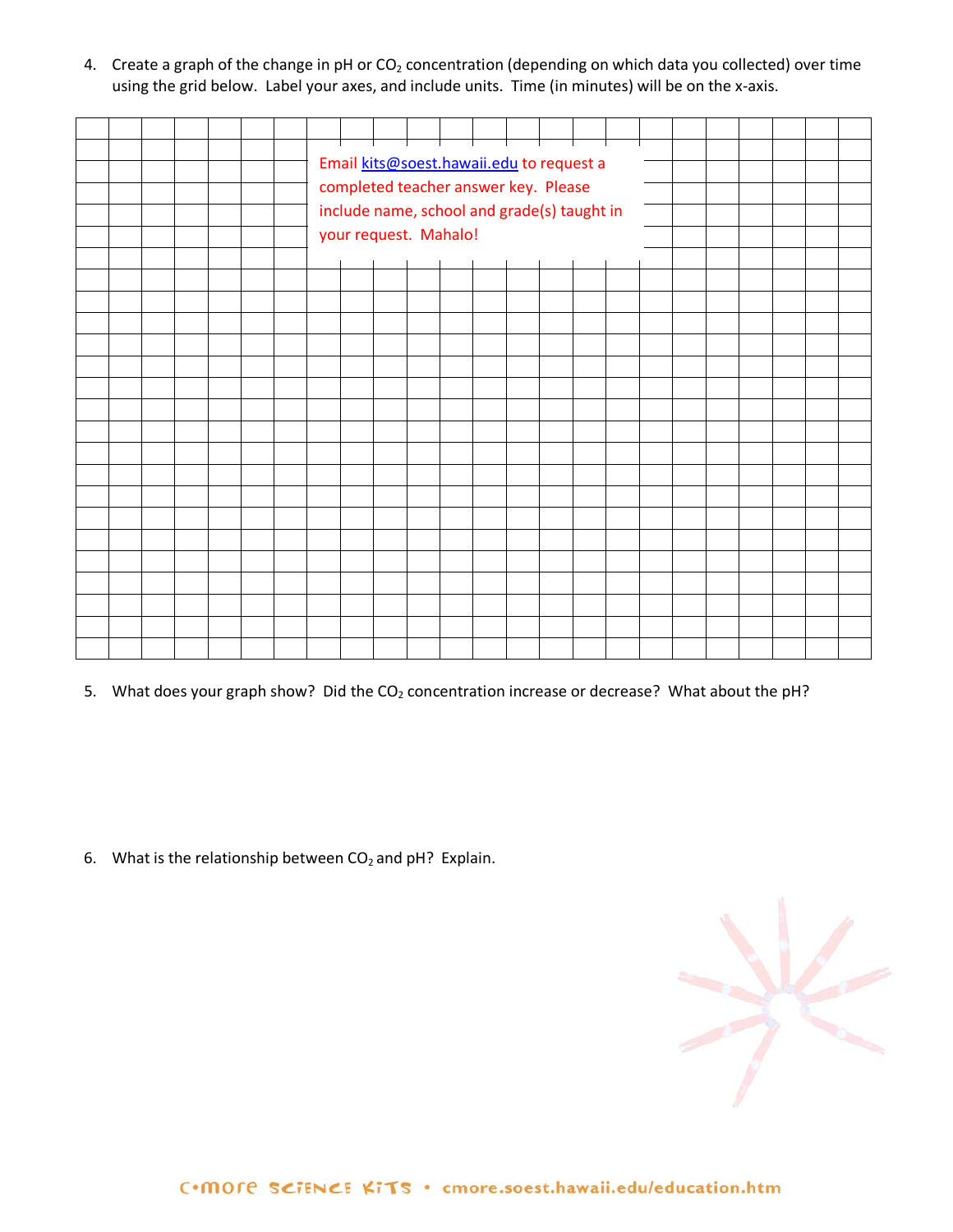7. The following graphs show changes in the levels of atmospheric and oceanic carbon dioxide over the past 20 years, as well as a corresponding change in ocean pH. The x-axis measures time in years, from October 1988 until December 2007. The y-axis of the top graph measures  $CO<sub>2</sub>$  concentration. This top graph shows how the  $CO<sub>2</sub>$  concentration in both the atmosphere (red line) and ocean (blue line) change with time. The actual data collected are shown with dots, and each line is the "best fit" to the data. The y-axis of the bottom graph measures pH of the ocean. Use the graphs to answer the following questions.





Data from the Hawai'i Ocean Time Series (HOT) and the Mauna Loa Observatory.

8. How do the data in these graphs compare to the data you collected?

8. According to these data and the data you collected, how will increasing atmospheric  $CO<sub>2</sub>$  affect marine organisms?

> Email [kits@soest.hawaii.edu](mailto:kits@soest.hawaii.edu) to request a completed teacher answer key. Please include name, school and grade(s) taught in your request. Mahalo!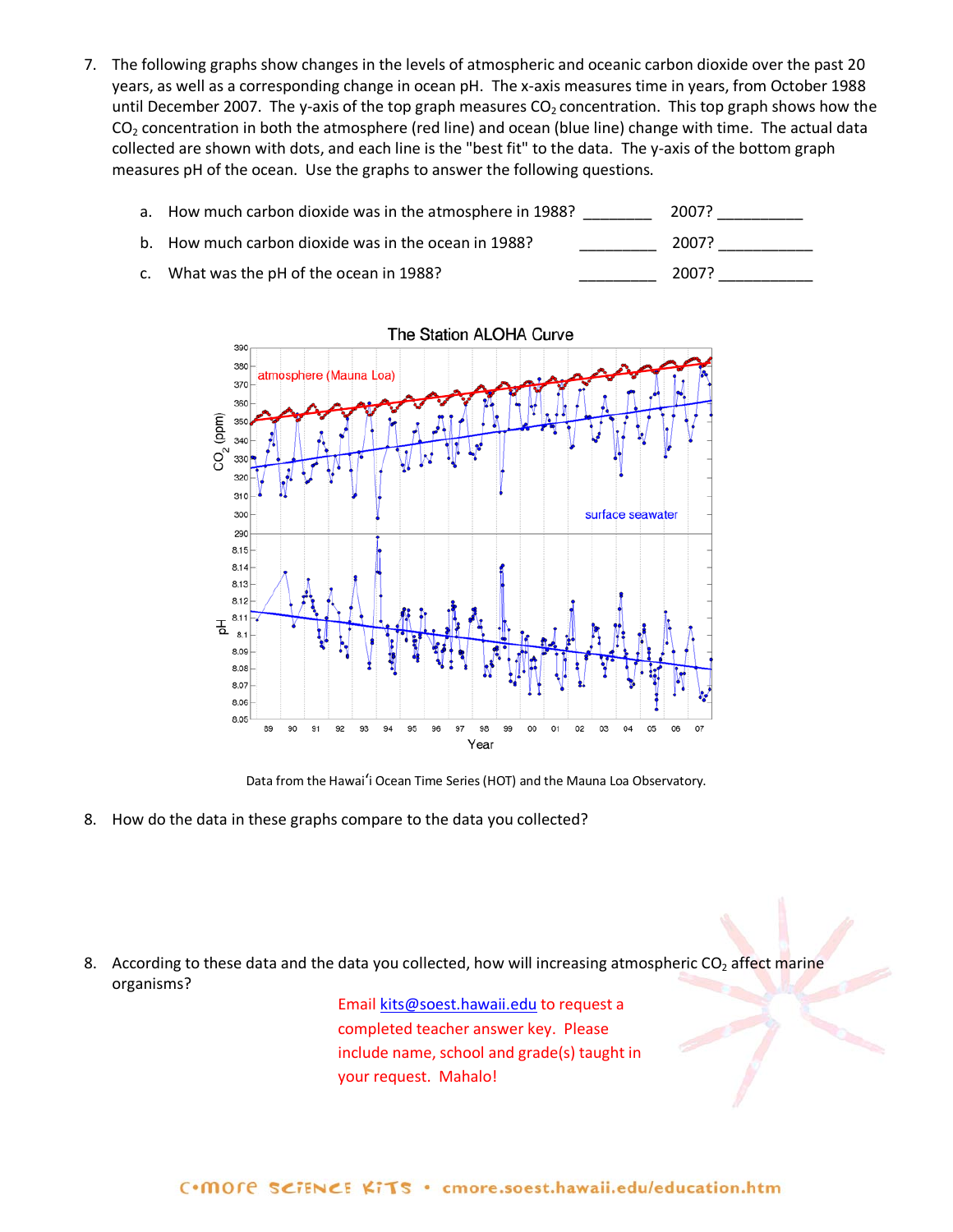## **GLOSSARY**

| acid                | Any substance that has a pH less than 7. Examples: vinegar, lemon juice and carbonic acid.<br>Acids react with bases to produce water and salts.                                                                                                                                                                                              |
|---------------------|-----------------------------------------------------------------------------------------------------------------------------------------------------------------------------------------------------------------------------------------------------------------------------------------------------------------------------------------------|
| alkaline            | Having a pH greater than 7 (see base).                                                                                                                                                                                                                                                                                                        |
| basalt              | A dark gray or black lava rock.                                                                                                                                                                                                                                                                                                               |
| base                | Any substance that has a pH greater than 7. Examples: baking soda, soapy water and bleach.<br>Bases react with acids to produce water and salts.                                                                                                                                                                                              |
| calcify             | To harden by adding calcium.                                                                                                                                                                                                                                                                                                                  |
| calcium             | An element (chemical symbol: Ca) that is a major component of bones, teeth, stony corals and<br>seashells.                                                                                                                                                                                                                                    |
| calcium carbonate   | A compound (chemical symbol: CaCO <sub>3</sub> ) composed of a calcium ion (Ca <sup>2+</sup> ) and a carbonate ion<br>$(CO_3^2)$ . Calcium carbonate is the main component in the hard parts of some marine organisms<br>such as seashells and coral skeletons.                                                                               |
| carbon dioxide      | A compound (chemical symbol: $CO2$ ) made of one carbon atom (C) and two oxygen atoms (O <sub>2</sub> ).<br>Carbon dioxide is a colorless gas that is formed during respiration by living things and absorbed<br>by plants during photosynthesis. Carbon dioxide (CO <sub>2</sub> ) dissolves in water to form carbonic acid<br>$(H_2CO_3)$ . |
| carbonic acid       | An acidic compound (chemical symbol: $H_2CO_3$ ) formed when carbon dioxide (CO <sub>2</sub> ) dissolves in<br>water ( $H_2O$ ). Carbonic acid normally has a pH of about 6.                                                                                                                                                                  |
| compound            | A distinct substance formed by the chemical combination of two or more elements.                                                                                                                                                                                                                                                              |
| concentration       | The relative amount of a substance in a solution.                                                                                                                                                                                                                                                                                             |
| corrosive           | Having the ability to wear away another substance by chemical action. Example: an acid is<br>corrosive because it dissolves calcium carbonate sand.                                                                                                                                                                                           |
| equilibrate         | To bring into or keep in equilibrium, balance.                                                                                                                                                                                                                                                                                                |
| fossil fuel         | A fuel formed in the earth from plant or animal remains. Examples: coal, oil, or natural gas.                                                                                                                                                                                                                                                 |
| hypothesis          | A prediction that can be tested.                                                                                                                                                                                                                                                                                                              |
| ion                 | An atom or group of atoms that carries a positive $(+)$ or negative $(-)$ electric charge.                                                                                                                                                                                                                                                    |
| <b>LabQuest</b>     | An electronic data recorder.                                                                                                                                                                                                                                                                                                                  |
| neutral             | Being neither an acid nor a base. Neutral substances have a pH of 7. Example: pure water.                                                                                                                                                                                                                                                     |
| ocean acidification | The ongoing decrease in the pH of the Earth's oceans, caused by the ocean's uptake of carbon<br>dioxide from the atmosphere.                                                                                                                                                                                                                  |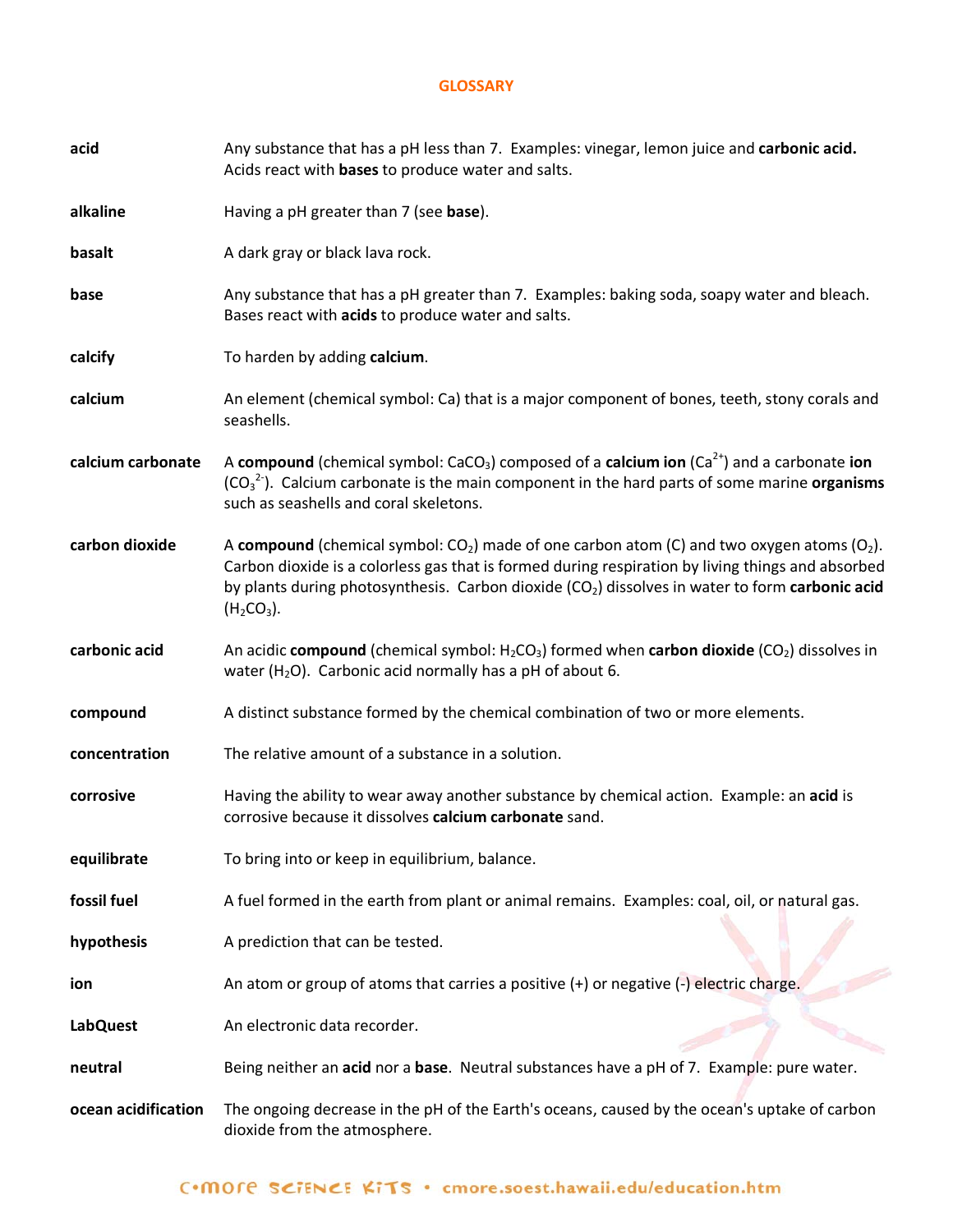| organism | A living thing.                                                                                                                                                                                                                                                                                            |
|----------|------------------------------------------------------------------------------------------------------------------------------------------------------------------------------------------------------------------------------------------------------------------------------------------------------------|
| pH scale | A scale from 0 to 14 that measures how acidic or basic a substance is. The pH scale is<br>logarithmic: a difference of one pH unit is equal to a ten-fold change in acidity.                                                                                                                               |
| plankton | Organisms that drift in water and cannot swim against major currents. Plankton are found in<br>both marine and fresh water environments.                                                                                                                                                                   |
| ppm      | An abbreviation that means "parts per million" and represents the ratio where the denominator<br>is 1,000,000. Just as "per cent" means out of a hundred, "parts per million (ppm)" means out of<br>a million. Example: If someone says that you are one in a million, this would be the same as 1<br>ppm. |
| probe    | A scientific instrument used to take measurements. In this experiment, we use probes to<br>measure pH and carbon dioxide $(CO2)$ .                                                                                                                                                                         |
| yeast    | Microscopic organisms that release carbon dioxide $(CO2)$ as a waste product as they respire and<br>get energy from their food.                                                                                                                                                                            |

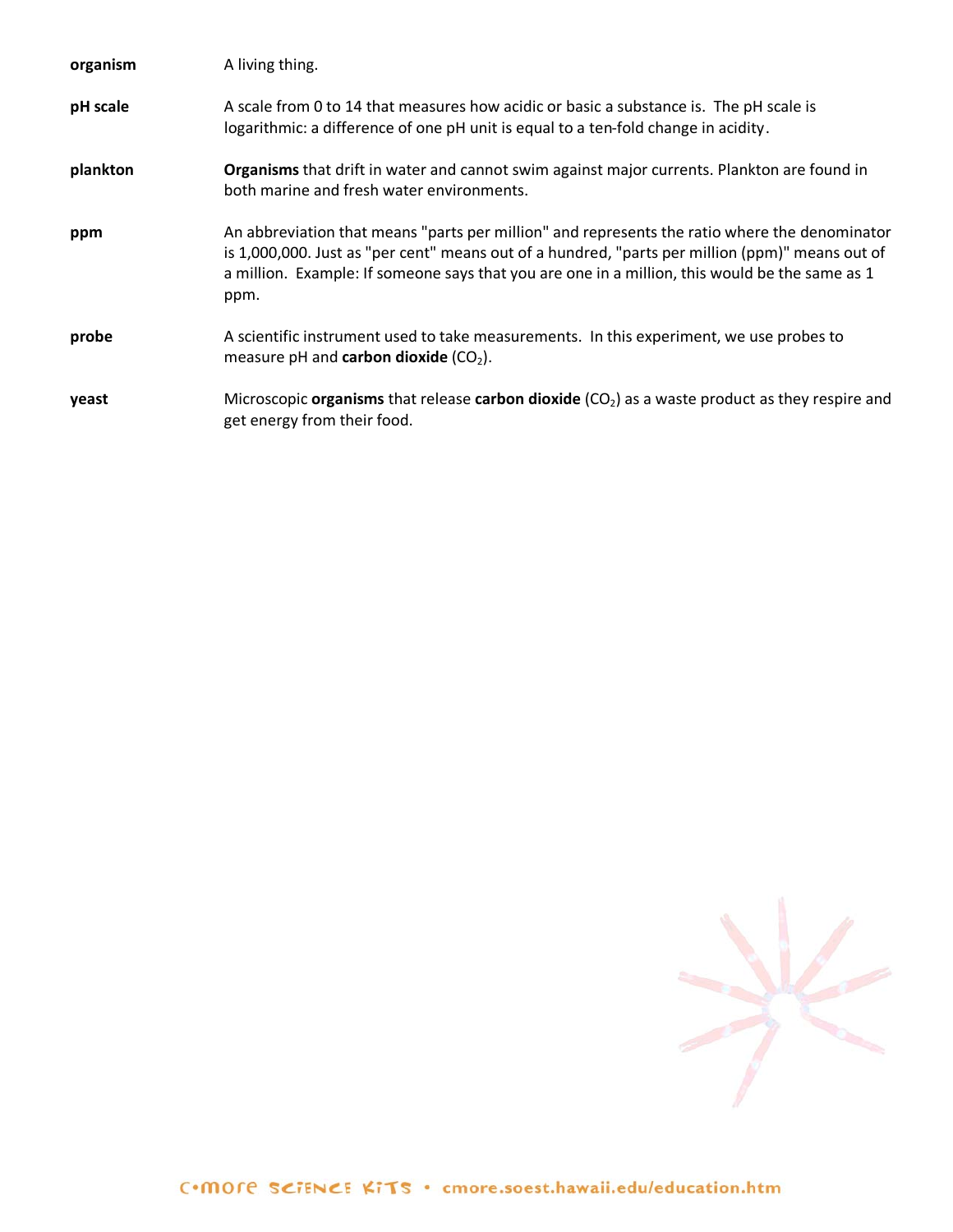# **TEACHER EVALUATION** <http://www.surveymonkey.com/s/CMORE-kit-evaluation>

1. Please circle the C-MORE science kit used:

| <b>Marine Debris</b>                       | <b>Ocean Acidification</b> | <b>Plankton</b>        |
|--------------------------------------------|----------------------------|------------------------|
| <b>Marine Mystery</b>                      | <b>Ocean Conveyor Belt</b> | <b>Random Sampling</b> |
| <b>Nautical Knots and Maritime Careers</b> |                            |                        |

- 2. I borrowed this science kit from\_\_\_\_\_\_\_\_\_\_\_\_\_\_\_\_\_\_\_\_\_\_\_\_\_\_\_\_\_\_\_\_\_\_\_.
- 3. Please rate how strongly you agree or disagree with each of the following statements.

|                                                  | Strongly<br><b>Disagree</b> | <b>Disagree</b> | Neutral | Agree | Strongly<br>Agree |
|--------------------------------------------------|-----------------------------|-----------------|---------|-------|-------------------|
| Online kit reservation was easy.                 |                             | 2               | 3       | 4     | 5                 |
| Picking up this science kit was difficult.       |                             | 2               | 3       | 4     | 5                 |
| This science kit was easy to use.                |                             | 2               | 3       | 4     | 5                 |
| The Teacher Guide was difficult to follow.       | 1                           | 2               | 3       | 4     | 5                 |
| My students enjoyed using this science kit.      | 1                           | 2               | 3       | 4     | 5                 |
| would not borrow this science kit in the future. |                             | 2               | 3       | 4     | 5                 |
| I will borrow other C-MORE science kits.         |                             | 2               | 3       | 4     | 5                 |
| Comments:                                        |                             |                 |         |       |                   |

- 4. Are the time estimates given for each lesson reasonable? If not, please explain.
- 5. How did you use this science kit? (Example: in a 6th grade public school classroom to introduce a unit on…)
- 6. Did you use the entire science kit? If you omitted any lessons or activities, please list which ones and explain why you skipped them.
- 7. Were your students involved and interested in the science kit activities?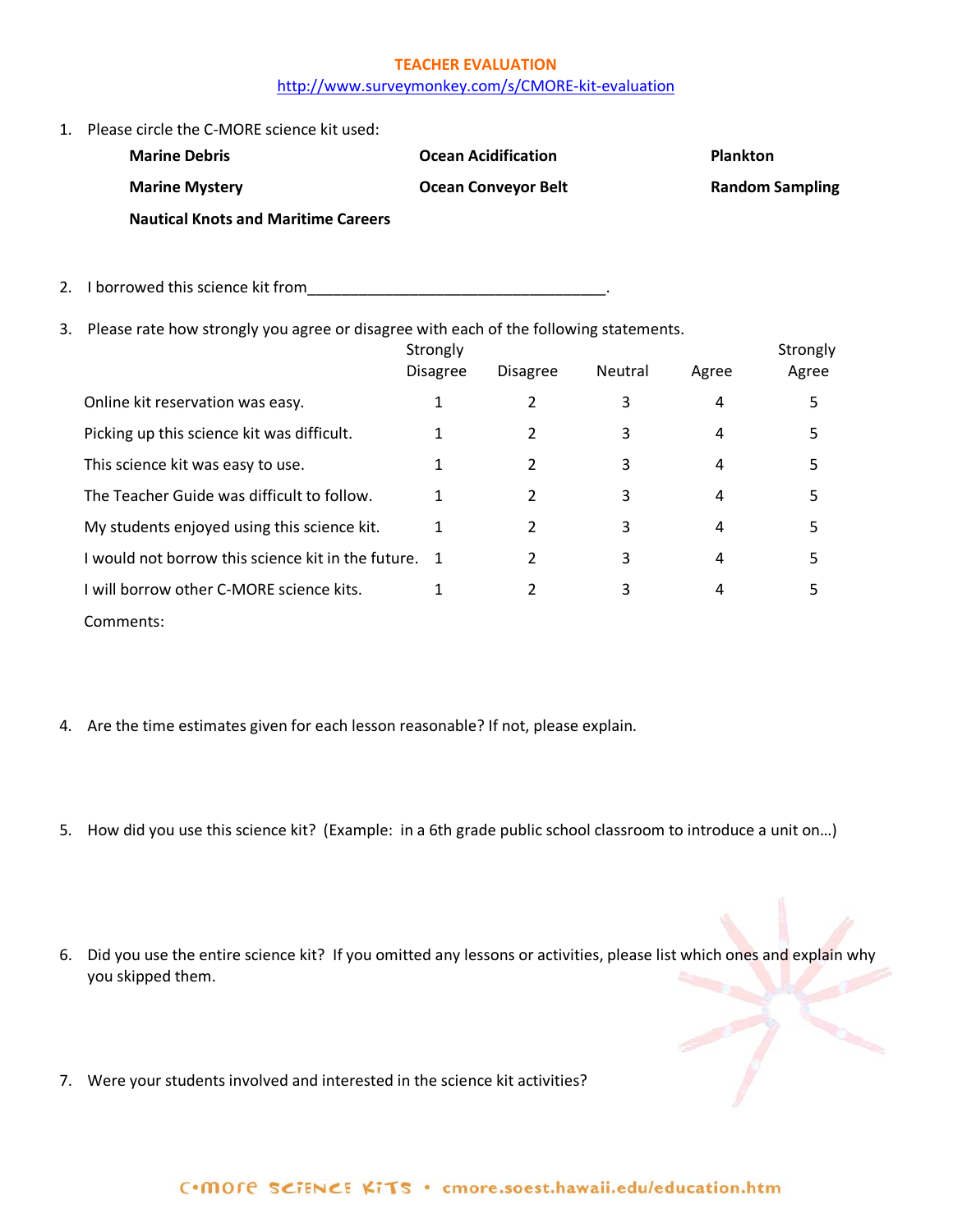8. Please suggest two things that could be improved.

9. Any other comments?

10. Please tell us about your students. As we are committed to serving underrepresented populations, please estimate the number of your students in the following categories:

 School (optional): \_\_\_\_\_\_\_\_\_\_\_\_\_\_\_\_\_\_\_\_\_\_\_\_\_ Grade(s) kit was used with:\_\_\_\_\_\_\_\_\_\_\_\_\_\_\_ \_\_\_ **Total number of students** \_\_\_ African American \_\_\_ Filipino \_\_\_ Hispanic \_\_\_ Native American \_\_\_ Native Hawaiian or Pacific Islander \_\_\_ Learning disabled \_\_\_ Eligible for free or reduced lunch \_\_\_ Neither parent attended college \_\_\_ Physically disabled \_\_\_ Other (please specify)

11. Please fill out the following information if you would like to be notified of other C-MORE programs (workshops, GEMS grants, teachers aboard research ships, etc).

| Name      |  |  |  |
|-----------|--|--|--|
| City/Town |  |  |  |

State\_\_\_\_\_\_\_\_\_\_\_\_\_\_\_\_\_\_\_\_\_\_\_\_\_\_\_\_\_\_

 $\mathsf{Zip}\_$ 

Email Address\_\_\_\_\_\_\_\_\_\_\_\_\_\_\_\_\_\_\_\_\_\_\_

Thank you for your feedback.

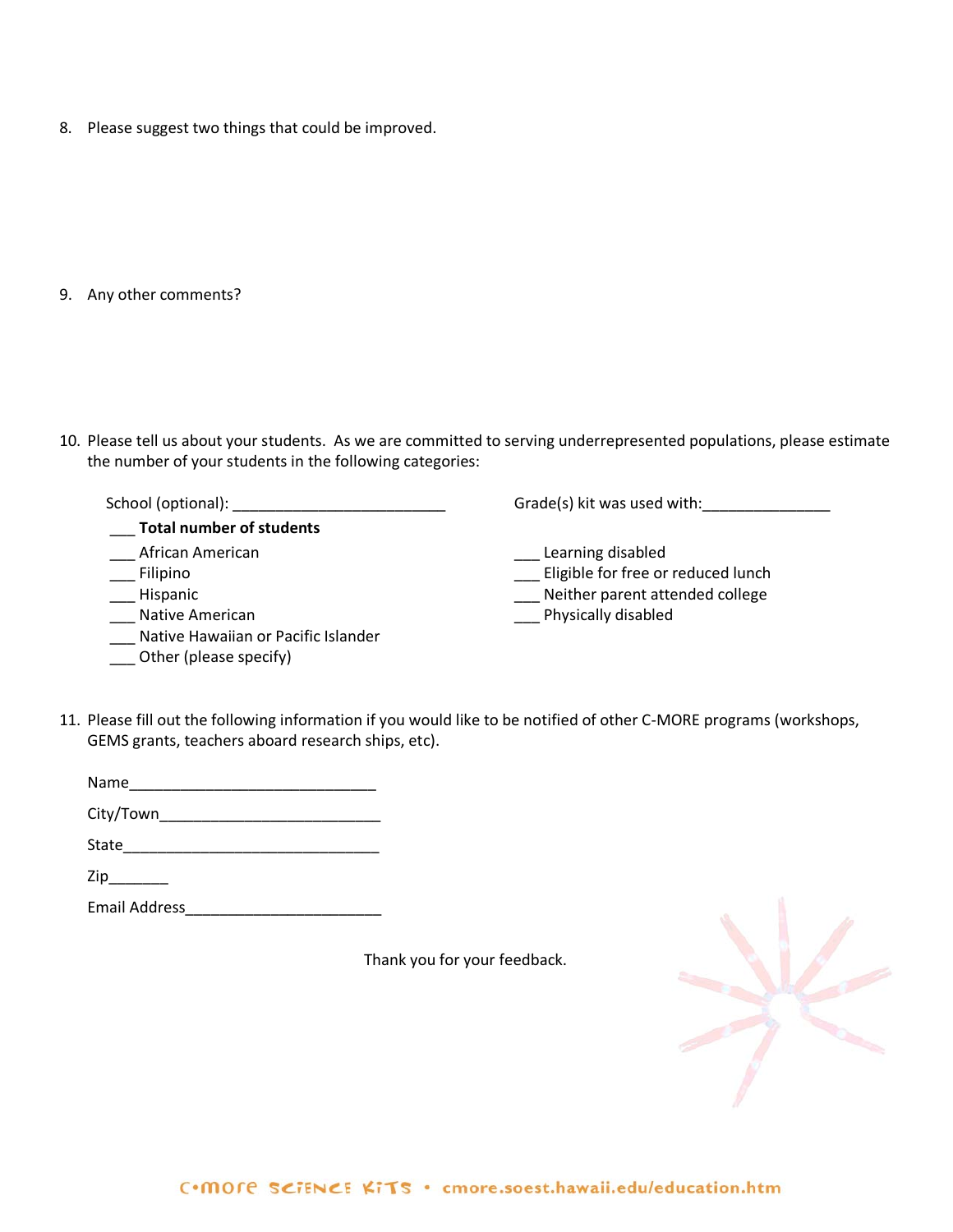# **SUPPLY CHECKLIST**

# **Ocean Acidification**

# **Use the boxes to check off each item as you reassemble this kit. Note: This checklist is two pages.**

# *Contents of Binder:*

- 1. Front Pocket
	- $\Box$  CD (contains narrated PowerPoint and electronic versions of binder materials)
	- DVD (contains PowerPoint lecture by C-MORE scientist Dr. Scott Doney)
	- C-MORE *Key Concepts in Microbial Oceanography* brochure
	- C-MORE *Microbial Oceanography: Resources for Teachers* brochure
	- *Current: The Journal of Marine Education* (Special Issue on Ocean Acidification)
- 2. Front Material
	- □ **OCEAN ACIDIFICATION** (provides a general overview & standards addressed)
- 3. Lesson 1 Tab
	- **TEACHER GUIDE – Lesson 1: Introduction to Ocean Acidification**
	- **OCEAN ACIDIFICATION SURVEY**
	- **TEACHER ANSWER KEY to OCEAN ACIDIFICATION SURVEY**
	- **POWERPOINT SCRIPT**
	- **HONOLULU DECLARATION article**
	- **STUDENT WORKSHEET – Lesson 1a: Honolulu Declaration**
	- **TEACHER ANSWER KEY – Lesson 1a: Honolulu Declaration**
	- *THE DANGERS OF OCEAN ACIDIFICATION* **article**
	- **STUDENT WORKSHEET – Lesson 1b: The Dangers of Ocean Acidification**
	- **TEACHER ANSWER KEY – Lesson 1b: The Dangers of Ocean Acidification**
- 4. Lesson 2 Tab
	- **TEACHER GUIDE – Lesson 2: Yeast Experiment**
	- **MATERIALS PHOTO GUIDE – Lesson 2: Yeast Experiment**
	- **ZIPLOC CONTENTS CHECKLIST – Lesson 2: Yeast Experiment**
	- **STUDENT INSTRUCTIONS (pH group) – Lesson 2: Yeast Experiment (5 copies)**
	- **STUDENT INSTRUCTIONS (CO2 group) – Lesson 2: Yeast Experiment (5 copies)**
	- **STUDENT WORKSHEET – Lesson 2: Yeast Experiment**
	- **TEACHER ANSWER KEY – Lesson 2: Yeast Experiment**
- 5. Glossary Tab
	- **GLOSSARY**
- 6. Teacher Evaluation Tab
	- Completed **TEACHER EVALUATION**
- 7. Supply Checklist Tab
	- Completed **SUPPLY CHECKLIST**
- 8. Back Pocket
	- $\Box$  Manuals for electric kettle, pH probe, and CO<sub>2</sub> probe

## *Lesson 1 Supplies:*

- □ Speakers
- $\Box$  Ziploc bag containing:
	- $\Box$  5 bottles of vinegar
	- $\Box$  5 bags of coral (white) sand
	- $\Box$  5 bags of basalt (black) sand
	- $\Box$  5 Petri dishes (with lids)
	- $\Box$  5 plastic droppers